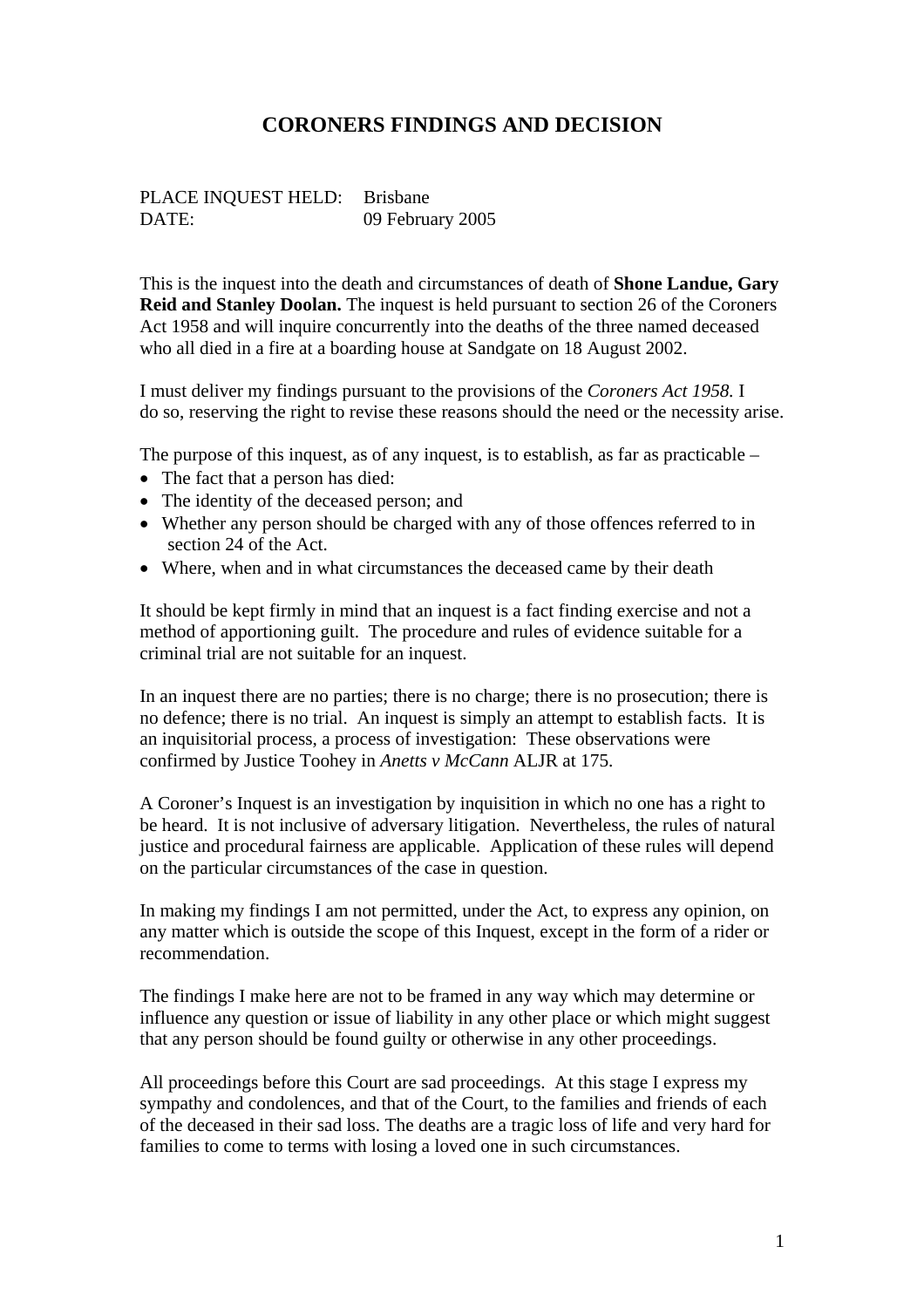#### **Appearances:**

**Mr W Isdale** appeared to assist the coroner.

**Mr Neville Byrne**, the father and next of kin of the deceased Gary Reid appeared for his son.

**Mr M J Byrne QC**, instructed by Narayan Lawyers, appeared on behalf of Mr Dutta who was operating the boarding house at Second avenue, Sandgate.

**Mr A West**, instructed by Brisbane City Council Legal Practice appeared for the Brisbane City Council.

**Mr T Martin SC**, instructed by Queensland Fire and Rescue Service appeared for the Queensland Fire and Rescue Service.

#### **Summary of Evidence**

**Detective Sergeant Eugene Waugh** was formerly stationed at the Sandgate CIB and was the principal police investigator into the deaths of the three deceased people.<sup>1</sup> He gave evidence that at about 1.30am on the morning of 19 August 2002 he received a telephone call at his home to attend the scene of a fire at the Sea Breeze Lodge at 30 Second Avenue Sandgate. He attended at about 1.30am at the scene. Second Avenue runs between Flinders Parade and Brighton Road and is situated between the foreshore and the business district at Sandgate.

Detective Waugh had attended the Sea Breeze Lodge on numerous occasions prior to the fire and was able to describe the premises prior to the fire. He said it was a large timber and tin premises occupying a very large block of land, best described as a big Queenslander made into a boarding house or guest house. It was raised from the ground approximately five feet. There was a central hallway and a number of rooms going off either side of the hallway. There were also a number of rooms in the centre of the house that did not have any external windows. There was a kitchen at the rear of the main building. Beneath the house was open and Sergeant Waugh's evidence was that there were a lot of items in this space. There were slats and palings at the front and sides but you could gain access to the space beneath the building. Detective Waugh had been under the house on a number of occasions. He recalled specifically an occasion twelve months before the fire when he had been underneath the house. He was in company with the person known to him as Mr Dutta, whom he identified as the owner of the building.

When Detective Waugh was underneath the house he observed a lot of items under the house including numerous mattresses, bed frames, a lot of timber and doors. There were tins of paint and gardening equipment.

Detective Waugh recalled a cement path that led from the front of the property on Second Avenue directly underneath the house. It was low head height to get underneath the house, but once underneath there was ample room to stand. Some of the ground was concreted and some was bare earth. There were mainly timber stumps supporting the house. It was Detective Waugh's evidence that the property next door, being number 26, was well known to the police and was managed by the same people.

<sup>&</sup>lt;sup>1</sup> Exhibit 170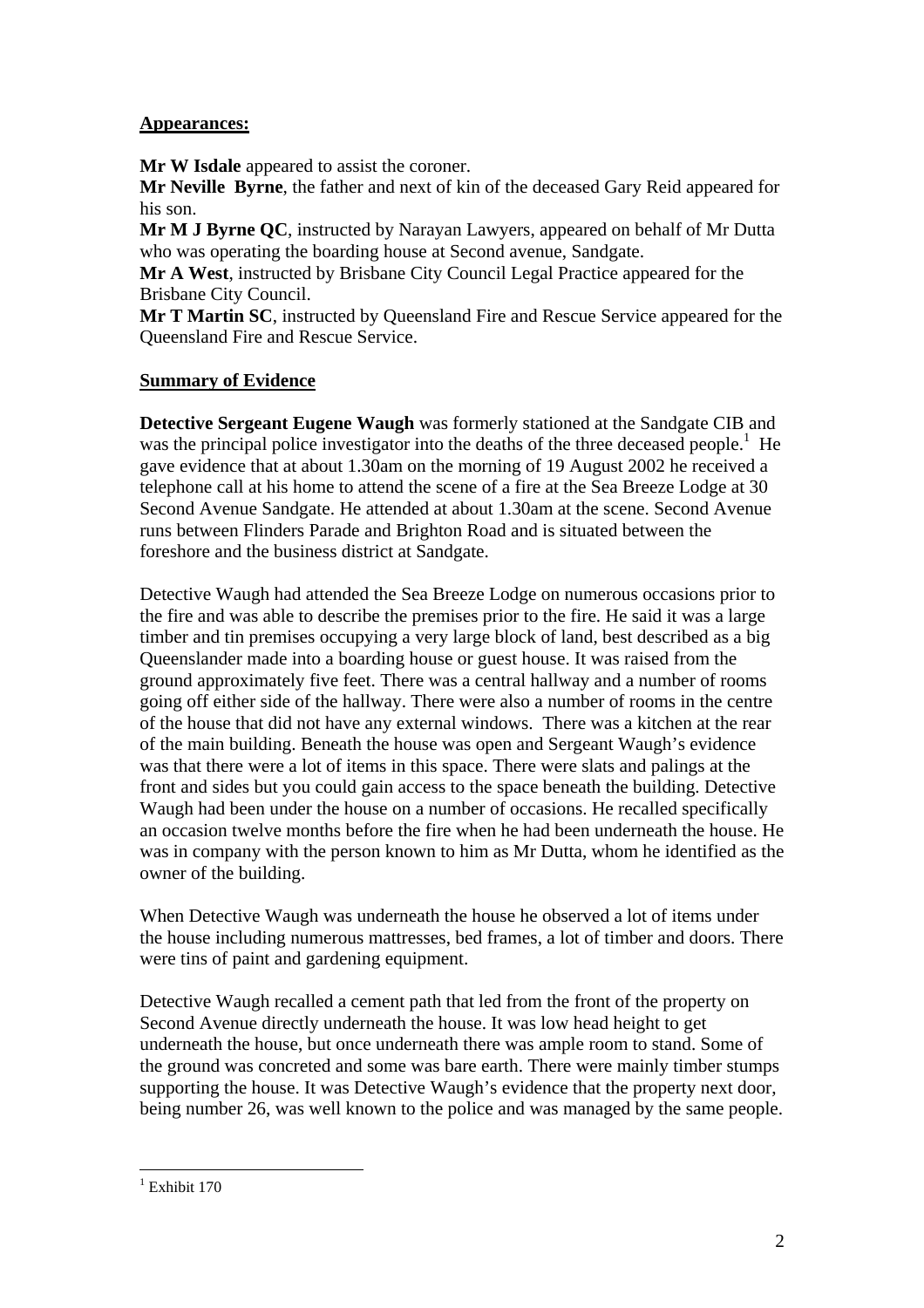When Detective Waugh reported for duty to the Sandgate Police Station (which is some five hundred metres away from the boarding house) there were a large number of people at the station being assisted as a result of the fire. He commenced with a briefing from Detective Sergeant Cameron Preston and then started speaking with the witnesses who had alerted the fire services. They were William and Lynette Morris and Jacob Caltabiano and his wife.

The whole building at number 30 Second Avenue was destroyed with only the stumps and the chimney remaining. The initial concern had been to locate missing persons, people who had occupied the building but were unaccounted for. A crime scene was established excluding access to the site except for fire service personnel.

Detective Waugh interviewed two couples who were in a car travelling on Second Avenue, the Caltabianos and the Morrisses. The Morris family lived at Brighton and the other family were visiting from interstate. Detective Waugh's recollection of their statements was that at about 11.30pm the group saw a small fire underneath the house at number 30 Second Avenue.

## **Mrs Annette Caltabiano's** statement <sup>2</sup> contains this description;

"I saw a small fire on the left hand side of the house. The house looked like a big wooden duplex on stilts. From the street the fire looked like it was in the house on the left hand side. The fire only appeared to be quite small at this stage…I did not see anyone around the house or any activity inside. The fire had only just started, as it was still very small……We all jumped out of the car."

Mrs Caltabiano then recounts that Bill Morris ran back to make a phone call but returned saying his phone was not working. Mrs Caltabiano then ran back to the car and used her phone. She saw her husband pushing a plastic chair away trying to get to the hose and trying to connect the hose to the tap. Water spurted from the connection at the tap and then stopped coming out of the end of the hose. The fire was getting big.

She saw Jacob, (her husband) move around the right hand side of the house as she was standing at the front on the footpath. She turned and saw a male person sitting across the road with his knees up; he was leaning against something on the grass at the front of the house. He was in between the house and the footpath. She described him as ; dark complexion, a black beard that was thin around his cheeks, wearing a red sloppy joe, boots on his feet and aged between early twenties and early thirties. She was about three metres away. She could see the person clearly with light from the fire. He was sitting there alone, motionless.

Later, she spoke with her husband and he also said he had seen the person , "the guy with the goatee." When she attended the police station she pointed out to a police officer the person she recognised as sitting across the road observing the fire.

**Mrs Robyn Morris** gave a statement and addendum. <sup>3</sup> She was in the front passenger seat of her husband's car as they proceeded along Second Avenue at about 11.45pm

<sup>2</sup> Exhibit 83

<sup>&</sup>lt;sup>3</sup> Exhibits 80 and 81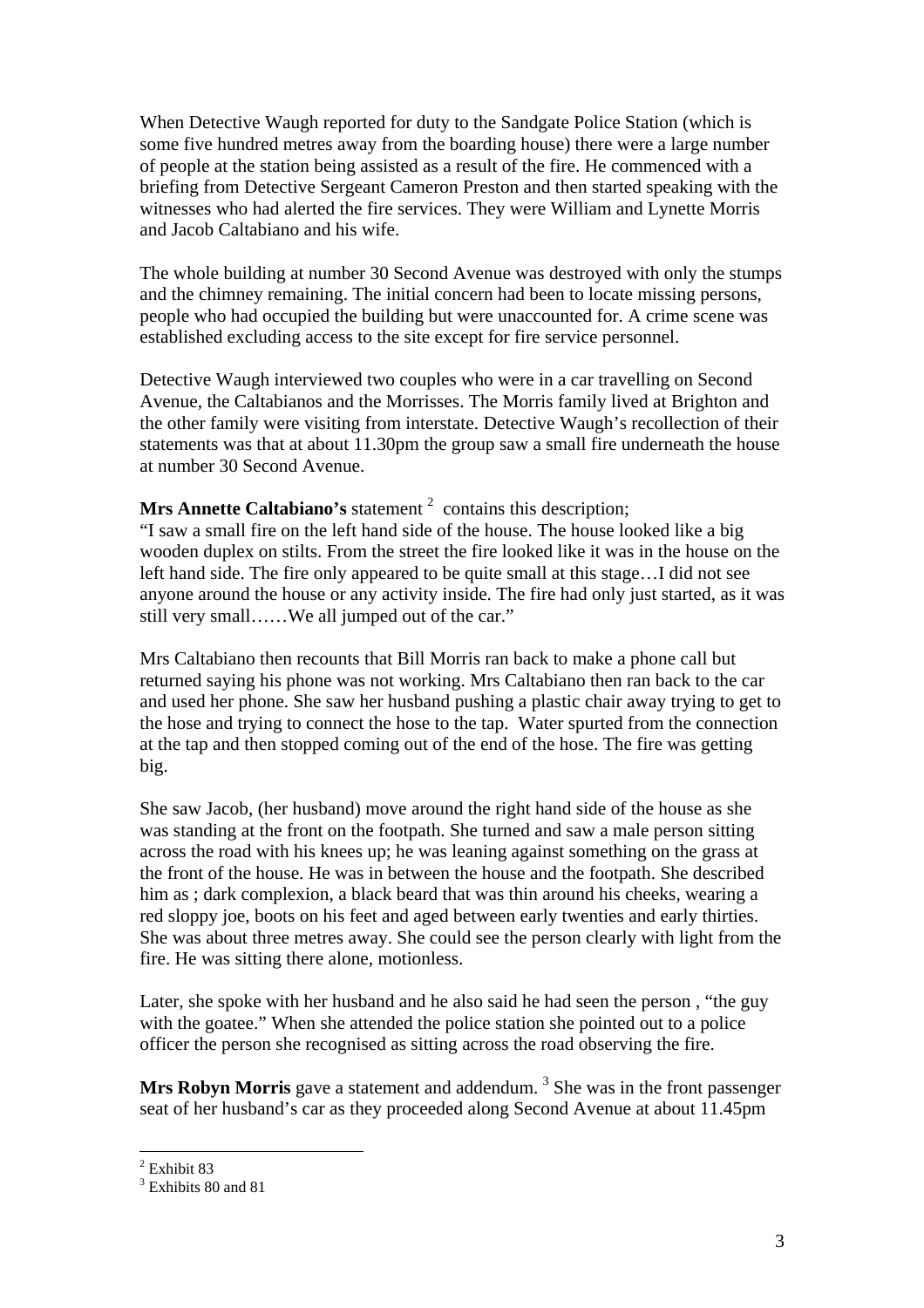on 18 August 2002. She noticed a fire **under** the house on her left hand side. She told the others and they pulled over….. The fire was "in the underneath section at the front of the property and to the left as you look at it from the street."

When she first saw the fire it looked to her "like a pile of rubbish on fire and by the time I got out of the car it had caught fire onto the timber of a downstairs section of the house. The fire was quite small, about two and half foot off the ground and about six foot wide."

She saw Jacob Caltabiano go to get a hose from the right hand side of where the fire was. He could not get any water out of the hose. Then "all of a sudden there was an explosion and this was only a matter of seconds since we got there. The fire then really took off under the house and travelled throughout the whole area really quickly."

Mrs Morris ran along the right hand side of the house calling out to people inside that there was a fire. People from inside the house responded and she told them there was a fire. She went around the other side of house. She could still hear people calling out asking what was wrong.

By this time she described the fire as going like an inferno and taking over the right hand side of the house as well. The fire brigade arrived and she moved her car away form the heat.

Mrs Morris says she saw a light on in the middle of the house when she first approached the house with Mr Caltabiano. She thinks it was the only light on in the house and that, through a window, it looked like it was down what she thought was a hallway. After looking at a plan later with the police she was able to say the people she spoke to as she raised the alarm were people from rooms 10, 11, 20 and 19. She described the fire when she first saw it as about the height and size of a desk, (using a police desk as a reference point.)- "about five feet by two and a half wide. About two and half feet high."

The plan shown to Mrs Morris,  $4$  shows the position of the fire beneath room number 1 or 2. The window she saw the light through was at the front of the front door looking down the central passage of the house. She says she saw the light towards the back of the house.

**Mr Caltabiano** also described the fire when he first saw it as "a small fire underneath the front left hand corner of a house. The fire was about the size of a garbage bin."<sup>5</sup>

He described how he tried to connect a hose but was unsuccessful. The fire came at him and he had to jump back. He could not see what was on fire. **When Mr Caltabiano was taken back to the site the next day in company with Detective Williams he can be heard on the video tape saying that it was about the time** 

<sup>4</sup> part of Exhibit 81

<sup>&</sup>lt;sup>5</sup> Exhibits 89 and 90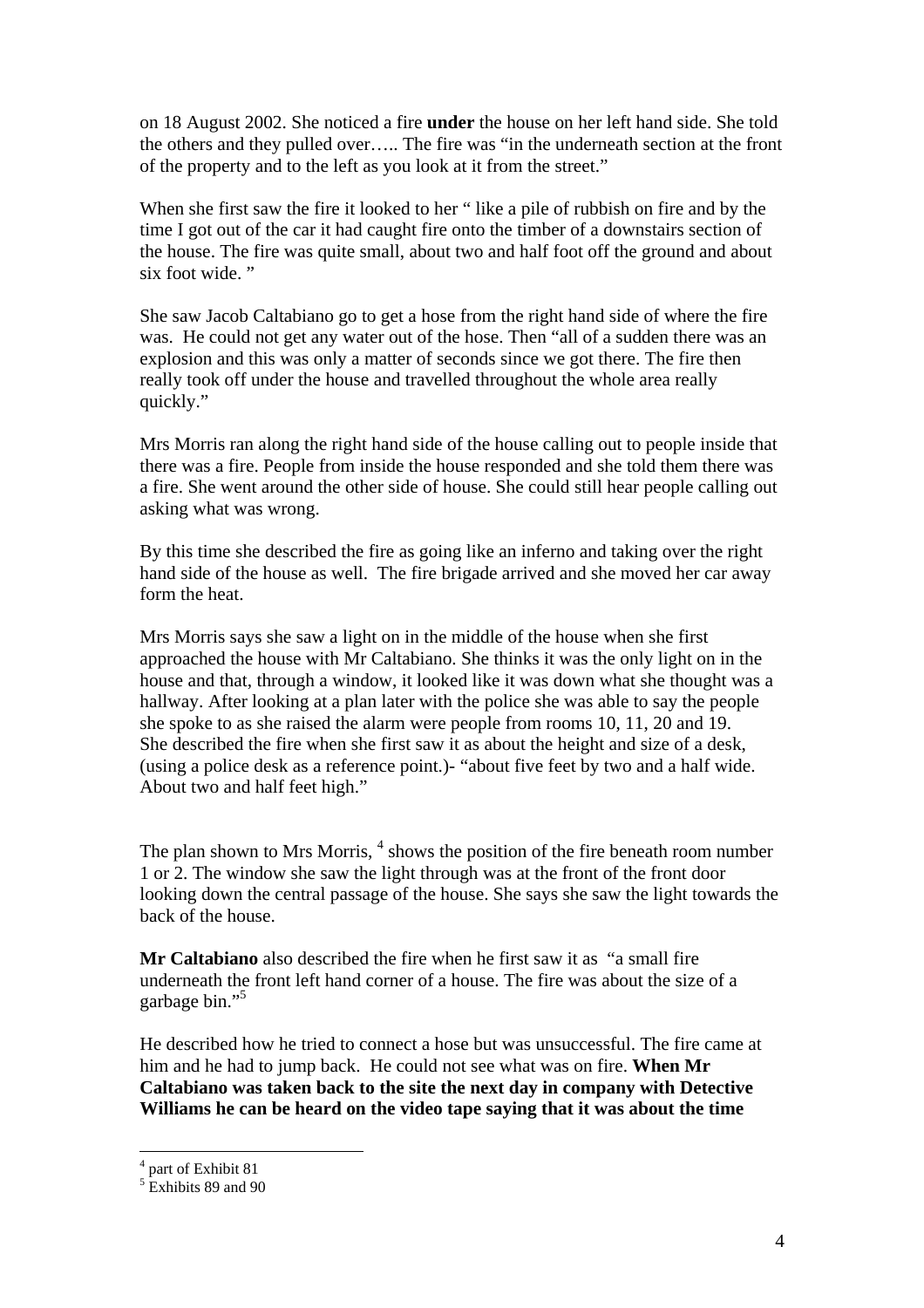#### **when the fire jumped out at him and he had to step back that he heard a smoke alarm going off from inside the building.**

He saw a figure running away from the other side of the house. He called out to the person and he stopped outside the neighbouring house. There was nobody else around. He went up to the man who he described as looking stunned. He didn't say anything. Mr Caltabiano said he was about one hundred and seventy five centimetres tall, dark skinned with a trimmed beard and short black hair. He was wearing a red jumper, brown suede steel cap boots and grey track suit pants. Mr Caltabiano asked if he was ok and he said yes.

Mr Caltabiano then turned his attention back to the fire and to warning people to get out. People were coming out a side door. This door was facing the neighbouring house where he had seen the man stop after running from the side of the house along the driveway. People were also exiting from the back of the house. The fire got really big and started to spread next door as well.

Mr Caltabiano says he saw the man who he had seen running later in the group of people from the boarding house. He appeared to be known within the group of people who had come from the house. He later saw the same man talking with police at the police station.

Mr Morris gave statements.<sup>6</sup> He knew the premises to be a boarding house as he was familiar with them as he rode past each day on his way to work. When he first saw the fire it was one and half metres wide with flames climbing to the same height. It was to the left hand side of the building. Mr Morris pulled up and dialled triple 0 within seconds. After the call he got out of the car and brought a torch. His wife was running along the front and right hand side of the building warning people to get out. He dialled triple 0 again to get an ambulance to Second Avenue. The sound of the fire was deafening. He spoke with people to check on their welfare.

Mr Morris describes the fire as in the right hand corner of the alcove. Interestingly, Mr Morris described the fire as;

"it reminded me of a gas b-b-cue gone wrong. By this I mean that there appeared to be jets of fire coming up from unidentified material on the ground. These jets of fire appeared to me as though they were reaching up some thirty centimetres in height and the whole size of the fire at first sight was about one metre square. It did not appear to me that the fire was under the house, it appeared more to be at the foot of the house.....No sooner had we arrived and got out of the car, then the fire started to spread up the sides of the wall. Within a minute the fire engulfed the building."

When Mr Morris showed Detective Williams what he had seen the next day he also referred to "a fire smoke alarm going- I heard that quite clearly." The video shows him indicating to the Detective that the sound was over to the left hand side from the front of the building. He also says that within a very short time when he then went to call the ambulance again on his mobile phone he could not hear anything because of the deafening roar of the fire. Mr Caltabiano also said that when he was trying to

<sup>6</sup> Exhibit 67 and 68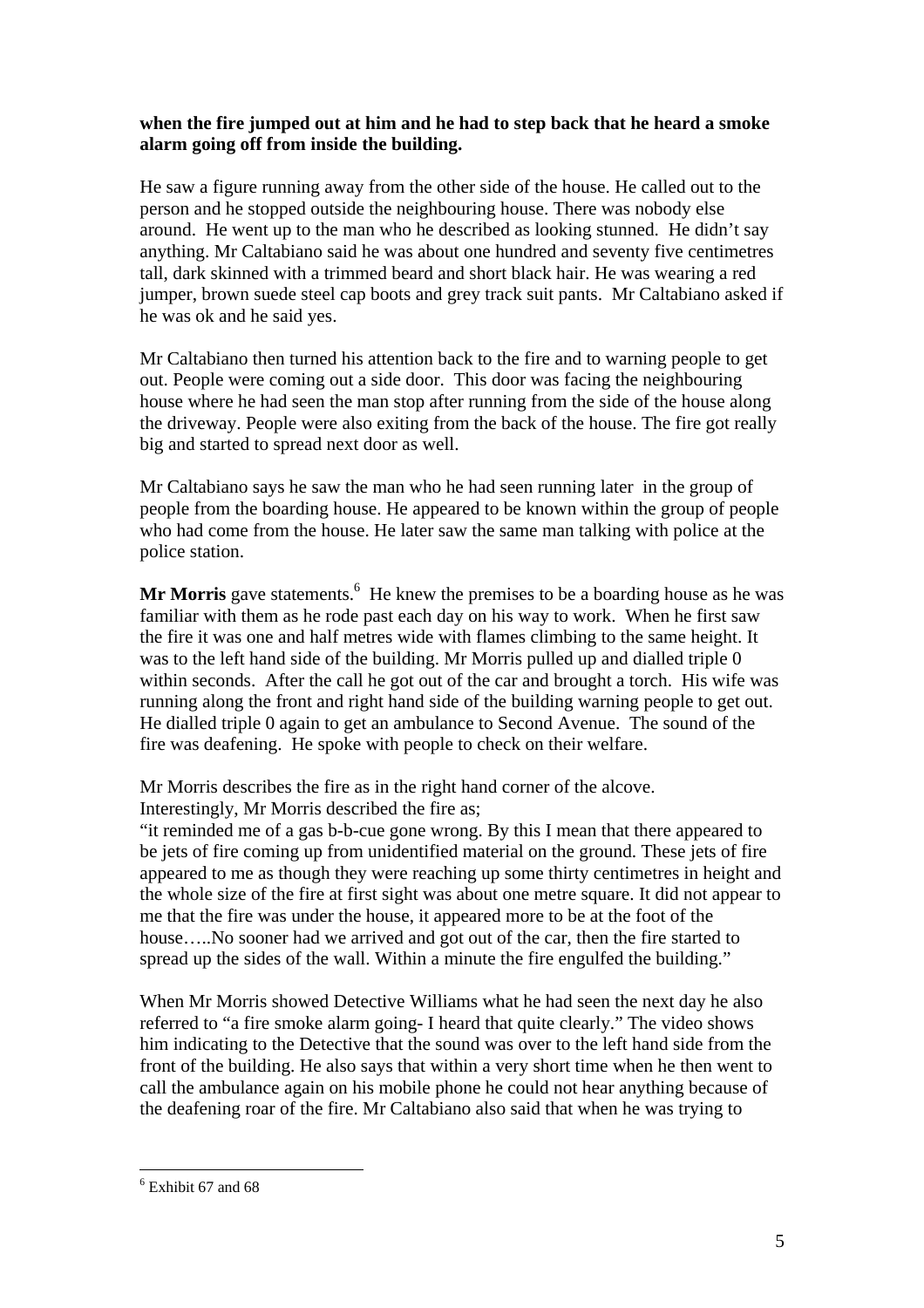connect the hose and the fire suddenly grew fiercer and came out towards him, he heard a smoke alarm going off at that time.

Detective Waugh understood from the information of the group that they saw a person, later identified as **Mr Prasad** run off towards Flinders Parade. Mr Prasad was interviewed by Detective Waugh. His clothes were seized and examined but nothing suspicious was discovered. Mr Prasad told police he had been at another former resident's place at Flinders Parade, and then returned home to go to sleep.

**Christopher Prasad** gave evidence and a statement to the inquest.<sup>7</sup> Mr M Byrne QC cross examined Mr Prasad. He said he returned to the boarding house on the evening of the fire a bit after 10.30pm. He entered via the stairs at the back between rooms 13 and 15 to go to his room number 4. When the fire had started he left via the front door which was unlocked. Mr Prasad recalled some illuminated signs in the boarding house as well as extinguishers. He also remembered a fire alarm immediately above his door. He recalled laminated plans of layout of the building specifically in the kitchen (and possibly in the lounge area.) He could also recall having been told that in the event of fire to congregate under the mango tree at the back of the premises. He moved into the building in February 2002.

Mr Prasad seemed to go to some lengths in stating that the Sea Breeze Lodge was a nice place to live, which was at odds with the tenor of other evidence. It was clarified that there was a family friendship connection between Mr Dutta and his family. Mr Prassad's assertion that it was good place to live did not really match any of the other evidence and made his evidence less reliable. His account seemed coloured by his association with the Dutta family. With reference to some of the material under the house, Mr Prasad thought there were frames there which were to be used for forming more rooms beneath the house.

Mr Prasad was another witness who confirmed that in fact the two rooms out the back were used for accommodation purposes. These were the rooms not connected to the building.<sup>8</sup> These rooms were not burnt in the fire. They were subsequently demolished after the fire. As Mr Prasad said, "it was a shed basically. It's a garage," <sup>9</sup>

Mr Prasad said that when he realised there was a fire he ran out of the building and went back to Mr Smith's place to tell him about the fire.

The witnesses from the car described the fire as moving very rapidly in a number of minutes from near the front stairs of the dwelling up the side and into the roof. The fire exploded with thick smoke causing an obvious danger to anyone in the vicinity. These witnesses first saw the fire at the front of the building to the left and below the front stairs of the house- the southwest corner of the building. This is at the end of the front path to the building. There was no restriction for anyone to access the building from the street.

Detective Waugh's information from witness statements was that there were a number of items below the house at the time of the fire including books and magazines.

<sup>7</sup> Exhibits 50 and 51

<sup>8</sup> Rooms 22 and 23 on Exhibit 1

 $9$  At page 296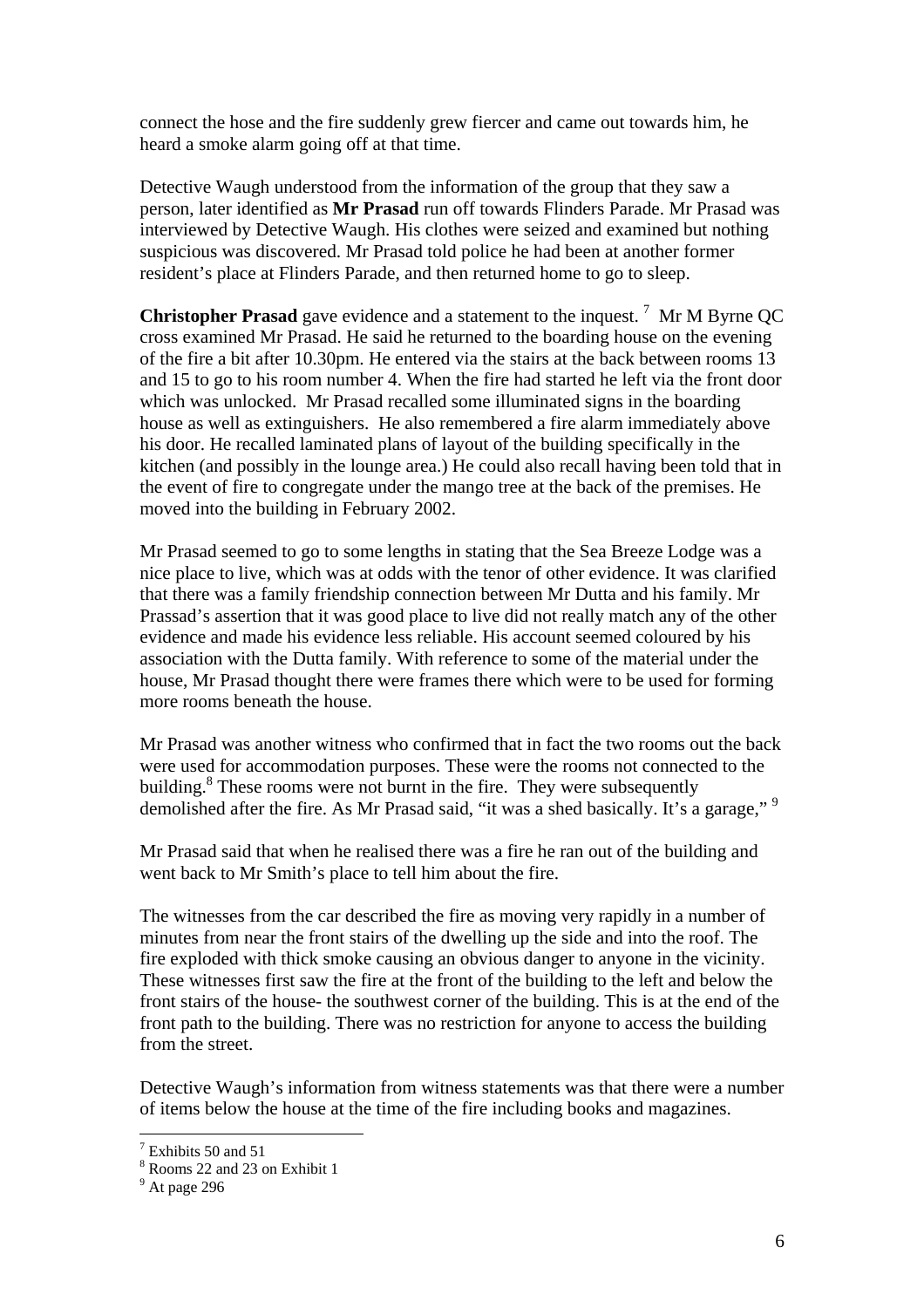Detective Waugh could not recall any fire detection or fire alarm systems in the premises from previous times on which he was inside the building. He recalled that many witnesses indicated the back door was quite often left open but the front door was closed at night. Residents did not have keys to the exterior doors. Detective Sergeant Waugh also recalled that the exterior front door opened inwards, rather than outwards as required. Subsequently the fire service investigated the locks from doors which had been seized by police.

It was determined from information gathered by Detective Sergeant Waugh that there were twenty three people resident at the property at the time of the fire. Three residents were not accounted for after the fire.

**Shone Landue** was the caretaker**.** He was a New Zealand citizen, resident in Australia for thirteen years. Other names used in the past included David Gray and his birth name, David Pierson. The name Shone Landue was registered in Australia. He was fifty eight years of age.

**Stanley Doolan** from room thirteen was seventy one years of age**.** He was born in Esk in Queensland. He lived apart from his family. He had previously worked as a fuel distributor and as a newsagent. He suffered from emphysema and diabetes. He had previously suffered a stroke and he was visited by nurses. It is believed he would have difficulty in escaping the fire due to restricted mobility.

Gary Reid from room nineteen was the youngest. He was twenty one years of age. He was a resident from time to time at the premises during periods when he was not living at home with his family, who also lived in the Sandgate area.

In their statements to Detective Waugh, residents described being alerted by the sounds of yelling and broken glass. Some thought there was a fight due to the noise but on leaving their rooms discovered there was a fire. Most exited from the rear of the building, away from the fire at the front of the building. The majority of statements collected from witnesses indicated they were unaware of any procedure to be followed in the event of fire. Some recalled a map in the large common room of the premises indicating exit points. There were conflicting accounts of whether there were fire alarms, but most said fire alarms were not working. They were not hard wired but were battery operated. Mr Dutta's statement indicated there was a hardwired system but that this had not been installed. Detective Waugh's recollection from witnesses was that batteries were sometimes stolen for personal use and that the batteries for the alarm in the kitchen were removed because cooking inevitably set off the alarm. Information was that there was a fire blanket in the kitchen and there were a number of fire extinguishers in the building. The regularity of service is detailed later <sup>10</sup> and referred to in the statement of Aaron Kumar.

There was no information about whether anyone had tried to use any of the fire extinguishers inside the premises after the blaze had started. Again, it was Detective Sergeant Waugh's opinion from the information that he received that the ferocity of

<sup>&</sup>lt;sup>10</sup> Exhibit 10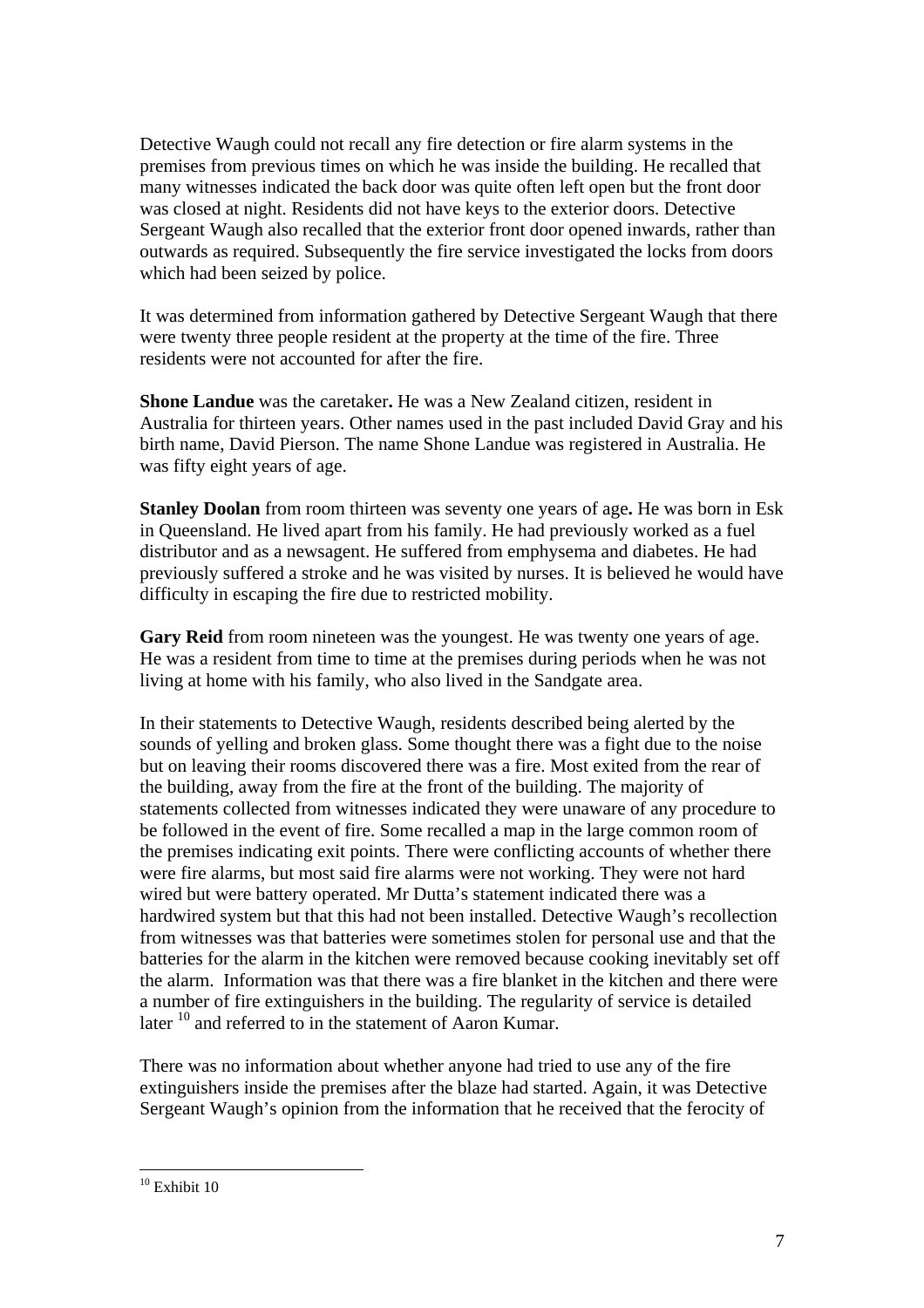the fire was so intense that it was unlikely that individual fire extinguishers would have made any difference.

Sergeant Waugh's investigation could not establish the cause of the fire. There was the possibility that it had been started by an individual or individuals. (For example, there was the possibility of a fire starting from a discarded cigarette, but there was no information that this in fact had occurred.) There was the possibility of an electrical cause due to the proximity of the electrical safety box to the seat of the fire.

Arson was a possibility. Although it was possible that an accelerant may have been involved, Sergeant Waugh said that due to the extent of the fire it was impossible to discover whether or not this was the case. The cause of the fire remains unknown. The seat of the fire was to the left of the front door beneath the house behind the stumps. This was beneath the window area of rooms two and three in the plan.<sup>11</sup>

The body of Shone Landue was discovered in the lounge area in front of the fire place. Stanley Doolan was to the left of the fireplace to the west. Gary Reid was located in the kitchen dining area towards the rear exit.

The fire service received a call from the Caltabiano and Morris families at 11.33pm and two units responded within four minutes. This is highly commendable. The fire service indicated to the police that the fire was "well alight" requiring back up. They were aware of the possibility that there were people in the premises. It was not until the following day that the deceased's bodies were able to be recovered due to the heat of the site. Identification was confirmed by DNA techniques.

**Stanley Wilshire** was a resident at the boarding house. He resided in room seventeen at the very rear of the premises. His de facto at the time, Belinda Harris gave a statement to police that there had been more than one occasion when small fires had started in their room at the boarding house. She says that these had been started by Stan Wilshire. The police were unsure whether these were accidental or not. On the night of the fire Detective Waugh recalled that Belinda's statement was that Stan had left the room for a period of time. He had told her that he had been cooking in the kitchen and speaking with Damien Wildemuth. Mr Wildemuth recalled in his statement that Mr Wilshire had been speaking with him, but he recalls that this was only for a short time. He also recalled Mr Wilshire having a cigarette lighter.

There was hearsay information from a taxi driver that Stan Wilshire had made threats to burn the Sea Breeze Lodge down in the past. There was also information that he suffered from a mental illness and made many bizarre and odd statements from time to time.

A resident from premises at number 26, a Mr Norman Greer commenced to give a statement to police which would have provided an alibi for Mr Wilshire but he recanted. He stated he was afraid of Mr Wilshire. **However there was no evidence discovered to implicate Mr Wilshire in relation to the fire**.

 $\overline{a}$  $11$  Exhibit 1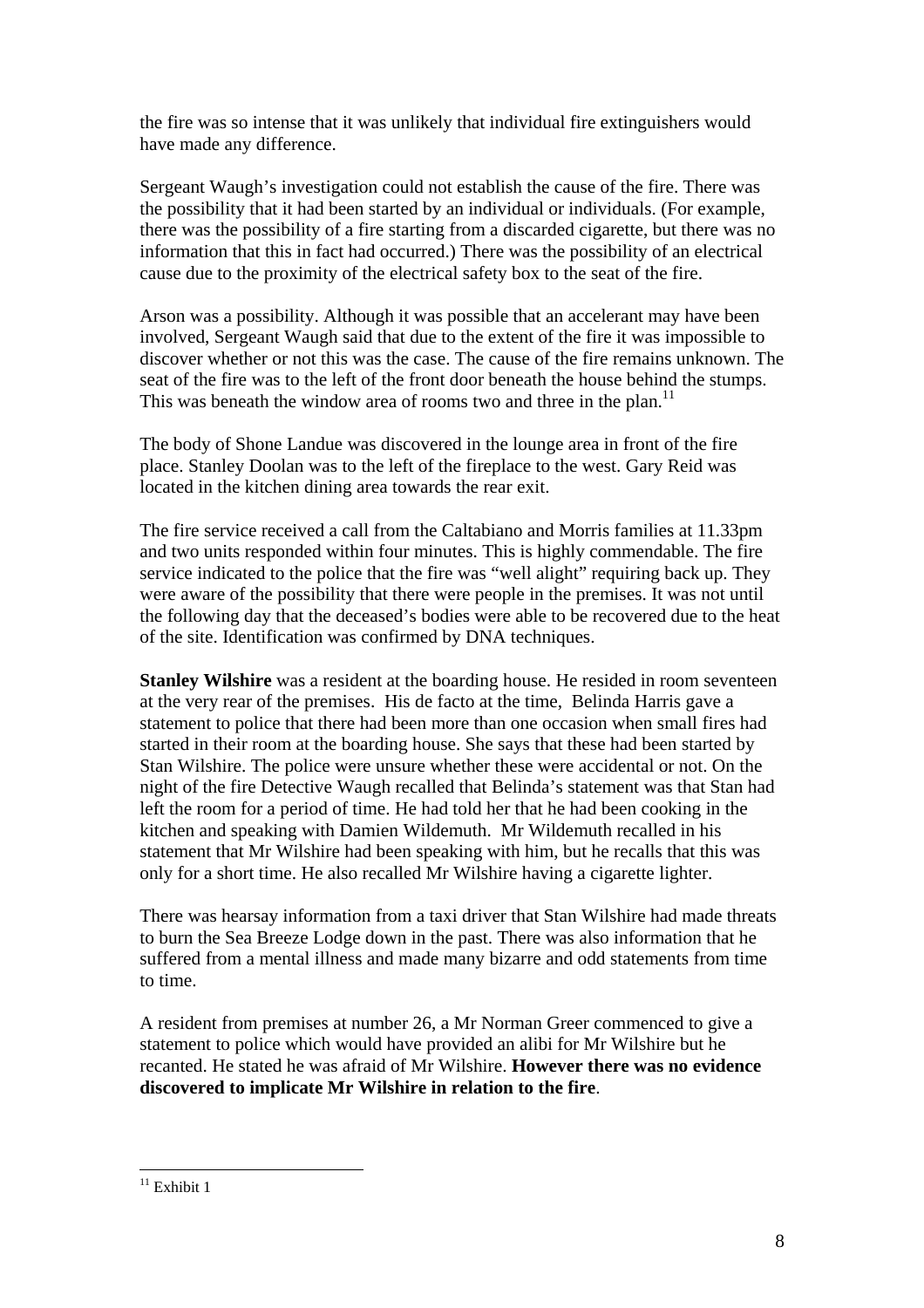The police also made inquiries regarding Mr Christopher Prasad. **No evidence was discovered to implicate Mr Prasad. Likewise, inquiries concerning John Lucas did not reveal any evidence of criminal activity concerning the fire.** Mr Lucas also apparently suffered from a mental illness (as did several of the residents from the Sea Breeze Lodge.)

The police obtained a video from Channel Ten. The media had obtained the video from an amateur who had taken the footage recording the progress of the fire, (Exhibit 29.)

#### Cross examination by Mr Gary Reid's father, Mr Neville Byrne.

Detective Sergeant Waugh agreed that the area out the back which was a detached garage / games room had been converted to rooms and was occupied by residents. It is noted that Mr Dutta's statement confirms this information. Detective Waugh confirmed that once a person was underneath the house it would be very obvious the amount of material that was stored under that space. He confirmed that the investigation discovered that the last person known to be downstairs (and therefore theoretically closest to the seat of the fire) was Belinda Hall, who was the partner of Stanley Wilshire. She had told police she went downstairs to access the toilet in the hour or so prior to the fire erupting.

#### Cross examination by Mr M Byrne QC, counsel for Mr Dutta.

Detective Sergeant Waugh confirmed that Mr Dutta had been co-operative with police inquiries.

He confirmed there were conflicting reports from witnesses concerning smoke alarms but that the independent witnesses Mr Caltabiano and Mr Morris, both made reference to hearing a smoke alarm. (This evidence was not included in their written statements, but fortunately it was captured in some of the sound recording when these witnesses were videoed showing Detective Waugh the site. Mr Morris indicated the area of the house where he heard the smoke alarm was at the left hand side as he stood at the front of the house.) This was also consistent with evidence from Christopher Prasad who said he heard the smoke alarm outside his room went off and that there were several fire extinguishers in the building. Mr Prasad also said that exterior doors were not locked at the time of the fire. Detective Waugh also confirmed that Prasad had said there was an evacuation plan in existence for the house, although after clarification the plan appears to be a schematic plan of the layout of the building with exits marked, **(as distinct from a comprehensive plan detailing information, responsibilities and actions in the event of a fire.)** 

Mr Byrne confirmed through the witness Detective Waugh that **exhibit 10 related to the inspection of three fire extinguishers at the property at 30, Second Avenue, Sandgate. That exhibit was dated 16 June 2000 and the more legible copy supplied by Mr Byrne recorded that three fire extinguishers were inspected on 16 June 2000. The next inspection due was scheduled for 2005. I refer later to the evidence of Mr Kumar who inspected and serviced some fire extinguishers.**

Mr Byrne confirmed with Detective Waugh that another detective named Belinda Cush took a statement from Mr Peter Jongeling from the Brisbane City Council. That statement indicated that on 30 November 1999 Mr Jongeling went to the premises at Sea Breeze Lodge, and as result of that visit, the council was satisfied that the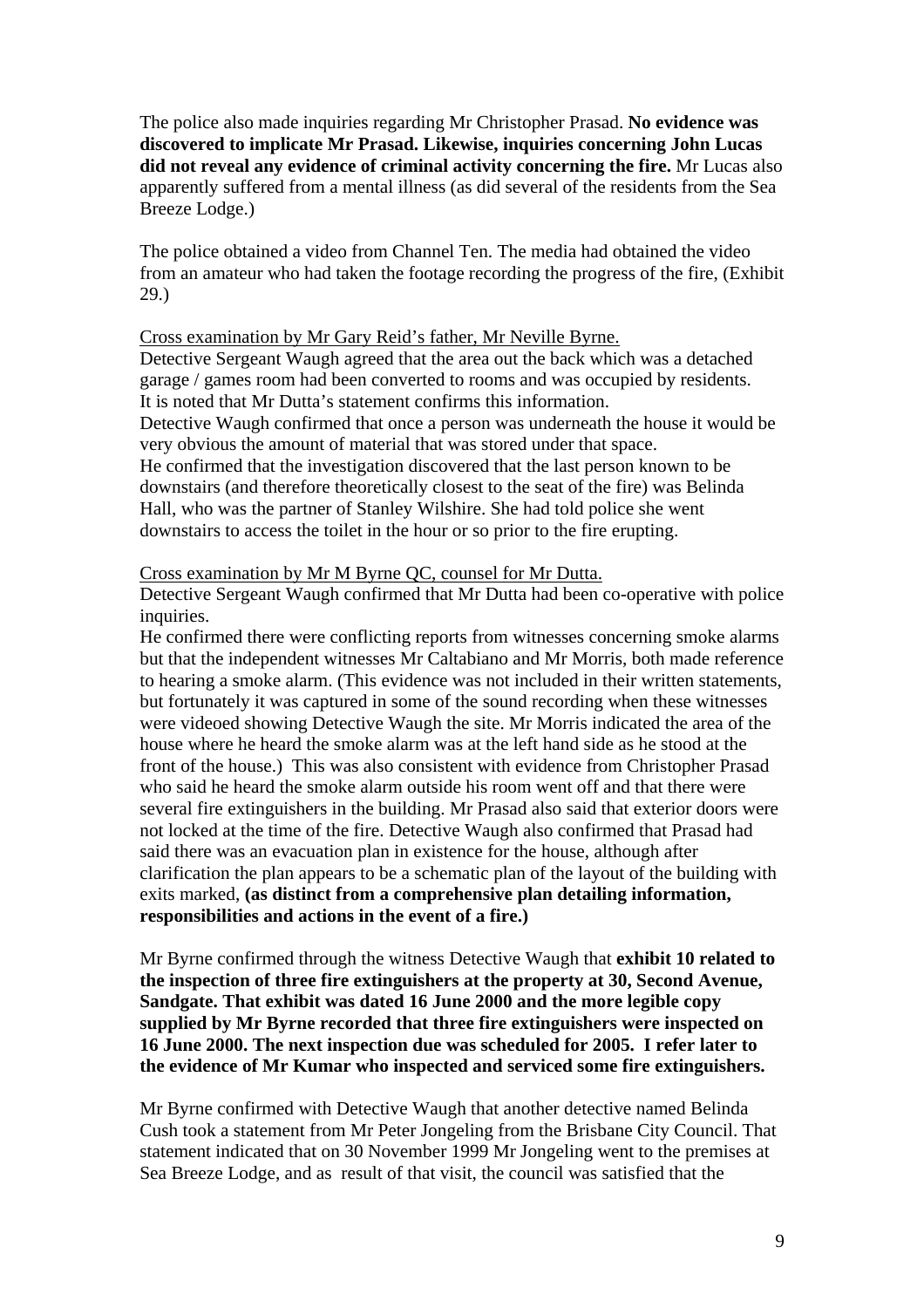premises displayed a satisfactory level of health and safety operation. Detective Waugh confirmed that this was what the record indicated.

Mr Byrne confirmed with Detective Waugh that Mr Jongeling's statement was that he re-visited the premises on 23 November 2000 and recorded notes indicating that evacuation plans were attached to walls in the common room, halls and at exit doors. **There was then a subsequent visit on 9 July 2002, about one month before the fire. At this time Mr Jongeling recorded that the premises at 30 Second Avenue were of a satisfactory standard and met council requirements in relation to health and safety.** 

Mr Byrne then referred to the statement of **Michael Frawley from the Fire Service who inspected the premises at 30 Second Avenue Sandgate**. **That fire officer said in his statement he was quite happy with the alarm system, and that the items that were required were being maintained to an adequate standard.** After assistance from Mr Martin SC, counsel representing the Queensland Fire and Rescue Service, it was then clarified **that the fire officer's statement related to an inspection in June 2001, not June 2002.**

Exhibit 204 was referred to Detective Waugh. **A series of four inspections were carried out commencing on 9 July 2000. At the first inspection there were matters that needed attention and so notes were made to that effect. There were six smoke detectors but batteries were missing. Two exit signs were inoperable. There was a fire extinguisher in the kitchen. The matters for attention were not remedied until Mr Frawley's third visit on 21 October 2000. The exit lighting had been repaired. A fire blanket had been installed in the kitchen. Some detectors were still not working and the manager had not been present for the inspection, so Mr Frawley decided to send the report to his area director. There was no evacuation plan at the time and there had been no access to extinguisher maintenance records or to staff training records by Mr Frawley** 

**Mr Frawley's final inspection was on 25 June 2001.His statement describes that this was "just a visual inspection to check on the smoke detectors and emergency lighting and to check the date on the extinguisher. It was not a full inspection. Mr Frawley stated, (as put by Mr Byrne, QC), that he was "quite happy with the state of the premises on the fourth inspection." He did not make any further arrangements for inspection of the premises because he had sent copies of his paperwork into the Area Director and Community Safety officer and expected that any further action would come form them.** 

#### Cross examination by Mr West, for Brisbane City Council

Detective Waugh confirmed that when he had been under the house, (which it is understood was some twelve months prior to the fire) he had seen lawn mowers and other garden tools and fuel stored there.) There were also tins of paint, mattresses, doors and surplus furniture. The information was that items were moved and removed from time to time, and that the exterior of the premises had been painted in the preceding twelve months. It was indicated that some items might belong to residents and some items might belong to Mr Dutta and be stored there.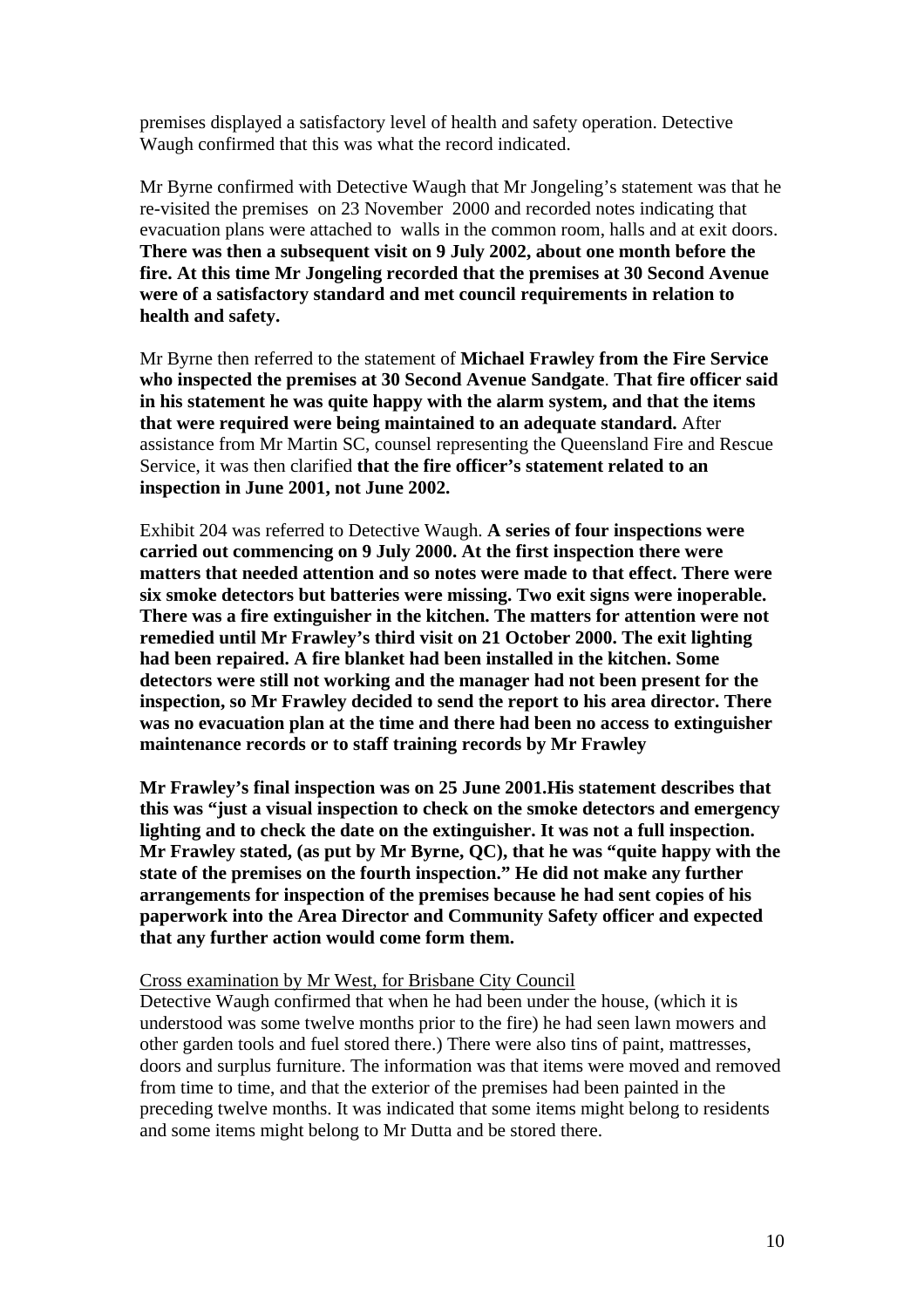Detective Waugh had visited the premises between ten and twenty times between June 1999 and up to the time of the fire. He confirmed in that period he had seen the back detached rooms (formerly a garage) used as rooms occupied by residents.

Sergeant Waugh also agreed with Mr West that the seat of the fire seemed to be on the ground beneath the house in the vicinity of rooms two and three, (rather than in higher position where the electrical switch box was situated.) Detective Waugh of course was not a witness of the fire so this does not really assist.

Mr Caltabiano described it initially as a metre in diameter on the ground. Mr Ah Siu was the boarder in room two. Mr West referred to a statement from Mr Ah Siu that had been given to fire investigators. Detective Waugh confirmed that this statement included a reference to a mattress on the ground in the area outside his room in the set back area (which was identified as the seat of the fire.) This information was not recorded in his statement to police.

This area was between room two and room fourteen.

Mr West also inquired of Detective Waugh what the police had discovered about complaints made to council about the premises either by calls to the call centre or to the local member Mr Nuttall. There was significant and continuing number of complaints about the premises both at Number 30 and Number 26 Second Avenue.

#### Cross examination by Mr Martin SC for Fire Service

Mr Martin explored the history of checks on the premises by the fire service commencing in 1997 with a report from Mr Hope. That report included a requirement made to and sent to Mr Dutta detailing the need for **an actual evacuation plan in the event of fire (as distinct from a map on the wall.) It was required that occupants were trained in respect of this plan and that the knowledge of this plan (for evacuation) was to be maintained for persons working or residing in the building.** 

Mr Martin then confirmed that Mr Frawley from the Fire Service inspected **in July 2000 and again reported that staff training and an evacuation plan remained outstanding. He re-attended in August and then in October 2000 there was a visual inspection indicating that matters had been attended to, (but this did not refer to the evacuation plan or training of workers. )** 

Finally in June 2001 he called in again for a visual inspection. The difficulty with that inspection was that neither the manager nor owner was present to ask these questions regarding training and an evacuation plan.

**In November 2001 Mr Jongeling from the Brisbane City Council attended and set out requirements to be complied with to liaise with Queensland Fire Service community safety officer. A report was to be sent to the Brisbane City Council once complied with. Six months was allowed for this to occur. Mr Dutta was left with the responsibility to contact the Fire Service and have them inspect the premises in full. Detective Waugh confirmed there was no information to indicate that this was done.**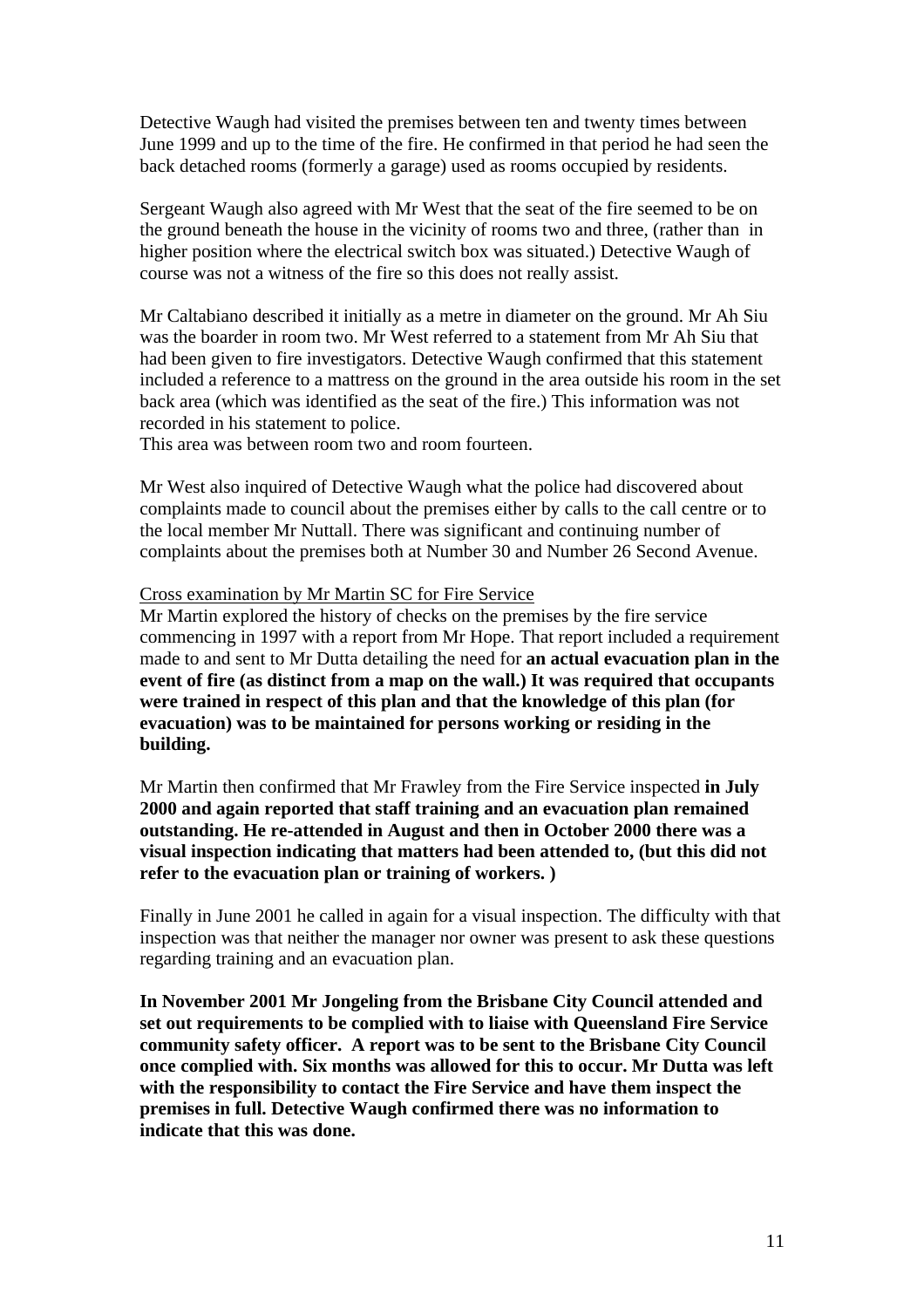#### **In July 2002 Mr Jongeling returned to the premises and performed a visual inspection. A plan was referred to at that inspection (but this referred to identifying points of exit, rather than an evacuation plan.) This inspection was only of common areas, not of resident's rooms. No action was taken regarding the report still outstanding from the Queensland Fire Service Community Safety Office.**

The next witness called was **Dr Guy Lampe**. He gave evidence that he was the pathologist who performed autopsies on the bodies of each of the deceased persons recovered from the Sea Breeze Lodge.

#### **He attributed the cause of death of Shone Landue to smoke inhalation which causes asphyxia**.

#### **The death of Stanley Doolan was also attributable to smoke inhalation.**

The cause of death for Mr Gary Reid was a little more debateable. Dr Lampe again was of the view that smoke inhalation was the cause of death although Mr Reid's carbon monoxide reading was a lot lower than the other two people who died in the fire. Dr Lampe was satisfied that smoke inhalation was the significant factor in Mr Reid's death because he observed soot particles well out into the lung tissue indicating that Mr Reid was breathing in smoke whilst alive. However Dr Lampe said that it was not inconsistent to say the cause of death was smoke inhalation simply because the reading was lower as the reading is only for carbon monoxide. There are many other toxic chemicals inhaled if a person is caught in a house fire in an environment full of man made articles. Testing does not detect these other toxic chemicals. **Dr Lampe agreed with Mr Reid's father (Mr N Byrne,) that it was possible that Mr Reid's death had been caused or been contributed to by actual burning. He could not be more specific than that and opted for the cause of death as smoke inhalation because he could see soot particles in the lung, despite the low carbon monoxide reading.** 

**Sergeant Remedios** gave evidence as a qualified forensic scientist**.** He attended the scene of the fire at about 8.00 am on the morning after the fire. By this stage the scene had been secured and fire brigade officers had removed a lot of material in an attempt to locate any bodies and to check for the possibility of any survivors. This made the forensic examination a little more difficult, but Sergeant Remedios said that the amount of damage caused by the fire meant that interference in the scene was not that critical. He stated that the fuel load was large (meaning the quantity of fire consumable material at the site.) The wooden and cement stilts that formerly held up the building were the major remaining structures for examination. **The most significant damage to the wooden stumps was to those stumps at the end of the cement path to the front of the building. The most significant charring was of a stump to the right hand side of the end of the path leading to the front of the building.** Sergeant Remedios stated his examination confirmed the building had reached "flash over point", namely the fire had reached between 320 and 370 degrees centigrade when all consumable material spontaneously ignites together and is consumed by fire.

**Sergeant Remedios confirmed that the area identified as the likely seat of the fire**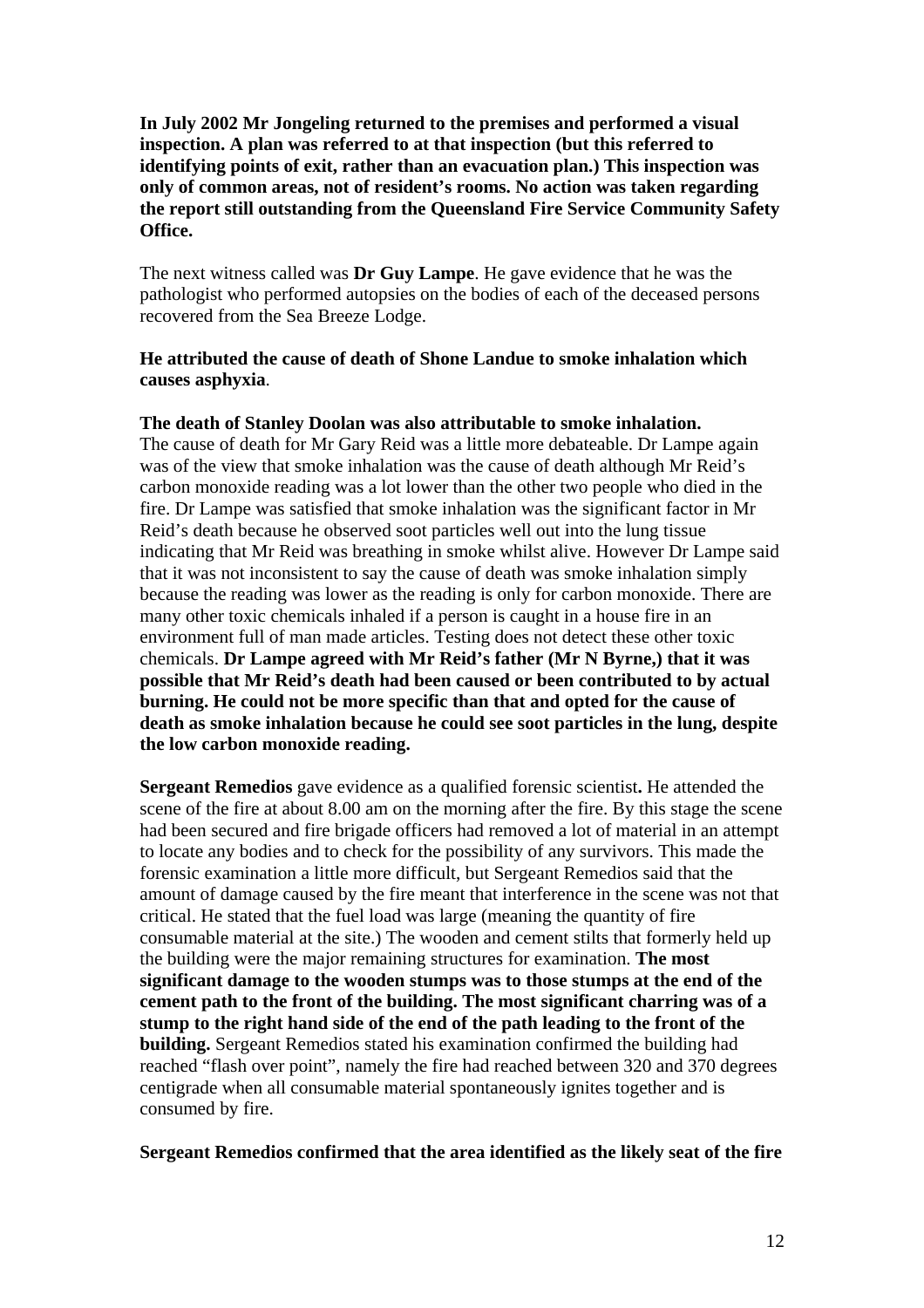**(at the end of the cement path in the vicinity of the stump to the right hand side,) was also the area where electrical power came into the house**. There was nothing remaining of a power box, but examination of the porcelain fuse holders was undertaken by Sergeant Remedios. He stated the porcelain fuse holders did not appear to be too badly damaged. Some fuse wires had been broken but he could not determine whether this was as a result of the fire. He contacted Mr Des Ede, the Electrical Inspector for further review of this issue.

Sergeant Remedios saw that the porcelain fuse housing was on top of debris he examined. **This indicated that the fire had started below the level where the fuses were located. But Sergeant Remedios did not observe anything to indicate unusual or suspicious fuel loading (for example if remnants of wooden furniture were found on top of a bed.)** 

Test sampling from three sites around the most charred stump was taken. **There were no residues of any flammable fluids from these three samples. This cannot be interpreted as evidence that there were no accelerants involved in the fire. It only means that there was no evidence of this in the three areas from which samples were taken.** 

**The evidence from the witness was that the seat of the fire was "around that area" (of where the power fuses were.) The deepest charring was probably thirty centimetres from the ground. He had explained that the hottest part of a fire is the plume of smoke immediately above the flames. Mr West put the specific scenario to Sergeant Remedios as described by the eye witness who attempted to connect a hose and put out the fire. The scenario was that this witness saw a fire about a metre in diameter, low down and close to the timber stump identified as the one with the deepest charring. By the time it took the witness (Mr Caltabiano) to locate and unsuccessfully try to connect a hose, the fire had flared up and outwards. Sergeant Remedios stated that this would suggest something in the immediate area of the fire that was highly flammable.** 

At the time of giving his evidence Sergeant Remedios had not had access to the video footage of the fire which had been taken by an individual and then accessed by the media. After accessing the video Mr Isdale read into the record the contents of an e- mail from Sergeant Remedios sent to the investigating police officer.

Sergeant Remedios interpreted the video and informed the inquest that at the time the video commenced it showed the fire had already progressed to flash over and so it was impossible to ascertain the propagation of the fire or its origin. He confirmed that the appearance was of an **"inordinate amount of heat developing and escaping from under the house which is unusual as opposed to viewing other Queenslander type premises on fire." Sergeant Remedios then said; "There must have been a large fuel load under the house for this to happen. I don't believe it is a result of drop down as the upper portions of the house don't show the same intensity as would be expected if drop down had occurred."** 

*I accept the evidence and explanation of Sergeant Remedios that there must have been a large fuel load under the house at the time of the fire.*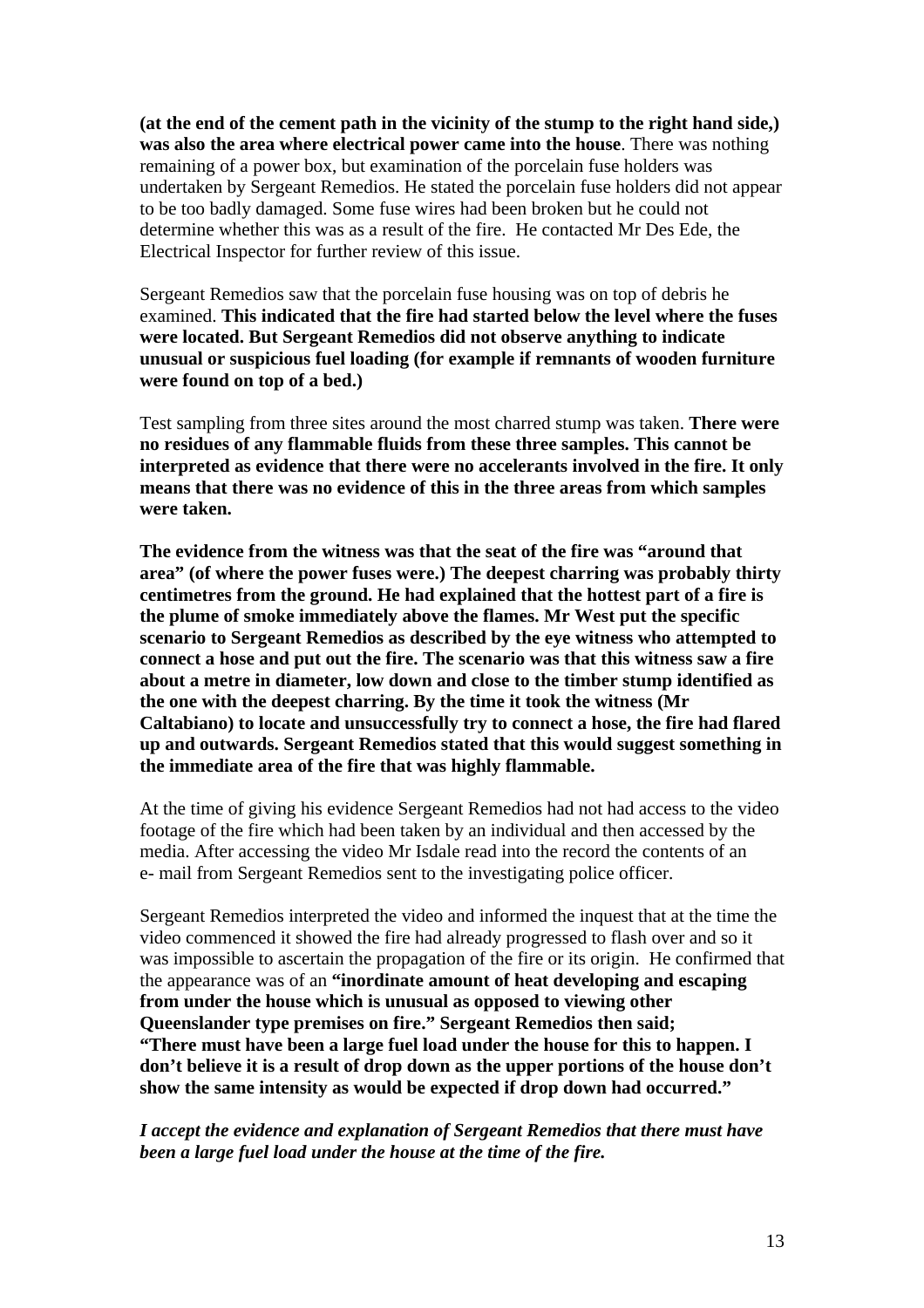**Mr Gregory Reynolds** gave evidence. He was the Area Director of the Queensland Fire and Rescue Service and was requested by the Queensland Fire Services Commissioner to do an investigation into this fire. He did so commencing from the night of the fire on the 18 August 2002 through to the 20 August 2002. He was on the scene by about 2.00am on the morning of the fire when the fire was still smouldering. **He confirmed the intensity of the fire which had totally destroyed the building resulting in the whole building being consumed and the debris falling to ground level from its elevated position.** 

**His conclusion was that it was more likely than not that the fire had originated in the area also indicated by Sergeant Remedios, namely near the base of the stump to the right hand side of the concrete path leading into the building from the front oft the property.** Previously the path had led to stairs, but there were no stairs at the end of the path at the time of the fire.

**Mr Reynolds referred to there being a "huge amount of materials beneath the house" including mattresses, boxes, plastics, paints, thinners, mowers, a huge amount of combustible items that impacted that impacted on the ferocity of the fire." On cross examination by Mr Reid's father, Mr Byrne, Mr Reynolds confirmed that he had seen the remnants of the items previously stored beneath the house. He said; "a huge amount of debris as in mattresses, steel frames, tins of paint, like, thinners or whatever they were. Big rolls of like plastic, I think they were some sort of spools of plastic tape."12 He was relying on his own observations at the scene and his photographs from the scene. His photos form part of exhibit 205. He explained that he was satisfied the mattresses were stored beneath the house because there remains were at dirt level with flooring on top rather than the other way around.** 

#### *I accept the evidence of Mr Reynolds that there was a huge quantity of combustible material beneath the house at the time of the fire, including tins of paint, thinners, mattresses and cardboard boxes.*

He also clarified that at the time of the arrival of the fire service some three or four minutes after the report of the fire, "the building was starting to become well involved on their arrival."

**Mr Reynolds commented that the fire had not remained "compartmentalised" in an upper area of the house because of the many divided rooms, (which he would have expected if the fire had started in the upstairs occupied area.) What he found was that the whole structure had been consumed by fire. He explained this was consistent with there being a quantity of combustible material beneath the house which was where the fire started. There was free flow of ventilation from beneath the house to oxygenate the fire beneath the house which then burnt up into the structure itself. Once the fire had grown up through the walls of the dwelling it then consumed the upper living areas and fell into itself.** 

Mr Reynolds said it was impossible to be more specific about where and what precisely caused the fire.

 $12$  At page 96 of transcript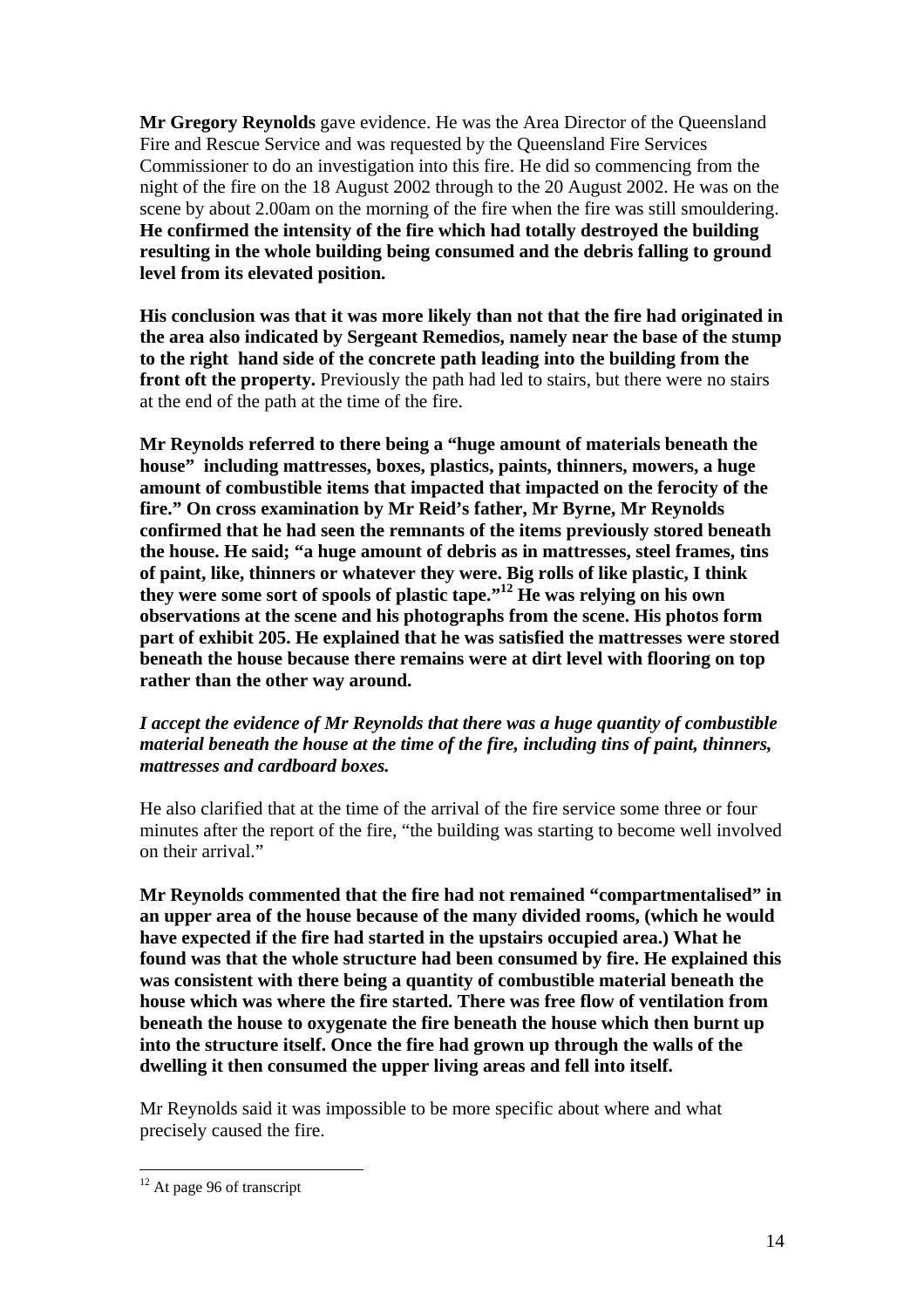It is noted that there was confusion in the evidence between Mr Reynolds and Sergeant Remedios about what the temperature range is before "flash over" occurs. The witnesses were agreed that flashover is the phenomenon of spontaneous combustion of all combustible material in a confined space once a certain temperature is reached. There was confusion about the temperature expressed variously in Fahrenheit and Centigrade measurements. But there was unanimity that flash over did occur, and within a very short time after 11.30 pm.

Mr Reynold's examination suggested it was more likely than not that there was only one seat of the fire (near the identified stump at the end of the cement path.) He could not totally discount others, but there was no evidence of other seats of the fire. (It is noted that this was also consistent with what the Morris and Caltabiano families observed when they first saw the fire.)

He referred to a mattress or a spring that looked like it contained some sort of mattress in the vicinity of the seat of the fire. Somewhat surprisingly he was also able to say there were signs of cardboard boxes in this area. He explained that the thinnest of residues of the cardboard can be evident even after a fire where they have settled onto the ground and no air is beneath it to totally consume the layer in the fire. **No other sources of ignition were discovered. (There were no lighters or cigarette butts.)** 

**Mr Reynolds could not exclude accidental cause of ignition of the fire. Nor could he exclude an incendiary ignition source. The cause of the fire remains unknown. Evidence of arcing between electrical wiring does not prove an electrical cause of the fire because this may simply have occurred after fire impacted the wiring.** 

Mr Reynolds then provided information concerning the inspection of the premises prior to the fire regarding fire safety issues. He identified the Community Safety Department as a separate entity, but then clarified them as part of the Queensland Fire and Rescue. He understood that entity to have responsibility for inspection and enforcement of regulations. He was unclear about specific requirements under the regulations regarding safety, for example whether there was any restriction of storing items under the premises. He could not inform the court whether his officers had authority to specifically visit the boarding house and give directions about any issues concerning fire safety.

He was aware there was a general fire safety level two inspection procedure. He described this as tick and flick inspection where checks were made that such items as fire exit signs were working or not. **Mr Reynolds described the system. He said if a problem was detected then there would be a requirement to remedy the situation followed up by a second visit. If there was no satisfactory outcome then the report would be sent to the local area director and it is passed onto Community Safety for further action.** 

A notice of compliance can then be issued. A fine could be issued. Further workplace healthy and safety reports could be made. Mr Reynolds could not assist the inquest with details in relation to the premises or the system for follow up. He referred to the Community Safety Department Brisbane North Zone. He referred the inquest to a Mr Graham Hanlon and a Graeme Thom for further information.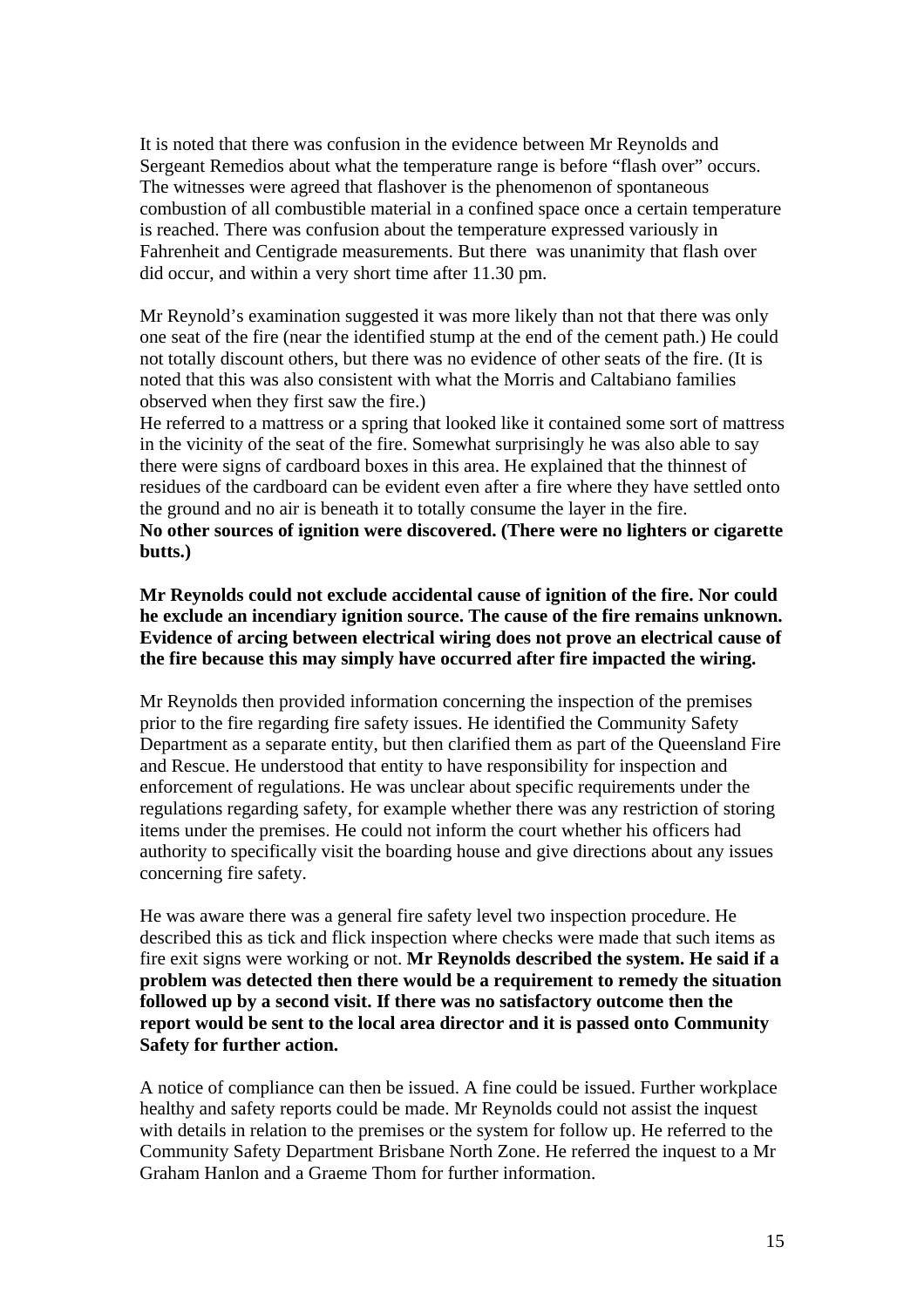Mr Martin, Senior Counsel for the Qld Fire Service then indicated that he had made inquiry and that the Assistant Commissioner, Community Safety and Training would be the most appropriate witness to provide this information.

**Mr Anthony Dunn,** the Acting Area Director attached to the State Community Safety Unit was the next witness to give evidence. The unit oversees community safety units in the regions and is part of the Queensland Fire and Rescue Service. The units inspect buildings, certify and pass new buildings when plans are produced from the Council. The State Unit coordinates the regional units. The enabling legislation is the Building Act for inspection of new buildings and the Fire and Rescues Services Act for older buildings. Since the Childers backpackers fire tragedy the State unit assists officers out in the field when a building is non compliant and there are difficulties in obtaining compliance. The state unit co-ordinates and administers and all fines issued go through the State office. It assists officers in the field to prepare summonses and compile briefs for prosecution.

Mr Dunn confirmed that the Brisbane North Unit inspected the Sea Breeze Lodge. He stated that inspections were usually initiated as a result of complaints, random inspections or drive by assessments of properties. He referred to a Mr Neil Reid, Area Director as the appropriate person to inform the inquest about inspections of the Sea Breeze property.

Mr Dunn did play a part in investigations after the fire to determine if any breaches against the Fire and Rescue Services Act. Through Mr Dunn, information was tendered about conversations with Mr Dutta, the person described in this inquest as the owner of the Sea Breeze property. There were tape recordings and transcripts of those recordings made from those tapes which were tendered as exhibit 206.

Mr Reid's father, Mr Byrne then asked questions of Mr Dunn. **Mr Dunn confirmed that the inspection of premises such as boarding houses was based upon complaint, request or random basis. There is no routine and regular inspection of premises. He stated that it was common practice for inspecting officers to send out a notice advising of the intention to inspect**. This enables the appropriate person to be present at the inspection and to produce records required for inspection. These records include maintenance and training documents and records for the installation of fire safety equipment.

Of course that system has both advantages and disadvantages. Mr Dunn agreed with Mr Dunn that it may give a "sanitised version" of what is happening at the premises. The other side of the argument would be that the notice would at least bring the owners' attention to the issue and be likely to influence a response of remedial work being undertaken prior to inspection.

Mr Dunn's evidence was that he would expect that Qld Fire Services would allow a maximum of twenty eight days for compliance with a notice requiring remedial attention to the building. Other time frames he would expect to be a lot tighter than that because of the risk to human life if allowed to continue unaddressed.

#### **Mr Dun confirmed that the room occupied by Mr Byrne's son, Gary Reid was unusual. It had been divided off from an existing lounge room. The door**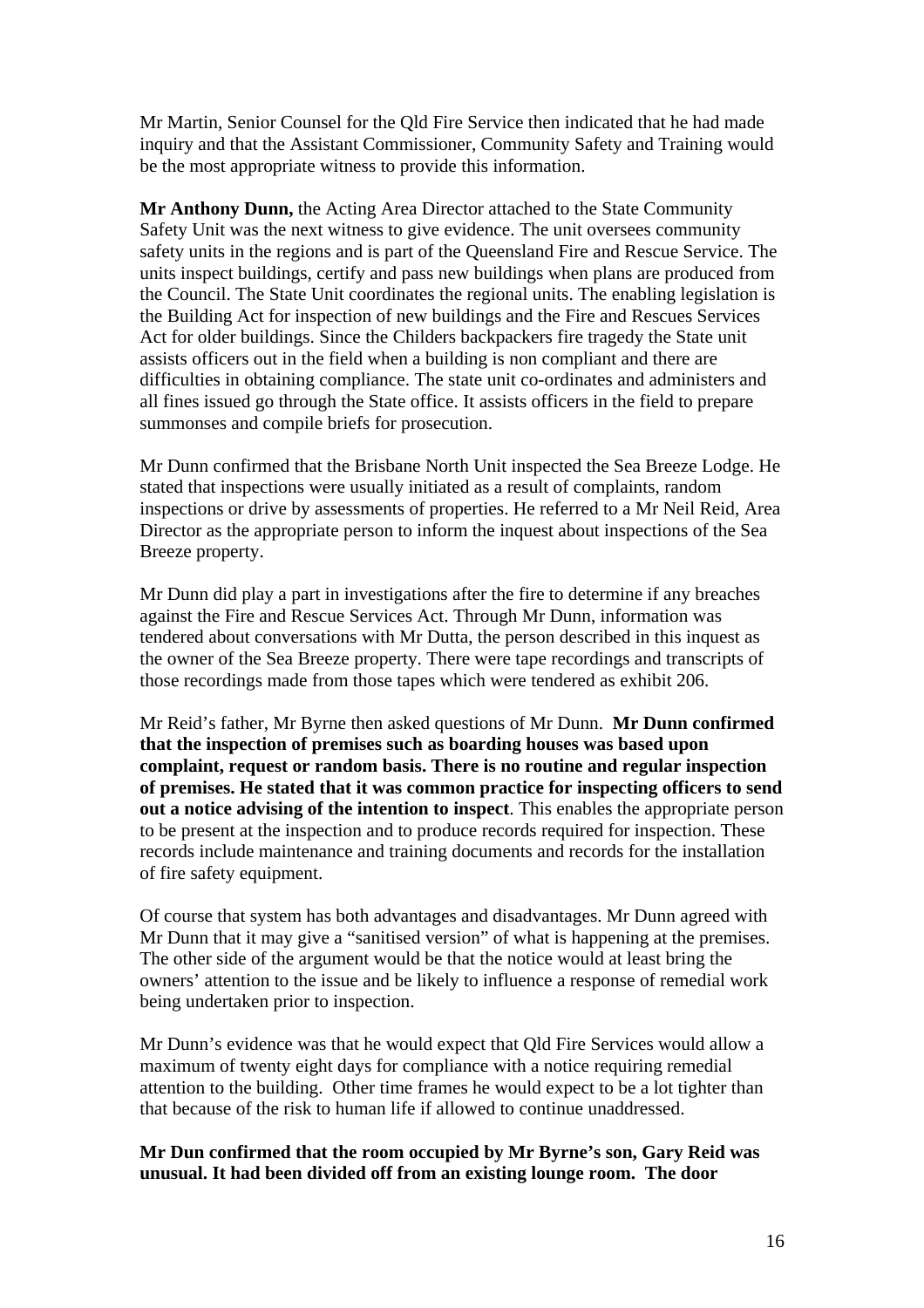**installed into that room had been recycled from other use. It may previously have been a "fire door" with a grill in the bottom of it. But when installed on Mr Reid's room it had been rotated and fitted upside down so that to operate the closing / locking device one had to push the handle up, rather than down. This was room number 19. It was to be expected that this made it more likely that a person would have difficulty in exiting the room because of the wrong positioning of the lock, up side down.** 

Mr Dunn stated the unit did not inspect private dwellings. Mr Byrne was inquiring about the status of the adjoining property at number 26. There was some evidence that it too was used as boarding house.

Mr Dunn also confirmed to Mr Byrne that he was aware of a joint inspection process with the Brisbane City Council and the Community Safety Unit. This was prior to the implementation of the Building and Other Legislation Amendment Act. **Mr Byrne referred to an inspection of the premises on 23 November 2001 when he said the premises were licensed, subject to conditions. These included liaising with a Mr Bill Williams of Qld Fire and Rescue. Mr Dunn agreed that he had seen a council report indicating six months had been provided for the premises to get a report. The time frame was set by the Brisbane City Council and required that the premises obtain a report from the Queensland Fire Service confirming the premises were fire safe.** 

Mr Byrne inferred therefore that this period expired on 23 May 2002 and that Brisbane City Council employee, Mr Peter Jongeling attended the premises and stated that on 9 July 2002 everything was satisfactory, irrespective of the outstanding fire safety report.

However, **Mr Dunn stated that it was his understanding that the Fire Service had not been contacted to inspect the building regarding fire safety and installations. Mr Dunn said it was Mr Bill Williams's main task to respond to these requests and he did so within days of such a request.** 

**Mr Dunn agreed that it was strictly incorrect for Mr Jongeling to have said the building came up to scratch on 9 July 2002 when an inspection had not been conducted by the Fire Service.** 

Irrespective of the issue of Mr Jongeling and his role, **Mr Dunn's evidence was that as a result of the investigations he carried out, the building was clearly non compliant at the time of the fire, and would have been non compliant for some period prior to the fire.** It was clarified that charges were pending as a result but at the time of the inquest there were no findings against Mr Dutta in this respect.

Mr Byrne also raised the issue of smoke detectors with Mr Dunn. He wanted to clarify the number of single point smoke detectors that were in the building and whether or not they were functioning at the time of the fire.

On the topic of smoke detectors Mr Dunn confirmed that there was no hard wired system for smoke detection installed at the time of the fire but he did not add any further information concerning the number or functionality of smoke detectors.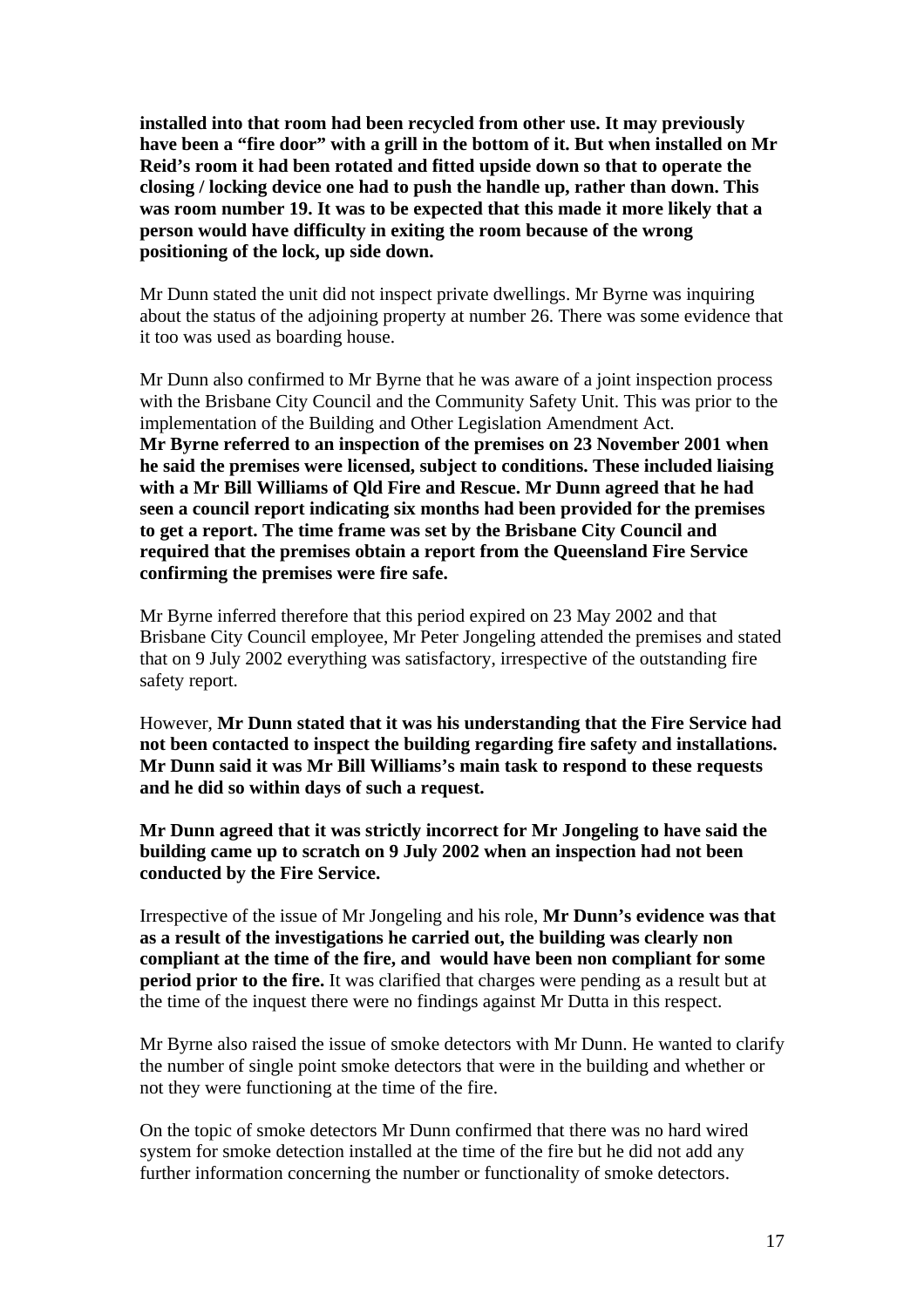He also confirmed that in previous visits to the premises he had been in the garage area and that this had been divided into two rooms.

Mr M Byrne, QC, representing the building owner, Mr Dutta then cross examined Mr Dunn. He elicited that Mr Dunn was unaware of witness accounts that they heard sounds of smoke alarms operating at the time of the fire. Mr Byrne QC clarified that Mr Dutta's evidence was that there were glass louvres in Mr Reid's room number 13. Mr Dunn could not confirm or refute this.

Mr Dunn confirmed that there were legislative changes made to the Building and Other Legislation Amendment Act 2001 as a result of the fire at the Childers backpackers, and that these changes were not in effect when the Sandgate fire occurred. Mr Byrne read into the transcript some on the introductory and explanatory notes for the new legislation including the section;

"Current building and fire safety legislation does not require older buildings to comply with contemporary fire safety standards unless an owner wants to renovate, alter a building, change a building use, et cetera."

#### *Mr Byrne QC also confirmed via Mr Dunn's evidence that at the time of the fire there was no current requirement for budget accommodation buildings to have fire management safety plans. Exhibit 207 assisted the inquest in this regard.*

It was in December 2001, after the Childers tragedy that Hansard records the introduction of new legislation introduced to lift the standards of fire safety in budget accommodation. The Premier, Mr P Beattie's statements in Hansard, as read into the transcript by Mr Byrne QC, confirmed the requirements for upgrading of smoke detectors and emergency lighting but those operators will be given twelve months to install these items. A further two year period was to be allowed for further upgrades, including a fire safety management plan. (Thus this requirement was not in force at the time of the Sandgate fire.) **In conclusion Mr Byrne QC clarified from the record of Hansard that from the 1 July 2003 all boarding houses and accommodation will have to have emergency lighting, hard wired fire systems and a fire safety management plan.** 

However, **Mr Martin SC for the Fire Service** then clarified that the **Fire Rescue and Service Act at the time of the fire included requirements that the occupier of a building must maintain at all times free from obstruction adequate means of escape in the event of fire threatening part of the building. As well, there was requirement that the occupier must maintain a plan of action to be taken by persons within the building in the event of fire threatening the building to ensure their own, and other persons' safety.** 

Details of the requirements that were in effect at the time included that exit doors either swing outward or be fixed in the open position. There was a requirement for an evacuation plan (as distinct form a schematic plan of the building under these same regulations- (Fire Rescue Services Act and regulations.)

Mr Dunn did however state that even though there was no legislative requirement enforcing these requirements at the time of the fire**, the Fire Service could have**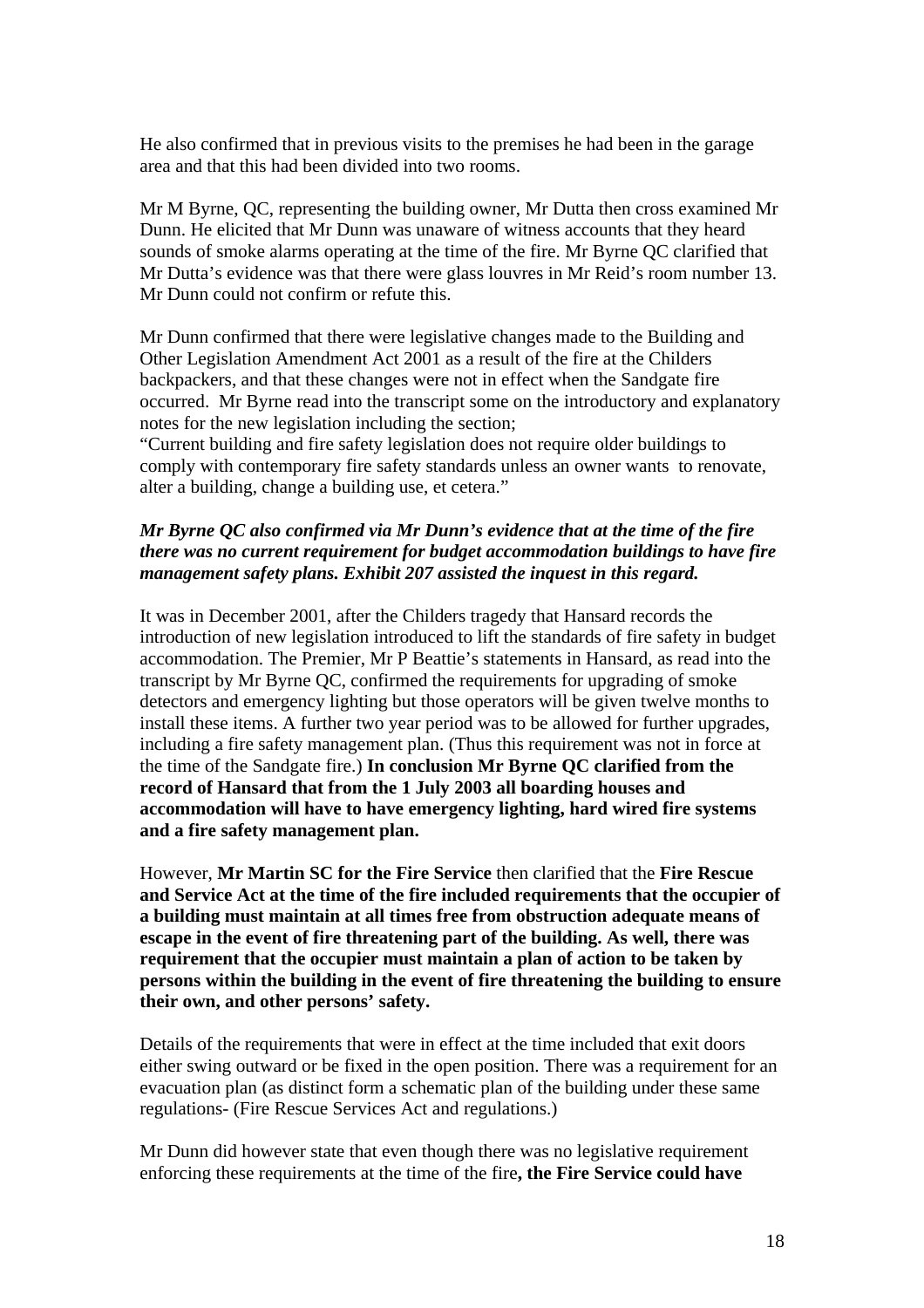#### **placed an order upon a building to close it down if there was a decision that it was an unsafe risk for occupants, pursuant to section 69 of their legislation.**

Mr Martin SC then took Mr Dunn to exhibit 209 which was Fire Office Frawley's document recording an inspection of the premises. There are two columns to be ticked off. If an item was non complaint at the first inspection it would require a second inspection within a certain time period. Staff training, a building evacuation plan and records of security were initially non complying items on the list. There were notes indicating that the emergency lighting needed repair, and levelling was required of an exit passageway. A fire blanket was recommended for the kitchen. As well, thermal detectors were recommended. (Again these not could be insisted upon at the time.) This recommendation was made in preference to smoke detectors given the number of people who habitually smoked in their rooms. As well, the suggested hard wired thermal detection system would have the advantage of not being disabled by the removal of batteries.

The white copy of the form is given to the occupant of the building, so that on the second inspection the green copy is given to the owner / occupier. If further back up is required then the yellow copy is sent to the area director and the blue copy goes to the community safety unit. The pink copy remains on the inspection book.

Mr Dunn's view was that since the fire at the back packer establishment in Childers, Queensland now has strong legislation and that all budget accommodation is required to have hard wired smoke detection in place. He did not see any further need for legislative change to increase safety.

On questioning regarding inspection strategies to check for continuing compliance, Mr Dunn said that the service had not changed its practices. So inspection is still performed upon complaint, upon request and randomly. **Mr Dunn's evidence was that the Fire Service could require inspection of boarding houses (irrespective of the issue of them being residential premises for people.) It was only private residential premises that required consent to enter.** 

**Mr Desmond Ede** has worked in the Electrical Safety Office for six years and gave evidence about his inspection of the site. Exhibit 165 refers to his report. His task was to try to determine whether electricity was involved in the ignition of the fire, **but because of the destruction caused by the fire it was very difficult to do so. He was unable to state categorically whether or not electricity was involved in the ignition of the fire**. The fuse wire was of the correct size. A couple of fuses had blown and close examination confirmed that the fuses had blown (rather than it being damage caused from the fire.) However Mr Ede expected that the reason the fuses went would have been due to fire damage caused somewhere in the building to the wiring. It was also consistent with other evidence from residents that some lights went out **There was no evidence of damage behind the switchboard which would have been expected if there had been an initial problem in the switchboard itself.** 

**Mr James Carr** is a petroleum and gas inspector for the department of Natural Resources Mines and Energy.  $^{13}$  He confirmed that the premises were connected to

 $13$  Exhibit 169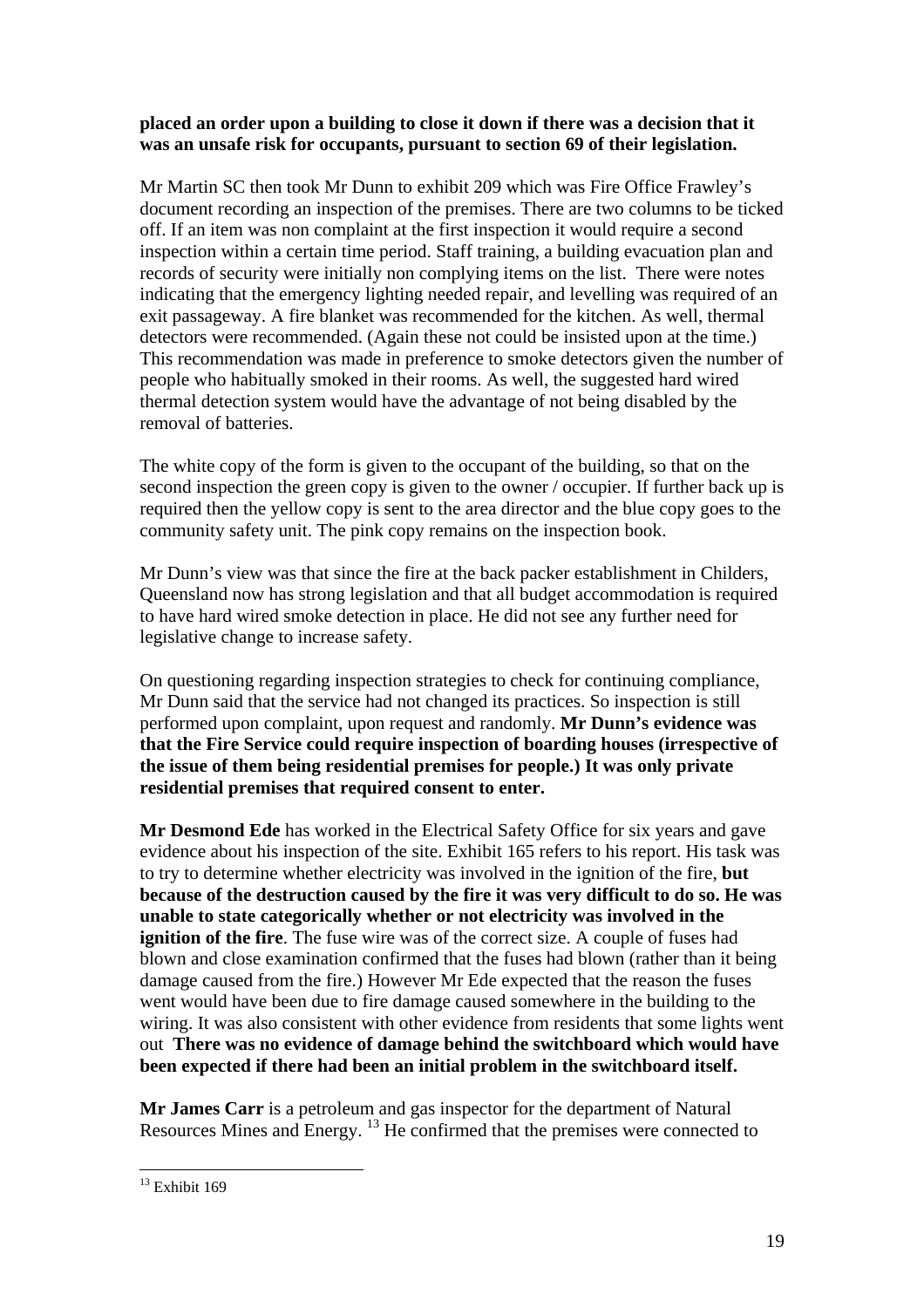natural reticulated gas and that he was called to attend while the fire was still burning. When Mr Carr arrived, a contractor from the supplier, Origin Energy was in the process of "squeezing" the gas supply to the building. The gas supply pipes are polyethylene, like plastic, and the quickest method of cutting supply is to squeeze the pipe shut.

Because of the level of destruction it was impossible for Mr Carr to inspect anything to determine whether there had been a problem with installation or the gas supply or any interference. The continuing high temperature also prevented close inspection even a day after the fire. There was no follow up. Mr Carr was advised that if further investigation of the gas supply issue was required his service would be advised by the fire investigators. No request was received.

He said that if a gas pipe was ruptured and was burning it would burn with a yellow flame with no added aeration.

Mr Carr's evidence (at page 159) was that he was **"quite sure that what I (saw) was a flame coming out of a vertical service pipe coming up out of the ground and we could see it being diminished as they squeezed it off."**

From Mr Carr's memory he recalls that pipe being at the left hand front corner of the building as you looked at it. He indicated the pipe would be typically screwed to the front of the building**. He described the position as in the area of the white stump at the end of the concrete path.** The pipe would have been ¾ to one inch diameter. The pipe he could see was what appeared to be a steel pipe. **The flame was coming out of it, "maybe three metres from where it comes out of the pipe and where it ended."** (Page 160.)- **"like a V shape vertical flame,"** quite distinctive in Mr Carr's view. It was about one metre above the ground. **This was in the vicinity of rooms two and three. A marker was placed on exhibit 201 to indicate the vicinity. This position was consistent with the area where Mr & Mrs Morris and Mr & Mrs Caltabiano first saw the fire.** 

Mr Carr says the Sandgate area does not have high pressure gas, typically it is low pressure. There was no particular noise or smell associated with that flame as observed by Mr Carr. Mr Carr explained that there was nothing remaining after the fire of the gas metre which would have been attached to the end of the vertical stand pipe. The gas metre would have been of alloy or plastic with a low melting point.

There is no safety mechanism to cut supply in the event that a fire or mechanical application burns or removes the gas metre. **I hasten to add there is no evidence of whether the gas metre was burnt by the fire and then the pipe emitted gas or whether there was interference with or malfunction of the gas metre piror to the fire. However, what is striking in Mr Carr's evidence is the coincidence of his description with Mr Caltabiano's description of where he first saw the fire, and that it was above ground level, but close to the ground.** 

**Mr Stanley Wilshire** was the first resident of the premises to give evidence. He was a person of interest to the police in their inquiries. He had lived at Sea Breeze Lodge for about three years prior to the fire. He lived with Belinda Hall in room seventeen (17) at the time of the fire. Mr Wilshire said they had some visitors to their room during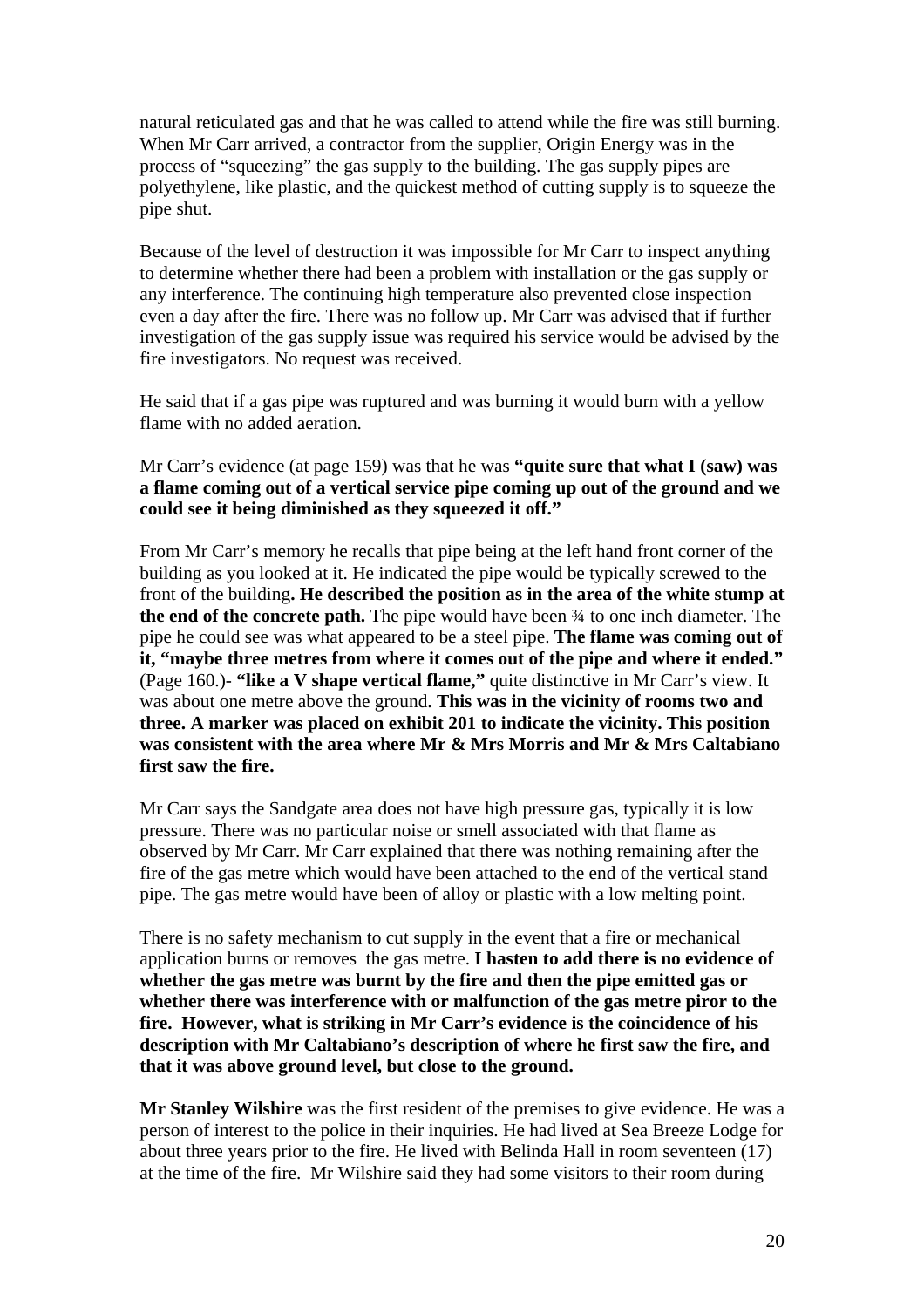the evening. Then later, he got his cigarettes and lighter and took a saucepan of tomato soup and milk to the kitchen to heat up. He went back to his room and another resident, Norman Greer was standing outside his room. Belinda had not let him into the room. Norman then came into the room and obtained a cigarette from Mr Wilshire. Mr Wilshire said Norma stayed long enough to have several more cigarettes before leaving to play his x- box in his room.

He says he was on the bed and Belinda went to the toilet down the bottom of the stairs. She returned after a couple of minutes and they were then both lying together underneath the blankets on the bed. He says the lights and television in his room went off, which happened often. He could not state the time this happened in his evidence. They remained in the bed until someone banged on the door. They found some clothes and dressed. He opened the door and saw fire towards the other exit at the back of the building near rooms thirteen and fifteen . There were flames coming from the windows and the doorway between rooms thirteen and fifteen, (which is an exit.) He saw Belinda try to use the phone but it was dead. He grabbed Belinda by the hand and they left via the back stairs. He said he did not hear anything (when asked about smoke alarms.) At the time he and Belinda left via the back stairs he said there was no smoke in his room, but there was smoke coming out of the kitchen.

Other people were outside at the back near the mango tree. Mr Wilshire says he left Belinda with another person and then ran back into the building and his room to try to salvage property. By this time there was smoke and the heat was unbearable. After Mr Wilshire came out of the building the second time he says he saw Shone Landue on the bottom step heading up the stairs. Mr Wilshire says he saw one other person come out of the building via these stairs after Mr Landue had re-entered the building. He says this was the person next door to him but he could not name him. He did not see Shone Landue again. He did not see Stanley Doolan at any time during the fire.

He said he saw the young fellow, Gary Reid sitting in the television room that night. He said he had a conversation about Gary wanting to go to college. He did not see him during the fire but he believes he heard him.

Mr Wilshire describes activity centred on moving cars to save them from the fire. There was no evidence of any immediate response to check for the whereabouts of all of the occupants of the boarding house, although the evidence about the intensity of the fire would suggest there was very little opportunity for any such effort to be made. Mr Wilshire says he had been involved moving cars and then he, Belinda and Norman Greer were standing there when he heard screaming coming from the left hand drive way side of the boarding house. He says the fireman had just come around the side of the house. The group was yelling at the fireman that there was someone inside but Mr Wilshire says **the fireman responded saying "we've got no water pressure, can't do anything about it."** Mr Wilshire says he believed it was a young person's screams and that he believed it to be Mr Gary Reid. Mr Wilshire estimated the fire service would only have been there about five minutes. Mr Wilshire says he does not recall anyone from the fire brigade or police asking if there was anyone inside.

Mr Wilshire denied any knowledge or involvement in the commencement of the fire. He acknowledged past history of involvement in fires. He was warned about his right to claim privilege.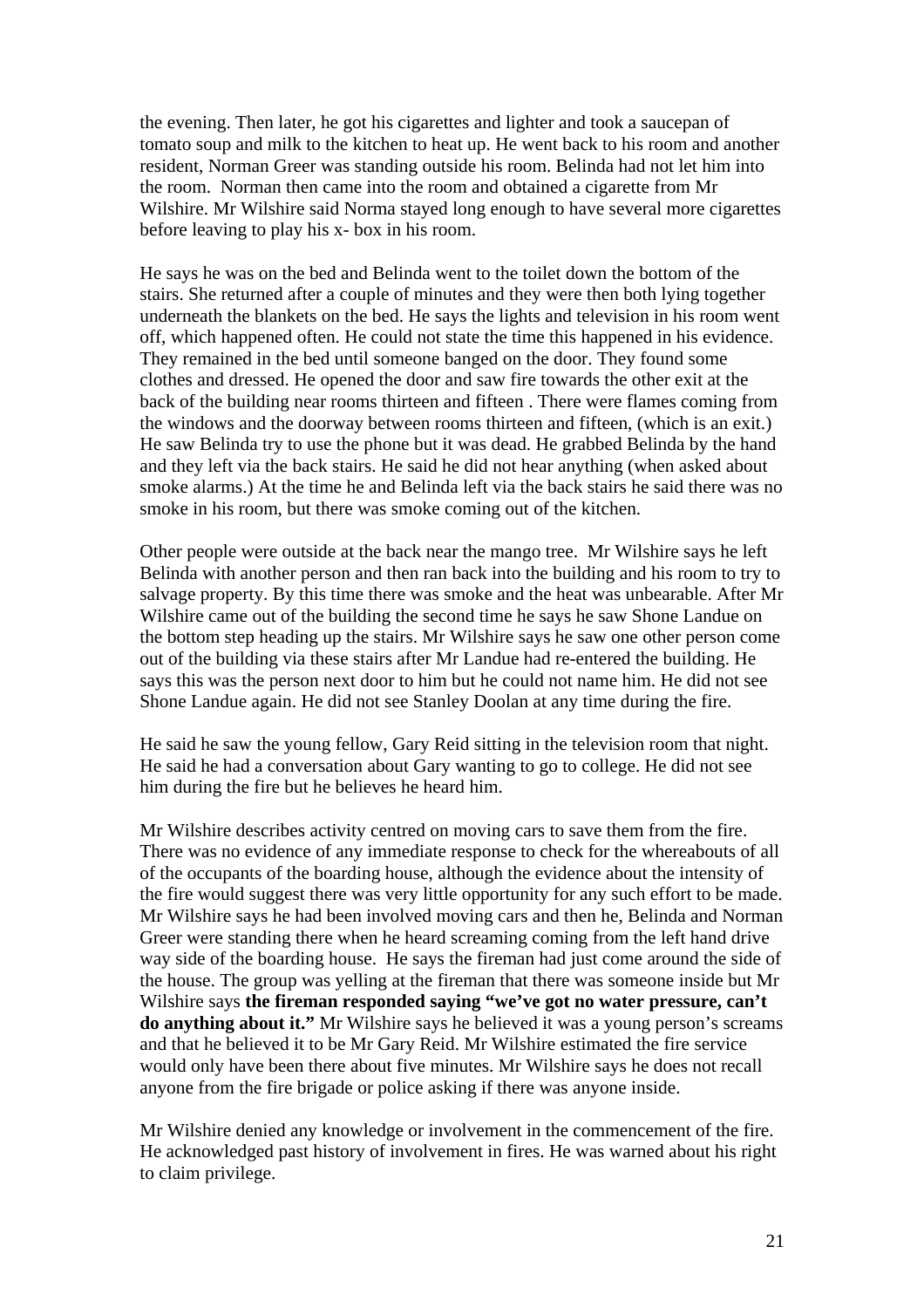He explained that he had oil burners in his room: a candle burns to heat aromatic oil. He says there was an occasion when he had the wrong crystals and it caught fire, which was a couple of weeks before the fire.

When asked about his conversations with police officers after the fire Mr Wilshire was unable to recall the contents, but then confirmed there were conversations about him being in breach of bail conditions. He was taken into custody. He denied ringing Belinda Hall from prison. But he recalls ringing some other person to ask for a solicitor to be arranged for him.

He recalled a tape record of interview with Detective Waugh at the Sandgate Police Station.

Another occasion a few days prior to the fire was also put to Mr Wilshire when he had been in a taxi with Belinda Harris. He agreed that he had become verbally aggressive about Belinda's former partner in the context of that person's behaviour to a child. Mr Wilshire says he was yelling a bit but he does not recall making threats. It was suggested to him that he said, "if I have to then I'll torch them." He stated he could not remember this, but after further discussion agreed that he could have said this.

He was referred to being in the Arthur Gorrie Correctional Centre in August 2002. After refreshing his memory Mr Wilshire did remember ringing Belinda Hall from prison but could not remember details.

Further questions were put by Gary Reid's father, Mr N Byrne. **Mr Wilshire says that in the month before the fire, he helped to move mattresses, beds, bedside cabinets and other stuff beneath the building. He saw some paint locked away under his room. Mt Wilshire made it plain that he thought the overall conditions of the building were, in his language, "atrocious".** His evidence was there were no smoke detectors or fire alarms, (although there is contrary evidence to this.) He said he had made complaint about the premises to his local councillor (Victoria Newton) on numerous occasions.

Mr Wilshire gave evidence that he had seen a previous manager of the premises (Pat Hannah) smash the smoke detector in the kitchen because it would go off. Mr Wilshire clearly had an issue about the standards and conditions with the boarding house that affected his credibility adversely in this area.

**Ms Belinda Hall** was, at the time of the fire, sharing room number 17 with Mr Wilshire as his partner. When she gave evidence to the inquest she said she still had a relationship with Mr Wilshire.

Ms Hall remembers being in bed with Mr Wilshire when there was a loud sound outside the door. She thought there was a fight because of the sound of breaking glass. Ms Hall says she rang the fire brigade twice before going downstairs. (It is noted that this is different to what Mr Wilshire stated.) She was taken to the police station and knows that she had an epileptic seizure.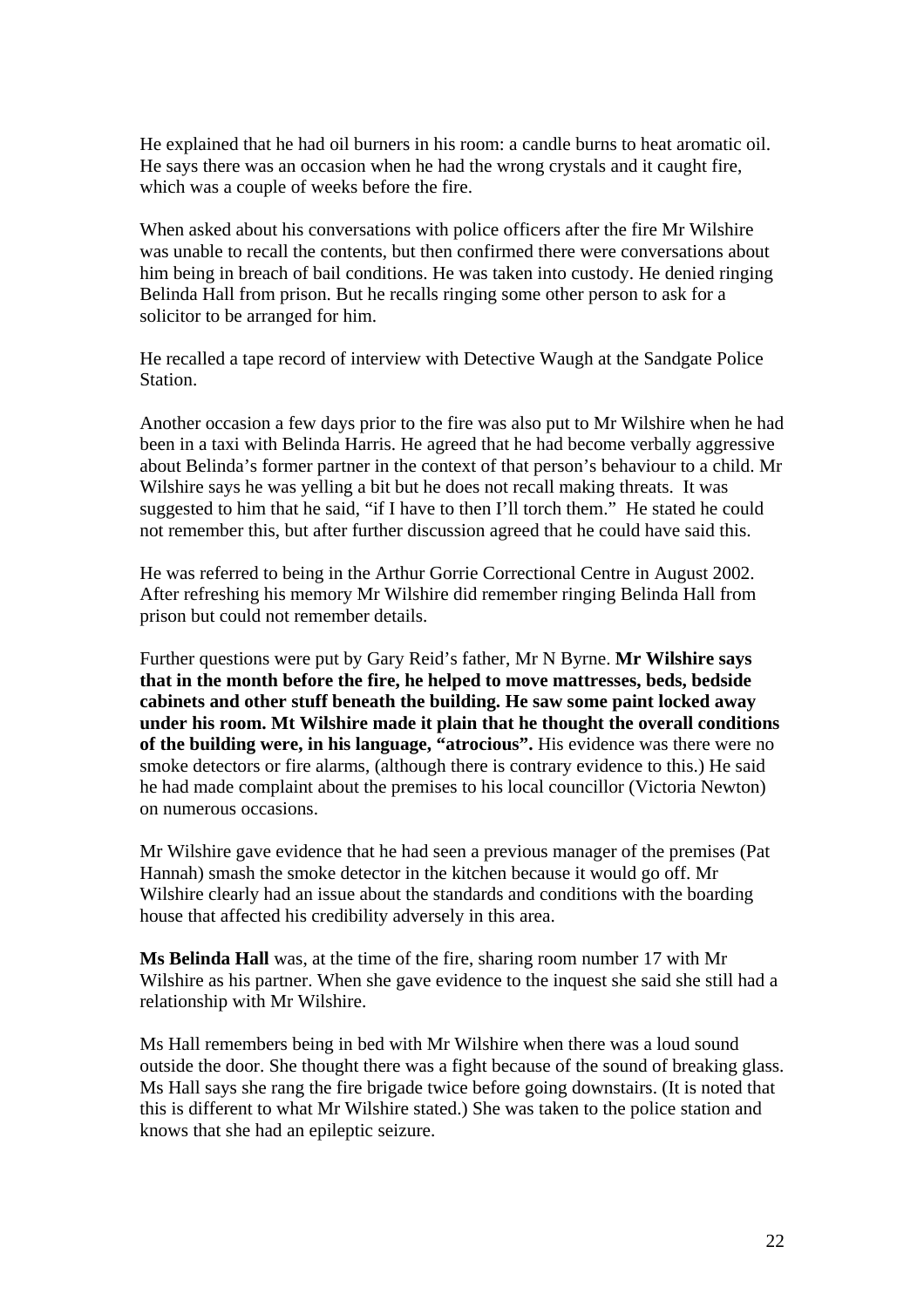She was then shown her statement to the police dated 19 and 20 August 2002. She thinks the first statement could be more reliable as she believes this happened before she had a seizure.

She confirmed a conversation with Mr Wilshire in a taxi as previously outlined to Mr Wilshire by Mr Isdale.

Ms Hall agreed with the evidence of Mr Wilshire that the premises were in poor condition with frequent electrical problems. She also said she had seen mattresses, wooden table and other stuff underneath the building. Ms Hall was not very sure of her evidence and referred to what she had heard from Mr Wilshire.

**Mr Scott Hambly** lived in the premises for only a week prior to the fire. <sup>14</sup> Mr Hambly had been out fishing and when he returned to the boarding house Gary Reid was still up watching television. There was a short conversation and then he went to bed. Gary told him he had lost money on the pokies that day. It was between nine and ten at night. He heard Gary go to bed. He had gone to sleep and was awoken by a woman running around the house yelling fire. He had never seen this woman before but remembers her yelling out when the fire was still small. He saw the front part of the lodge in flames. He escaped out the side stairs.

**Mr Hambly described things under the house at the time of the fire as rubbish. There were old beds, paint tins, gas bottles, cupboards, mattresses and lots of other things.** 

**Mr Peter Jongeling** was the **environmental Health officer, subsequently known as the development officer, health, with the Brisbane City Council**. He had held this position for ten years.<sup>15</sup>

Mr Jongeling's statement was that on 9 July 2002 (just over a month prior to the fire) he went to the premises and noted that a requisition had been completed satisfactorily. There was no visit after 9 July. Mr Jongeling went to the premises to inspect the health and safety issues regulated under local laws. Some of these visits were initiated after complaints about the premises.

The premises are licensed by council as a multiple dwelling for a calendar year at a time. The licence was held by Rompine Pty Limited.

**On 21 November 2001 there was an accommodation standards audit completed**. This is a document used by council to assist in inspecting premises for standards of accommodation. There were some matters needing rectifications. Stairs were to be replaced on the eastern side of the premises. The premises were in process of refurbishment with painting and carpeting happening. There were notes made about layout plans which were displayed in various parts of the building. **On that date Mr Jongeling noted that there was no rubbish stored under the premises**. (The reference is to the word "satisfactory" against the heading "waste management.") **He recalls there was some material stored underneath at the time but it was relevant** 

<sup>&</sup>lt;sup>14</sup> Exhibit 74

 $15$  Exhibit 110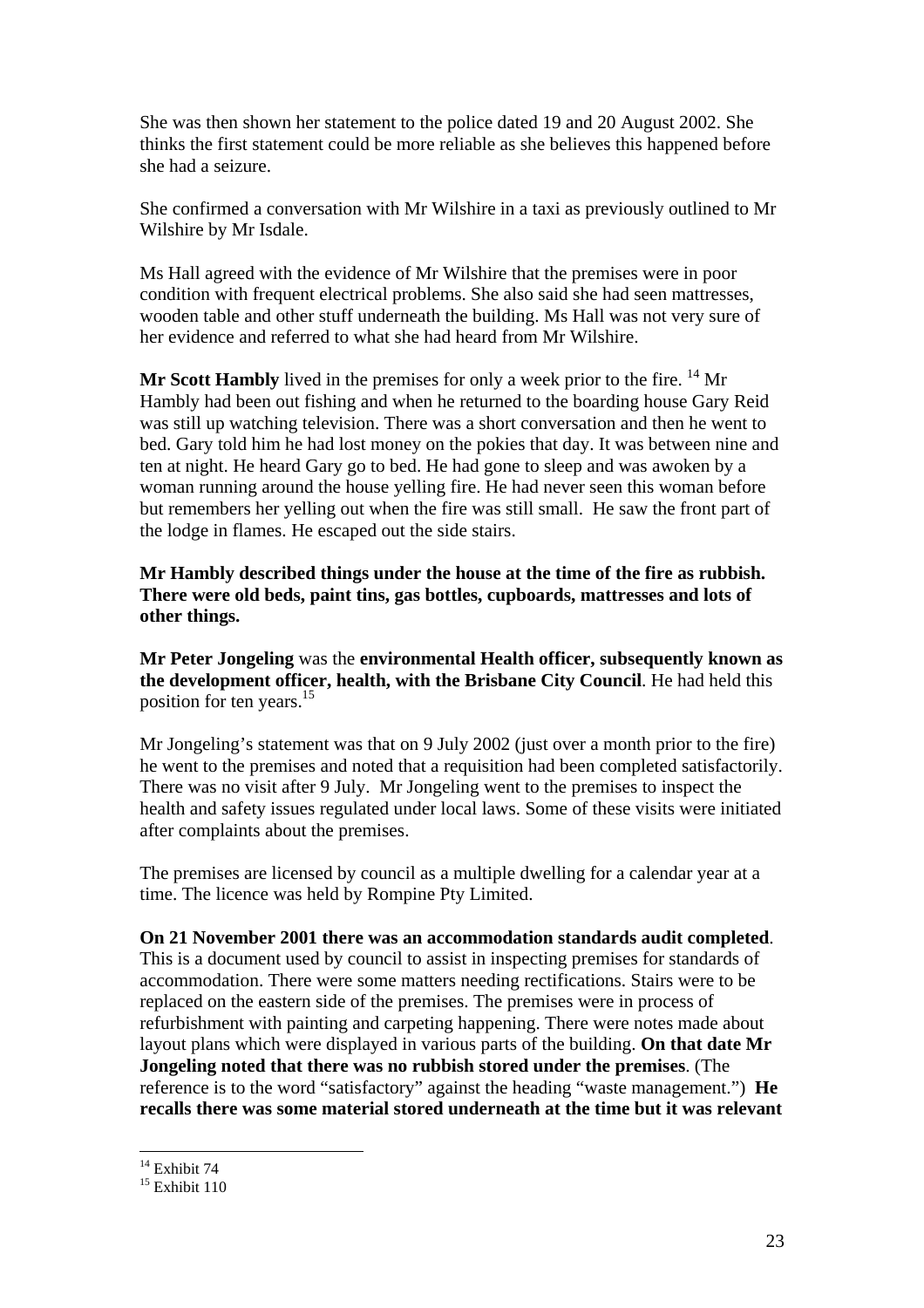**to the activity happening at the premises by way of refurbishment. (Paint, trestles and some material.) He said there were no other items (like mattresses), because otherwise he would have required it to be moved.** I comment later on this particular evidence of Mr Jongeling.

After that inspection Mr Jongeling sent a letter dated 23 November 2001 with an attached condition of approval.

#### **The first condition was to liaise with the fire service, namely Mr Bill Williams, the community safety officer from Qld Fire Services.**

**The second condition was to replace the stairs within thirty days.** 

### **The third condition was refurbishment of the bathrooms, kitchen, laundry and external surfaces and fixtures within six months.**

Mr Jongeling's document given to the Sea Breeze Lodge requested a current report of all fire safety aspects of the premises. Six months was allowed for this to be provided to Council, indicating it was assessed as a low priority. Mr Dutta had produced a building inspection report carried out by fire services. (Mr Jongeling was referring to the tick and flick report- he thinks from 2000.)

Mr Jongeling explained that this was at a time of transition to the new Building and other Legislation Amendment Act and when council had a grant system operating to encourage operators to upgrade fire safety management.

Mr Jongeling admitted that he was unclear about the validity of the document given to him from Mr Dutta. He said he selected a six month period partly because he was shown the document from Mr Dutta.

#### **In July 2002 Mr Jongeling returned. The condition concerning replacement of stairs had been complied with. His report for that visit notes in his handwriting "number two, above satisfactorily completed." But the next notation was "Waiting for other issues, example number one." This was underlined twice, and yet Mr Jongeling dismissed this emphasis as a "Stroke of the pen", with "no relevance."**

Mr Jongeling had to concede that although he had given Mr Dutta thirty days to comply with replacing the stairs he had not followed this up at all until July 2002, eight months later. He dismissed this as pressure of workload and priority of work.

### **At the inspection in July 2002 neither the report from the fire community safety officer, nor the refurbishments had been completed. Mr Jongeling admitted he did not do a complete inspection of the premises. He did not enter the premises.**

**Mr Jongeling** said that he went and checked off the condition number two, the stairs, simply by an external look. He agreed with Mr Isdale, assisting the inquest , that he **had not received any report as he had previously required of Mr Dutta from the Community Fire Safety officer. The time (of six months) had expired two months prior.** He informed the inquest he had an informal unrecorded discussion with Mr Bill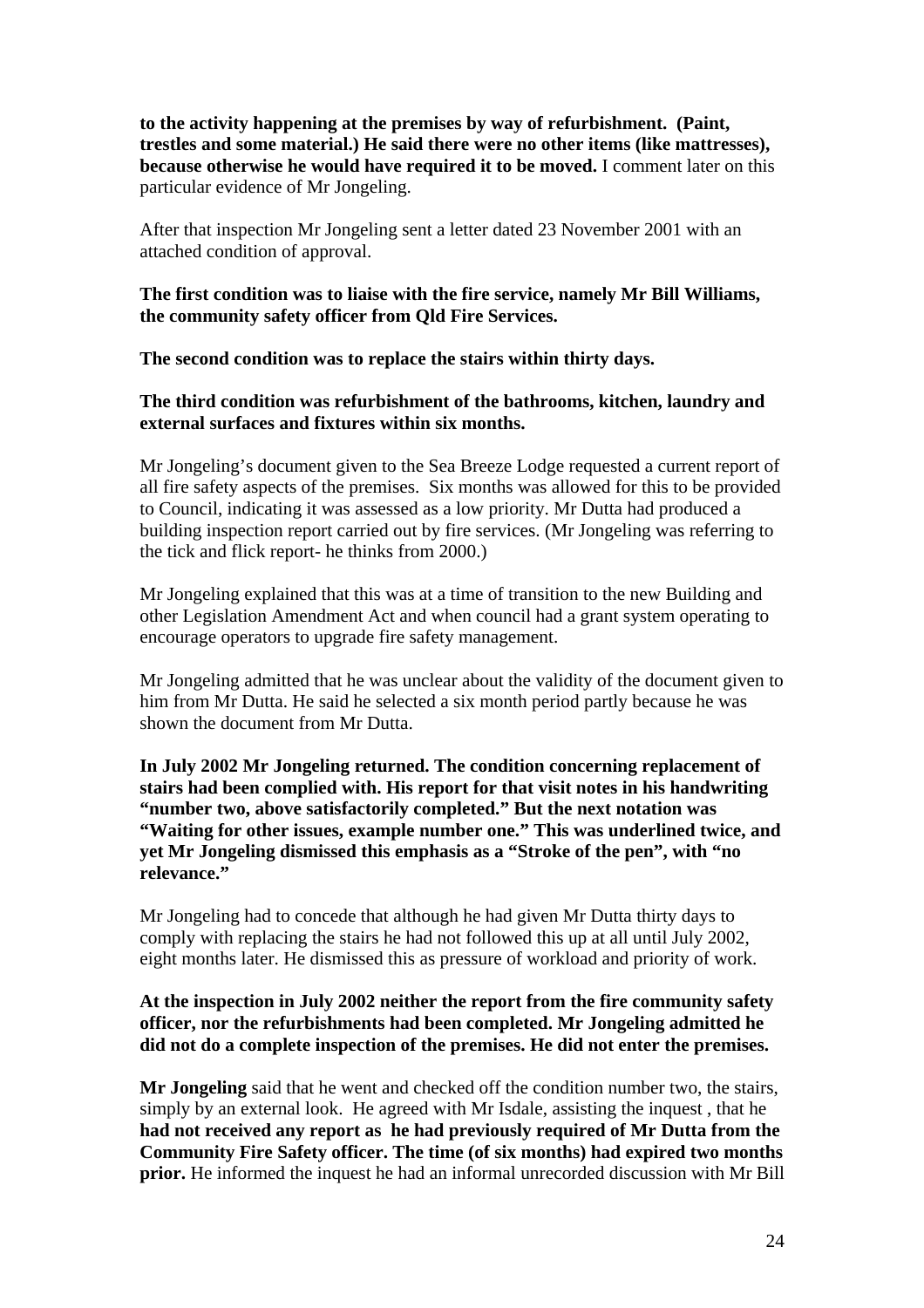Williams to arrange to inspect the premises jointly. Mr Jongeling cannot be precise about the time of this conversation over the phone but thinks it was about the same time as he cleared the requisition regarding the stairs.

The conversation happened but there was no arrangement put in place to undertake the inspection. Mr Jongleing simply felt confident that once Mr William had finished his holidays that the inspection would happen.

### **Mr Jongeling said at the time there was no system to automatically bring these requisitions back to his attention.**

Mr Jongeling could only explain that the next scheduled inspection would have occurred at the twelve monthly interval When a matter was brought back to the attention of the requisition writer it could still take months before an inspection was arranged as it might require the presence of the owner.

Mr Reid's father then asked some questions. Mr Jongeling explained that the premises were compliant subject to the requisitions listed. He was unconvincing in trying to explain how to reconcile having doubts about the validity of the tick and flick fire document given to him by Mr Dutta, with his decision to allow six months to receive the community fire safety report.

Mr Byrne astutely noted that Mr Jongeling's own document listed the priority as high (because it was a boarding house classification) and still Mr Jongeling referred to workloads and priority as explanation for allowing a six month time frame to expire without inspection.

To be fair to Mr Jongeling it must be taken in the context that the legislation was in a state of transition and the higher standards were not in effect until June 2003. Mr Jongeling was working towards getting all the boarding houses to that new, higher standard. *The requisition was not something that, if ignored, could lead to a prosecution at the time. However clarification later revealed that even at that time the council could have taken steps and decisions to force the issue with the boarding house operator.* 

Mr N Byrne then drew Mr Jongeling's attention to complaints lodged with the Brisbane City Council via the office of Mr Nuttall, State Member of Parliament. He referred to a document date 29 June 2001. Mr Jongeling confirmed the document referred to a joint inspection process between fire services and the council in relation to this premise. It was a part of a program to jointly inspect boarding houses to lead up to compliance with the new standards to operate from June 2003. Mr Jongeling confirmed, however, that no joint inspection ever occurred of these premises.

**Mr Jongeling stated that he had never given a direction requiring cleaning up of items under the building. He assessed these items as whether they were rubbish, or useable items being stored. If there was a vermin problem apparent, he would have directed a clean up.** 

**Mr Byrne, QC, representing Mr Dutta questioned Mr Jongeling. At the time of his last inspection ( in November 2001) Mr Jongeling said that he did not have a**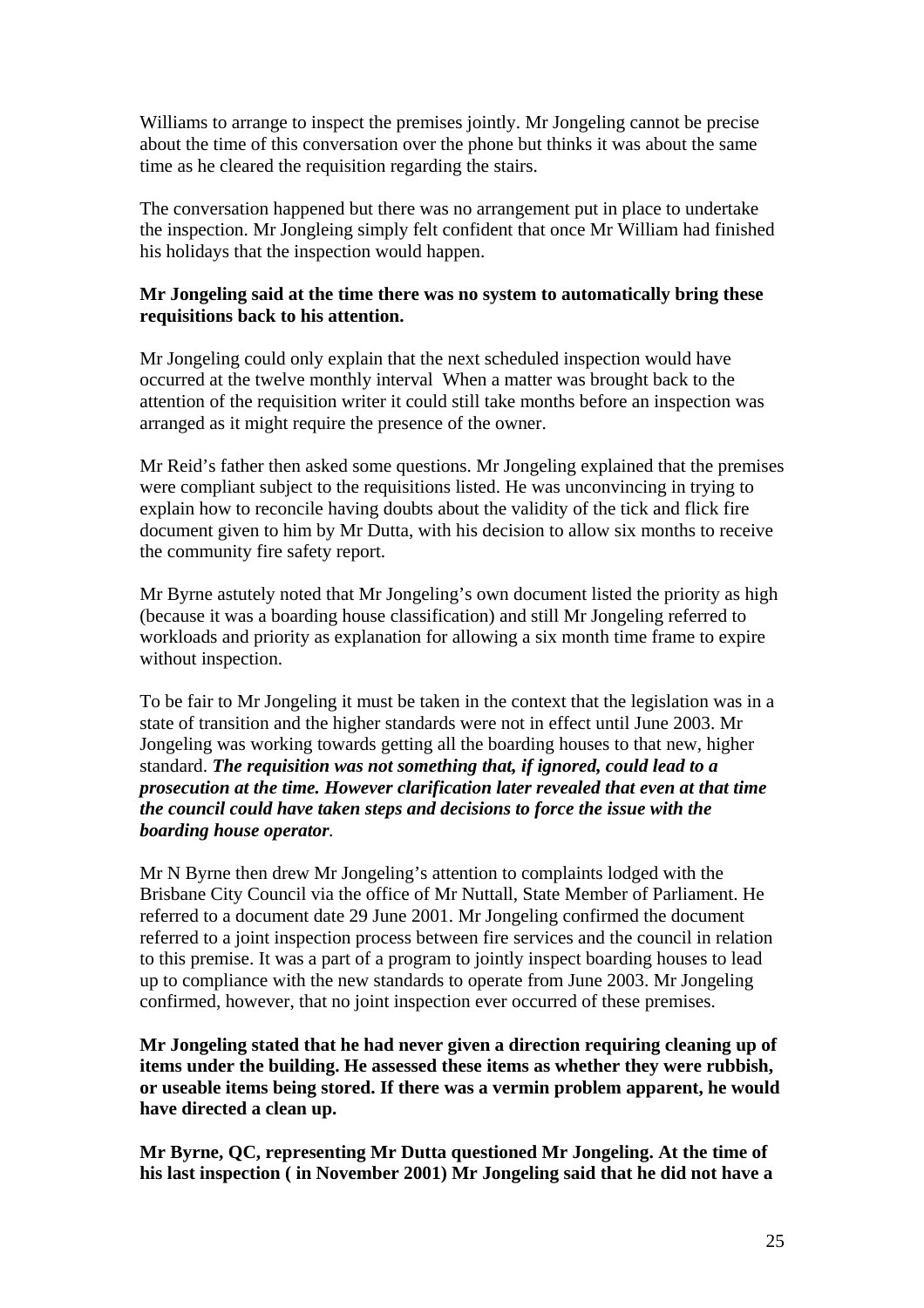#### **concern that material stored under the house created a safety risk, and that it was relevant to the refurbishment being undertaken. He confirmed that Mr Dutta had been co-operative with Mr Jongeling in his dealing with him.**

He confirmed his first inspection of the property was in May 1999. The council found the premises to be satisfactory. Then in April 2000 an unannounced inspection was made. The next inspection was November 2001 when Mr Dutta was present. Refurbishments were underway. An audit report was written out. Schematic plans of the layout of the building and indicating exits were present in common rooms at that time. Mr Jongeling's recollection was that he inspected the building and that each room had a room number. A notation was made about material that was stored below the building (but Mr Jongeling was satisfied this was related to the renovations.)

Of the three matters listed in the audit and followed up by letter dated 23 November 2001 Mr Jongeling regarded the replacement of stairs as high priority. Mr Dutta dealt with this.

In answer to Mr Byrne's proposition that the other two matters were considered low priority, Mr Jongleing agreed. It is noted that this is a contradiction of his response to Mr N Byrne on the same topic where he acknowledged that boarding house accommodation necessarily imputes a category of high priority in relation to any fire safety issues.

It was suggested that the lower priority was because Mr Jongeling was aware that there had been fire service inspection in June 2001. Mr Jongeling agreed with this proposition. He confirmed that he had spoken with Mr BiIl Williams of the fire service sometime later but could not say when. Mr Jongeling says he was waiting on information (a copy of the fire services report safety report to be forwarded to him.) He expected that it would be forwarded to his form fire safety as a matter of course.

Mr Jongleing could not recall a conversation with Mr Dutta about changing the front door so that it opened outwards.

The emphasis at this transition period was to assist the owner with upgrading and improving premises towards compliance with the higher standards which were to be introduced.

Mr West, representing the Brisbane City Council then cross examined Mr Jongeling. Mr Jongeling explained that the different categories of buildings or businesses are grouped according to a risk category. Boarding houses are categorised as high risk requiring inspection every twelve months. Mr Jongeling does not inspect specifically for fire purposes but in the broader field of environmental health purposes. Qld Fire Services manages fire inspections.

Mr West took Mr Jongeling through the council records relating to the premises at 30 Second Avenue Sandgate. (Mr Jongeling was in the position from 1998.) An example was a complaint from a resident about general hygiene in the building. This was followed up by Mr Jongeling in April 1999 with a letter to attend and inspect. An inspection occurred in May 1999.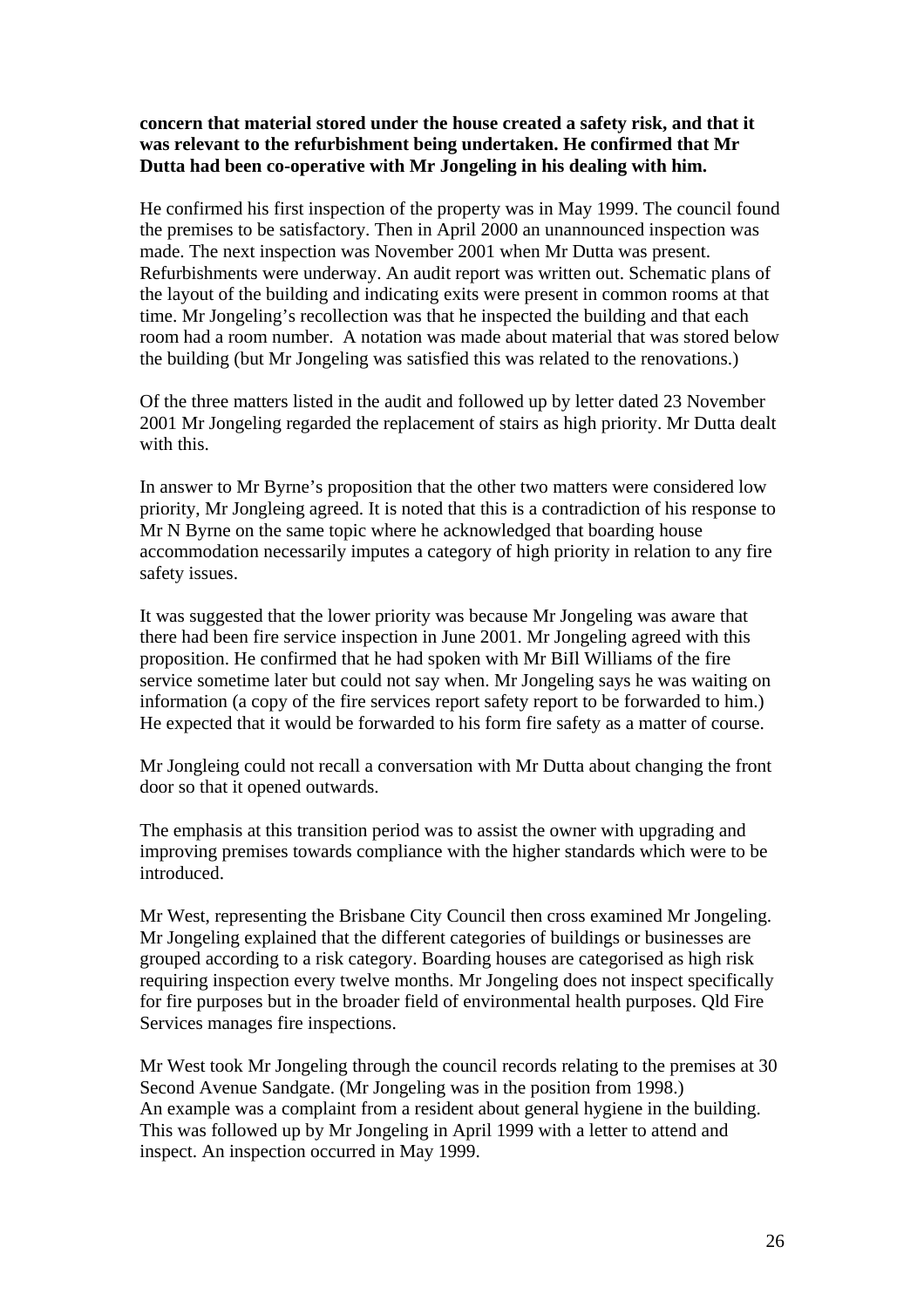It is not proposed to repeat all of this evidence which is in the transcript. The council was working through the transition period to ensure upgrading of premises towards the new standards that were being introduced for accommodation

From previous inspections of then premises Mr Jongeling could recall battery operated smoke alarms.

A complaint closer in time to the fire was registered through Councillor Victoria Newton's office. It came from the office of Mr Gordon Nuttall, state Member of Parliament from a person who stated he lived in the boarding house. He did not wish to reveal his true identity. Maintenance, cleaning, and whether or not electrical items were in working order were the basis for complaint. This complaint was made on 8 October 2001. **The complaint was logged but not actioned because of council's policy not to do so where a complainant does not identify themselves. However, the content of such a complaint is included in the next scheduled inspection.** 

On 19 October 2001 Mr Jongeling wrote to Mr Dutta advising he wanted to inspect the premises on 5 November 2001 The inspections was rescheduled for 21 November 2001 and documented on an accommodation standards audit form.

At the inspection Mr Jongeling recalls Mr Dutta being pesent. He was shown a document from the Queensland Fire and Rescue Authority titled Building Inspection report. This was exhibit number 209 and was dated 9 July 2000. It was an unfamiliar document to Mr Jongeling. It was white page with the column for the first inspection only completed.

The exercise from Mr Jongleing's perspective was simply an effort to work towards building owners becoming compliant with the new legislation which was coming into force in 2003. There was no legal requirement or method by which Mr Jongeling could require the enforcement of higher standards of fire prevention prior to that legislation coming into effect. Mr Jongeling saw it as a positive aspect that Mr Dutta could produce the fire building inspection report from Mr Frawley dated 9 July 2000.

### **Mr Jongleing left it to Mr Dutta to contact Mr Bill William from fire safety In answer to Mr West's question Mr Jongeling agreed that he had not contacted Mr Williams, but left it to Mr Dutta to do this. He did not contact the fire service to let them know that he had asked Mr Dutta to follow up with a fire safety report.**

(I remark that it is in this area that the liaison between the various authorities seems to need reviewing.)

**Mr Jongeling went back to the premises 9 July 2002, but his description of the visits to Mr West was "I was in the vicinity and I viewed the rectification of one of the requirements, yes." (at page 270.) Mr Jongeling's evidence was that he did not raise with Mr Dutta the fact that Mr Dutta had not been in contact with Mr Bill Williams.** 

**Mr Jongeling advises that his first day back from annual leave was on the day of the fire.**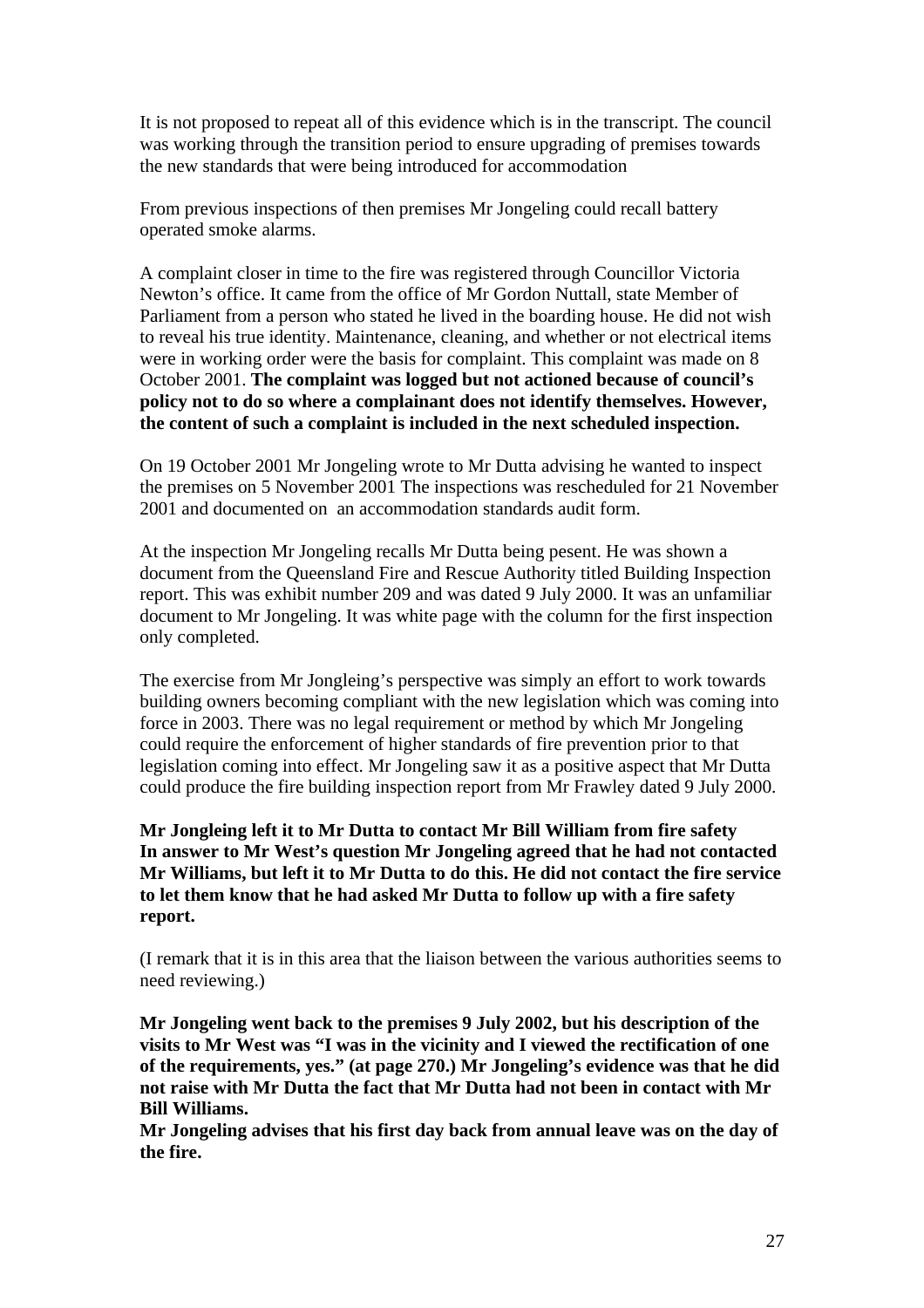Mr Jongeling says he did not raise with Mr Dutta that he had not proceeded with the fire safety report, he merely recorded it in his notes. He does not recall at exactly what time had had a conversation with Mr Williams of Qld Fire and Rescue Services but it was at some time after 9 July and before he went on leave, which was during August and returning to work on the day of the fire, the 18 August 2002.) Apparently Mr Williams' focus of interest was on the other premises (at number 28 Second Avenue.) Mr Jongeling raised the issue of going to inspect the premises in Second Avenue with Mr Williams. Mr Williams was also on leave at about the time Mr Jongeling took leave. Mr West clarified with the witness that it is not his role or area of expertise to inspect premises for fire safety

Mr N Byrne, father of Gary Reid asked some further questions. He suggested (from the bar table) that he was present when a Mr Sands made complaint to Mr Nuttal's office. Mr Sands gave a statement to the inquest contained in exhibit 100.

Mr Jongeling acknowledged there had been numerous complaints that rooms above the garage were being used for accommodation, but on every occasion of inspection Mr Jongeling said this was not evident. Of course it remains the case that inspections that entailed entry into people's rooms were always advised in advance.

Clarification was made that the Building and Other Legislation Amendment Act commenced in July 2003, after this fire had occurred.

Mr Isdale then clarified some issues;

Mr Jongeling confirmed the letter to Mr Dutta on 23 November 2001 which required compliance was referring to the Local Law Accommodation Standards. 1999. **If no compliance was obtained a show cause letter could issue.16 The conditions of approval page were sent with the letter.** 

In relation to the condition requiring a community fire safety report, if this was not complied with and it was an application for a new building, then approval would be denied. But for premises already licensed, (as Sea Breeze Lodge was,) then council were assisting the owners to bring the premises up to the new standards which would come into force unde the new Building and Other Legislation Act

So it was suggested that although the document stated that the fire safety report was to be supplied within six months (and it was not provided), there was nothing in fact that council could do to legally pursue the issue in June or August 2002. Mr Jongeling would have waited for the full twelve months to elapse before the next inspection before this would have been pursued further.

Mr Isdale pointed out with the witness that the legislation in effect at the time (the Local Law Accommodation standard, 1999 commenced on 1 April 2000. **In its terms an owner of premises for which a permit had been issued, must comply with every condition of that permit. There was a penalty of a maximum of fifty penalty points able to be imposed if breached and prosecuted.** 

 $\overline{a}$ <sup>16</sup> Exhibit 207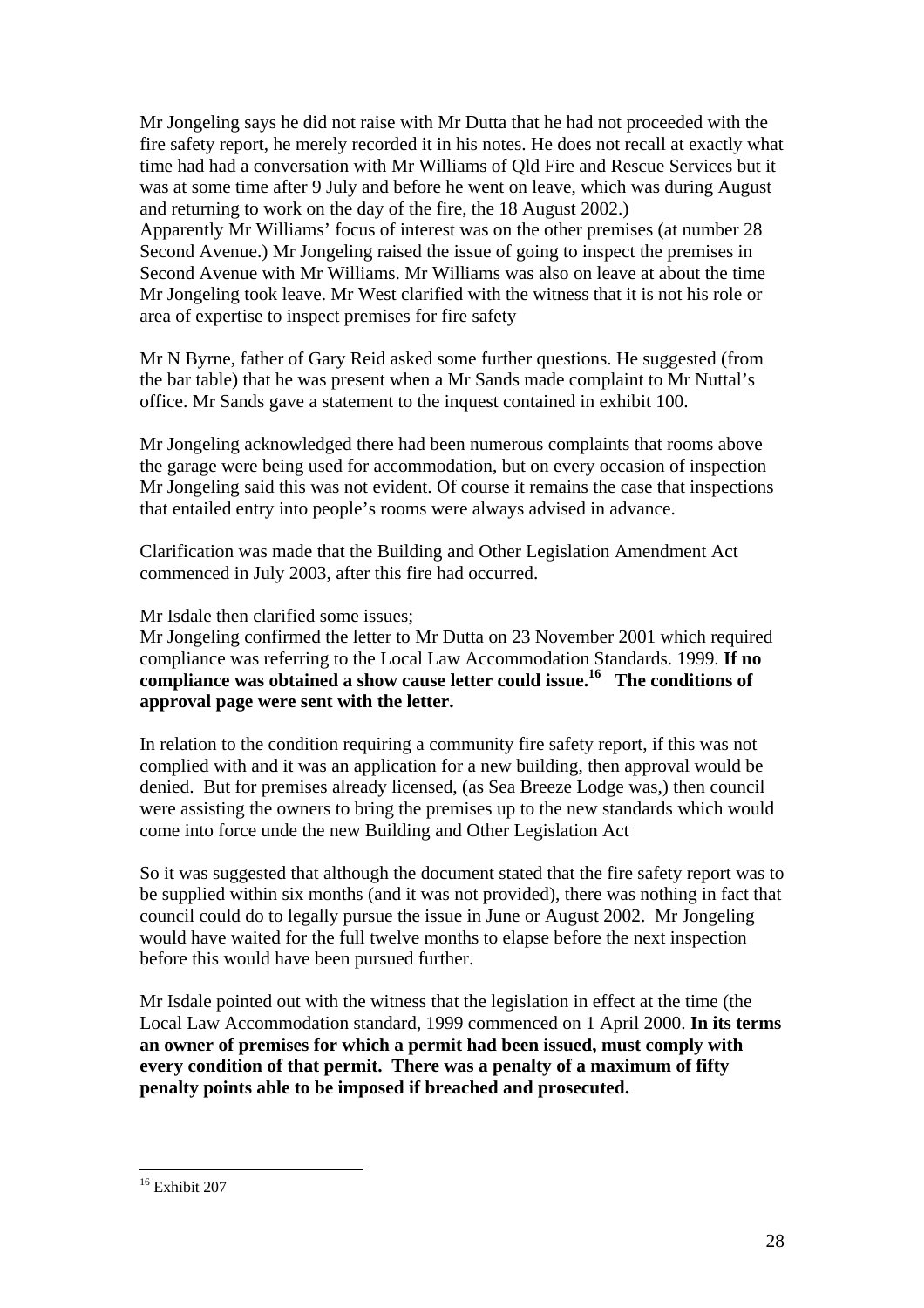**Mr Isdale pointed out and put to the witness that council could revoke a permit at any time for any reason which, in the opinion of council, justifies revocation. Notice was required to be given allowing for review before revocation.** Mr Isdale was referring to clauses 13 and 19.

However, although Mr Jongeling acknowledged this authority was there, he said the office policy was, where there were a number of minor non compliances, these would be followed up at the next scheduled inspection. This guideline was an internal office document available to staff on their computers.

Clause 23 B authorised an officer to give a compliance notice where an owner contravened a permit condition. So Mr Jongeling conceded it was within his authority in, say June 2002, to issue a compliance notice. There was a standard book available for use to issue these compliance notices.

Section 12 of the local accommodation Standard (as prompted by Mr West) allowed for variation of permits.

**When pressed by Mr Isdale it was established that on 9 July when Mr Jongeling happened to visit the premises (as he was in the area) he could have issued a compliance notice under clause 23, but there was the difficulty that Mr Dutta was not present on that date. The notice could have been sent by registered mail. Mr Jongeling was away for (perhaps) four weeks leave in the July /August period.** 

**There was also scope under the local law, if a compliance notice was not complied with , to order that the premises not be used for accommodation purposes**. (See number 26.) Mr Jongeling said the time for compliance depended on the seriousness of the situation requiring attention. The time frame might be anything from twenty four to forty eight hours for a serious matter. Under Section 27 the council ultimately had power to stop premises being used for accommodation.

Mr Jongeling explained that "more than likely I would have pursued Queensland Fire Services to get in there with me and inspect and report on the premises." Mr Jongeling said that the decision to proceed to prosecute was a judgment issue of the officer. He would refer to office guidelines in making that decision. It was these guidelines that automatically stipulated boarding accommodation as a high risk category. The context of the decision making process was that council was in a transition phase where the attitude was to try to get the boarding house operators to comply with the new legislation. It was Mr Jongeling's decision that the issue of pursuing the fire safety report was not serious and thus six months was allowed initially (which expired in May 2002). Flowing from that assessment, Mr Jongeling did not escalate the issue by issuing a compliance notice. He left it for follow up until after his leave.

Final questions were then put by Mr West (representing the Council.) All that this achieved was to establish that council had perhaps not followed the processes available to it to enable it to launch a prosecution. The power to do so was available.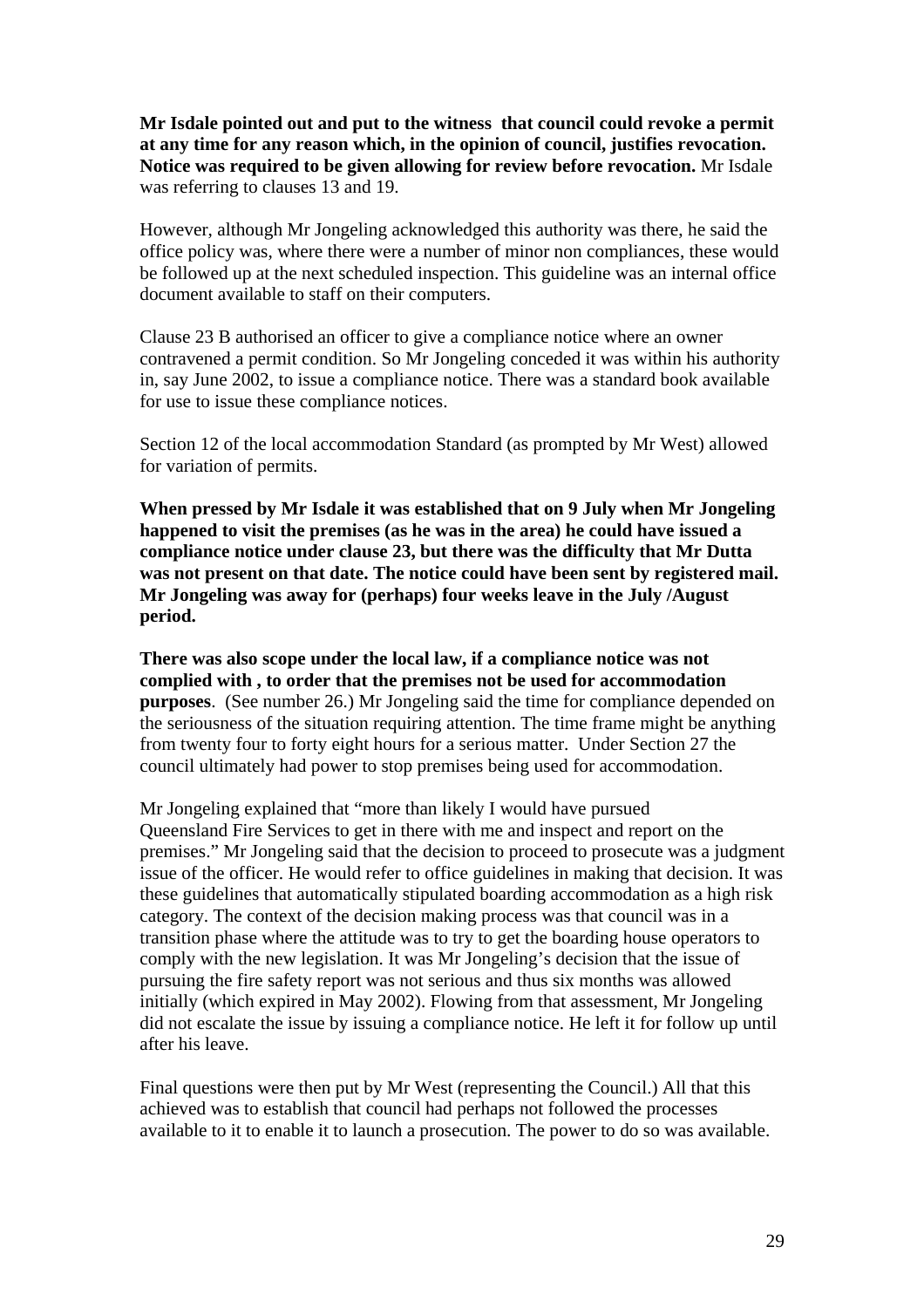**Anthony Croke** was a team leader in the licensing and compliance section of the development and regulatory services department of the Brisbane City Council. He searched council records for complaints relating to the premises at 30 Second Avenue Sandgate. He also checked with the office of Councillor Newton. The results of these searches were tendered.<sup>17</sup>

**Stephen Lucas** gave evidence and had also supplied a statement to police.<sup>18</sup> Due to the apparent unreliability of his testimony (which was probably due to illness or disability,) I cannot rely on that information. He acknowledged he had been in hospital on a number of occasions for mental health issues. He believed the fire had been started to destroy some of his personal property and ideas.

**Robert Wilson** was a fire officer who gave evidence to the inquest.<sup>19</sup> He was in charge of a fire pumper, and at the time of the inquest, was based from Hendra Station. He was the first pumper (fire engine) to arrive at the fire scene at Seabreeze Lodge on 18 August 2002. His crew came form Sandgate Station very close by. **On entering the street Mr Wilson said; "there was not a lot of flame, but on arrival, in the short space of time, the building had suffered flash over and was engulfed in flames, at least three quarters."** 

He saw a person on the front lawn with burns on his legs. He was passed over to the care of a neighbour so that he could attend to the fire. "The flames were licking onto the structure next door. You worry about the people in there. And you've got to worry about anyone that was in- could have been in the building which is alight." When asked whether he found out some information about whether there was anyone in the building that was alight, Mr Wilson responded; "Not off any of the bystanders originally. Of course everything was going at about a million miles an hour….once we get men into action as an officer, you've got to do a 360 degree of the premises So you've got to run around and check 'cos something else could be happening at the back. You don't know what's happening at the front. And whilst I was around the back there was a group of people standing there, the residents, I would presume, saying there were people trapped inside."

At this time he says other fire engines were on their way to the scene and police were already there, but he was the only one out the back at the time. When asked by Mr Isdale if the premises were saveable Mr Wilson said, **"Oh no no, the premises were gone. They were three quarter involved. The heat was immense. You couldn't get near the building, burnt the side of the fire truck. Some of my men suffered burns to their hands trying to get close to the fire. "** 

**It is clear from this evidence that there was no opportunity to attempt to enter the building and find or rescue anyone still inside after the fire brigade arrived. The evidence was that they arrived in a very short time after the phone from the Caltabiano and Morris families.** 

 $17$  Exhibit 212

 $18$  Exhibit  $104$ 

<sup>&</sup>lt;sup>19</sup> Exhibit 213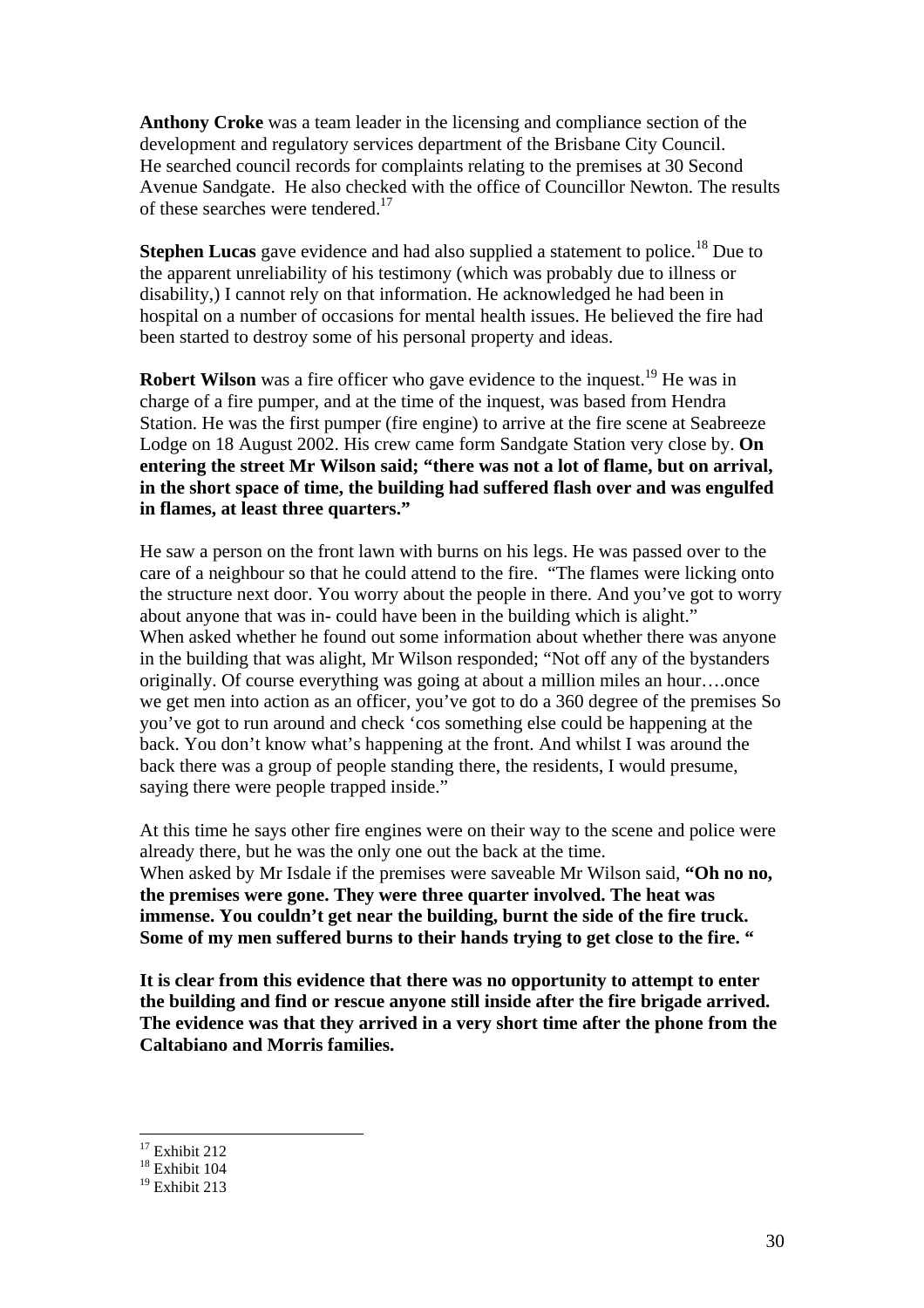Mr Wilson explained that you attach your hoses to the fire engine itself, to the pump. The pump takes the water from the street into the pump……energises it and pushes it out through the fire hose.

Mr Wilson's immediate concern was the premises to the left from the front of the building. The flames were licking onto that. He put a line on that area and then did his 360 degree reconnoitre and brought a hose down the right hand side of the building.

Mr Wilson said there was no problem in accessing the water form the main at the front of the residence, but he said the quantity of the water was very very poor. He explained that the pump provides the pressure, but he needed a volume of water that was not available. The mains were, (9 he thought) eighty or ninety years old and he expected them to be corroded internally. He said they had enough water for one weak line initially to supply their "case three (big) line" and then one weak line to supply their "case one high pressure which is the smallest line." The case three is a 63 millimetre flexible hose and the case one is a thirty eight millimetre diameter. There was insufficient water for two case three lines.

Mr Wilson gave some indication of the size and ferocity of the blaze when he postulated that even five case three lines would not have been sufficient to put out the fire. **"The water evaporates before it gets to the fire…because the heat is so intense."** 

#### **The house in his view was a right off as they drove up towards the house and witnessed "flashover" when the whole structure became engulfed.**

The fire officer said the water supply was a matter of taking what you can get. Only if access could have been gained to an independent main could the volume of water have been increased. The fire officers did tap into another water source, which was right down the end of the street towards the esplanade but by that time the house was gone. It of course would take time and man power to roll out hoses over the estimated one hundred and fifty metres. Mr Wilson said this did not help much as this source was part of the system that was already there.

Mr Wilson clarified that he heard screams form the house and he tried to enter via the set of rear iron stairs, a short little set of steps at the rear. "The heat was that intense it just drove me back. I could not get up there and that's when I ran back and got the man with the case one hose to come up that side of the building to get some water into that area for life saving purposes, and the heat was so intense it burnt all his hands, even though he had gloves on."

Mr West, representing the Brisbane City Council then asked some questions. Mr Wilson confirmed that the fire service could call for a water cock to be turned to allow more water to be directed to the particular area of the fire. This is done by closing down other areas of supply but Mr Wilson said it is very time consuming. **The fire was called in to emergency services at twenty six minutes to midnight (23:43:33). Mr Wilson's station acknowledged the callout to the fire within a minute and a half and was at the scene at twenty three minutes to midnight (23:37:21.) This was an extraordinary response time.**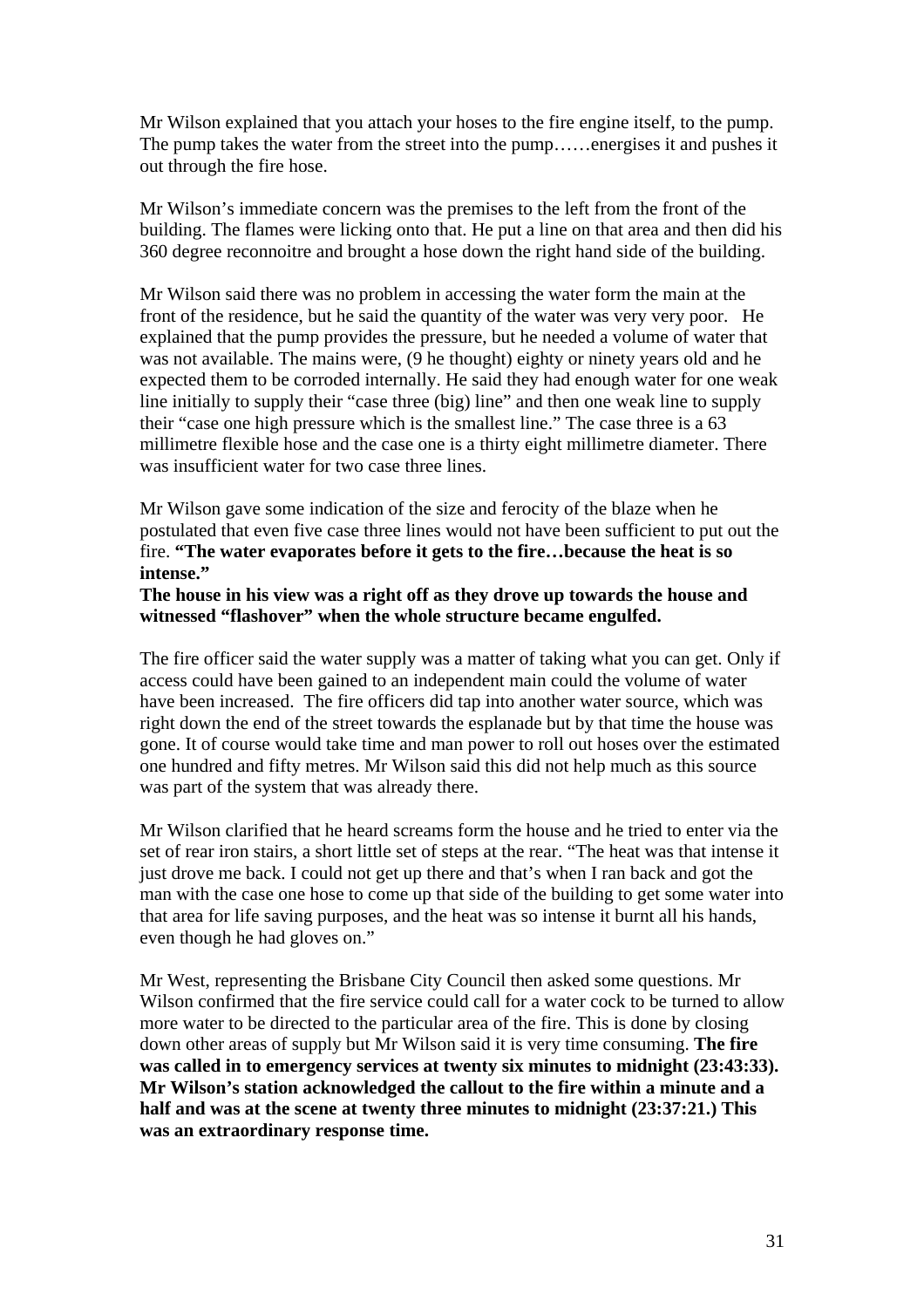At seventeen minutes to midnight (23:43:41) the communication centre records "914 MP5 unable to gain water. Need more pumps for water."

This indicated that Mr Wilson had advised that there was a need for five pumps and that they were unable to gain enough water.

#### **The watch room section of the fire service advised Brisbane Water at fourteen minutes before midnight (23:46:41)**

Mr Wilson explained that the concern was the risk of the fire spreading along the street. There were therefore connections made into Second Avenue, Third Avenue, Brighton Avenue, and Flinders Parade. He was clearly fully engaged in fighting the fire as best he could and was not immediately aware when **the Brisbane Water turn cock person arrived at the scene (at twelve minutes past midnight.)** 

What became apparent during the course of Mr Wilson's evidence was that he was the senior fire officer at the fire, but he was not aware of all of the information and communication as it occurred and was monitored through the emergency services.

Mr **Marshall Trethewey** was an elderly resident at the Seabreeze Lodge at the time of the fire. When he gave evidence at the inquest it was also quite apparent that he suffered from deafness.<sup>20</sup> He said the place was in complete darkness and was thick with smoke at the time of his escape from the fire. He did not see any of the three people who died in the fire at the time. He says he awoke and his room was full of smoke. He walked out and saw flames ten to twelve feet high coming up the front stairs. He went across the hallway and belted on the door of the resident there and then headed out towards the back where a mate's room next to the kitchen was, banging on doors as he went.

Mr Trethewey's evidence was that there were no smoke alarms. (However this is contrary to other evidence. It is possible that Mr Trethewey's deafness and the noise of the fire itself could explain this. It is also possible that when Mr Trethewey came out of his room, the smoke detector had been damaged by fire and was no longer operating. He says the fire started down at the bottom right hand side of the steps, which is where he saw it burning. [It is noted that this is broadly consistent with the witnesses Morris and Caltabiano.] Mr Trethewey remembers the fire on the right hand side if you were leaving the house via the front steps (which would be the left hand side of the stairs if you were looking at the stairs**.) However, when shown exhibit 201 which was the photograph of the ruins, Mr Trethewey clarified that where he saw the fire was to the right hand side of the front steps (looking at the building.)** 

Mr Trethewey said (to his memory) the gas main was up to the right hand side of the building from where the steps were.

Interestingly, when asked what was burning Mr Trethewey said,

"No, there was nothing there to burn. Obviously the battens must have been on fire, but between the battens and the steps there was an old chair, a couple of paint tins and that was all that was there."

 $20$  Exhibits 45 and 46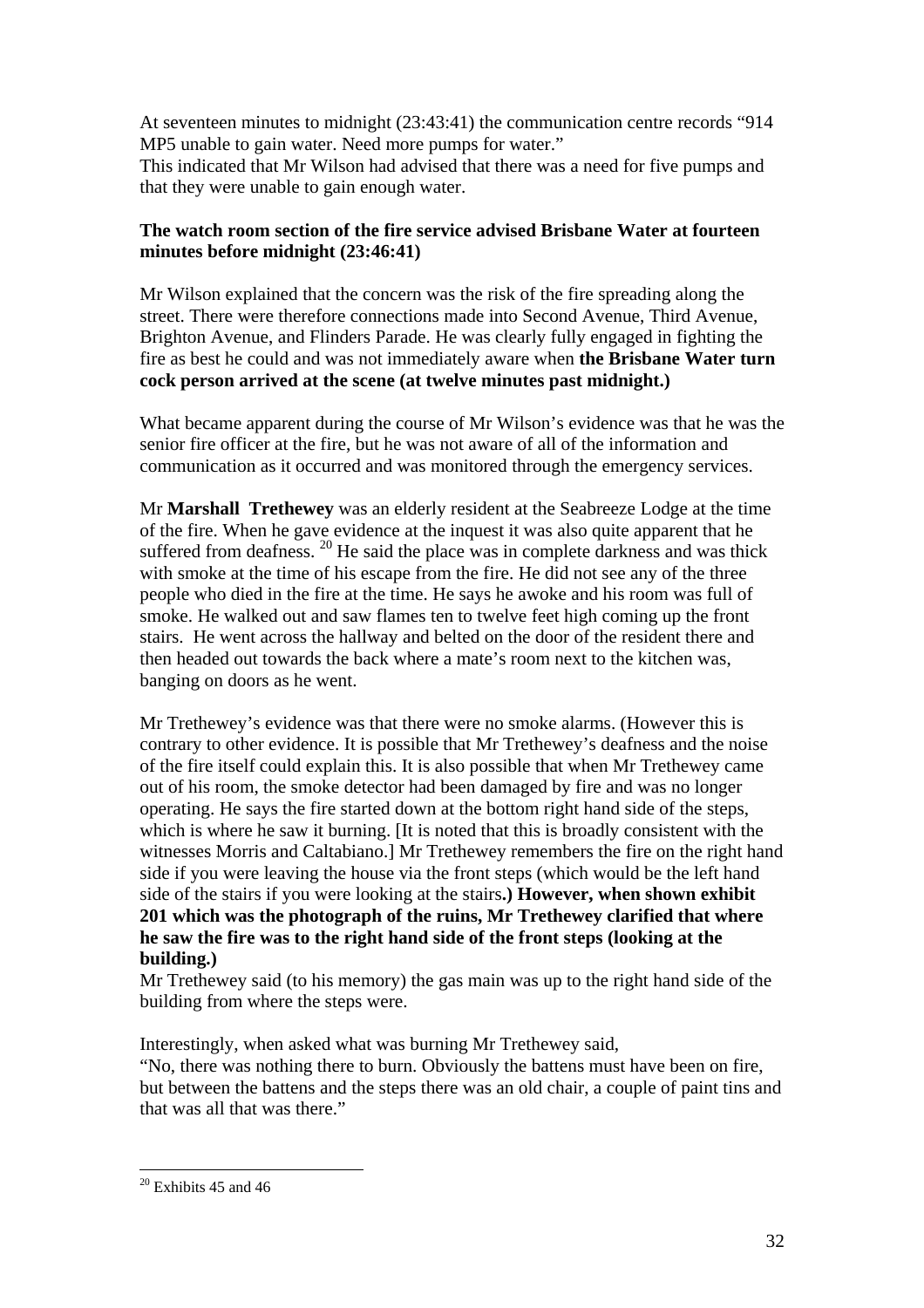…. "The flames seemed to be coming out from where the battens were to the side of the steps. They were just starting to come- hit the side of the steps as I saw them." "My room was completely full of smoke and the whole hallway."

Mr N Byrne (father of Gary Reid) confirmed with Mr Trethewey that he had lived in the boarding house for two and a half months. He was concerned that there was fire risk in the building because;

(1) The age of the timber, including softwood weatherboards.

- (2) There were only a few fire extinguishers, but no fire hose.
- (3) Poor water pressure.

Mr Trethewey's evidence was that there were no alarm system to wake people up. (This was contrary to other evidence and it was plain that Mr Trethwey suffered a hearing deficit.) Certainly the evidence was consistent from various sources that from time to time the batteries in the individual smoke alarms were removed and thus disabled.

When Mr Trethewey moved in he said there were no room numbers on the doors and he had to be directed with instructions how to find it because there was no number.

Mr Trethewey had also been underneath the building. He described it as plenty of rubbish being under there. There were a lot of goods left behind by residents, a lot of half empty paint tins, old bits of timber and bed frames. There were lots of old doors. There were mattresses in a couple of places and a couple of old chairs and an old lounge chair, a couple of tables. There were some old wardrobes- it looked like it had been left by old tenants.

He also confirmed that the garage at the back of the building, but separate to it, was divided into two rooms and occupied by two boarders at the time of the fire.

Mr Trethewey saw the fire fighter with a hose up the side of the house. He confirmed there was barely any water coming from the hose.

**Mr Neil Reid** then gave evidence. He was the area Director for City West Command for the Brisbane region. He was the manager of Community Safety for Brisbane North region (which includes Sandgate.) He prepared a briefing document for the inquest.<sup>21</sup>

Most importantly for the inquest, Mr Reid was asked whether there are still issues that could be improved regarding fire safety in boarding houses. He said that the most significant changes had been implemented via the Building and Other Legislation Act. He said there was now the ability to issue on the spot fines and other regulatory functions. He hoped for better training of his people who had the responsibility of inspections of premises.

Since the Childers backpackers fire all boarding houses were inspected to ensure compliance with the Fire and Rescue Service Act and the building Fire Safety Regulations 1991. These premises were inspected and no prosecutions were brought.

 $21$  Exhibit 214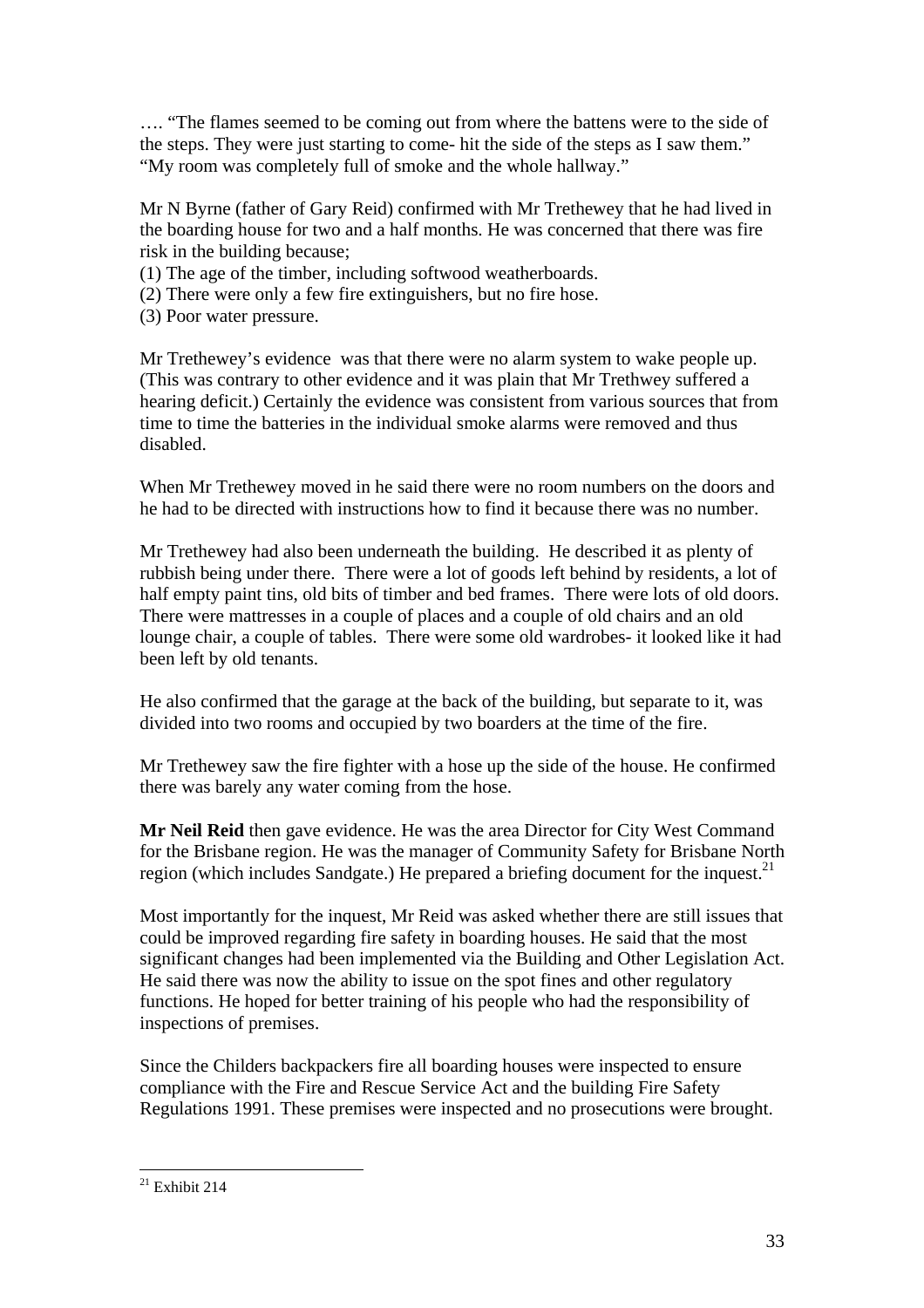Mr West (representing the council) clarified that the fire service was to provide experts in the area of fire safety for the council in their efforts to upgrade fire safety in boarding houses. There was a concerted effort to try to educate and encourage boarding house owners to upgrade, rather than an authoritarian approach directing this to happen.

The fire service was gradually working through the boarding houses (in accordance with their resource ability to inspect each premise. Prior to the new legislation coming into effect, they could not force older building owners to install hard wire smoke alarm systems. The fire service could negotiate agreements with building owners to improve fire safety (before the new legislation came into effect.) Typically it would phase in improvements over a one to two year period. Manuals were provided which incorporated any agreement as well as fire safety plans and maintenance schedules for equipment inspection and servicing. The plan had the support of the Brisbane City Council with a scheme to assist the funding of the upgrade work on a dollar for dollar basis. Exhibit 215 is an example of the manual.

This scheme had not yet been offered or the process gone through by the time of the Sandgate Boarding House fire.

What had occurred for the Sandgate premises was an inspection by Mr Frawley. A copy of the tick and flick report was to be sent to the Area Director, and this would then be followed up. **The evidence from Mr Reid was that the yellow copy that had been sent from Mr Frawley to the Area Director inexplicably went missing, and could not be found. The outcome was that there was no follow up from the Area Director, (and at the time) there was no way for Mr Frawley to know whether or not the Area Director had received or actioned that report.)** 

**The inquest was informed that this situation has been remedied and there is now in place a system of acknowledgment of receipt by the Area Director to the reporting officer. Accordingly, no further comment is necessary in this inquest.** 

**Mr Craig Vogler** gave evidence. He was formerly employed as a building inspector at the Brisbane City Council. He had provided a statement to the police.<sup>22</sup> He was a development compliance officer at the time a complaint was received from Mr Miller in June 2001. There was a complaint on 25 June 2001 (via Councillor Newman's office.) The complaint was about the adjacent premises at number 26 Second Avenue and whether or not they were properly authorised boarding premises. (Mr Jongeling had previously tried to investigate the same issue but could net get any clear answers form occupants.)

The proposed inspection via access with a resident came to nothing after the resident was evicted. Kerbside inspection was inconclusive.

The relevance and effect of this evidence is limited- it relates to the premises next door and Mr N Byrne seemed to be pursuing the issue to establish whether or not that premise was operating without authority as a boarding house. That is not a proper subject for this inquest.

 $22$  Exhibit 123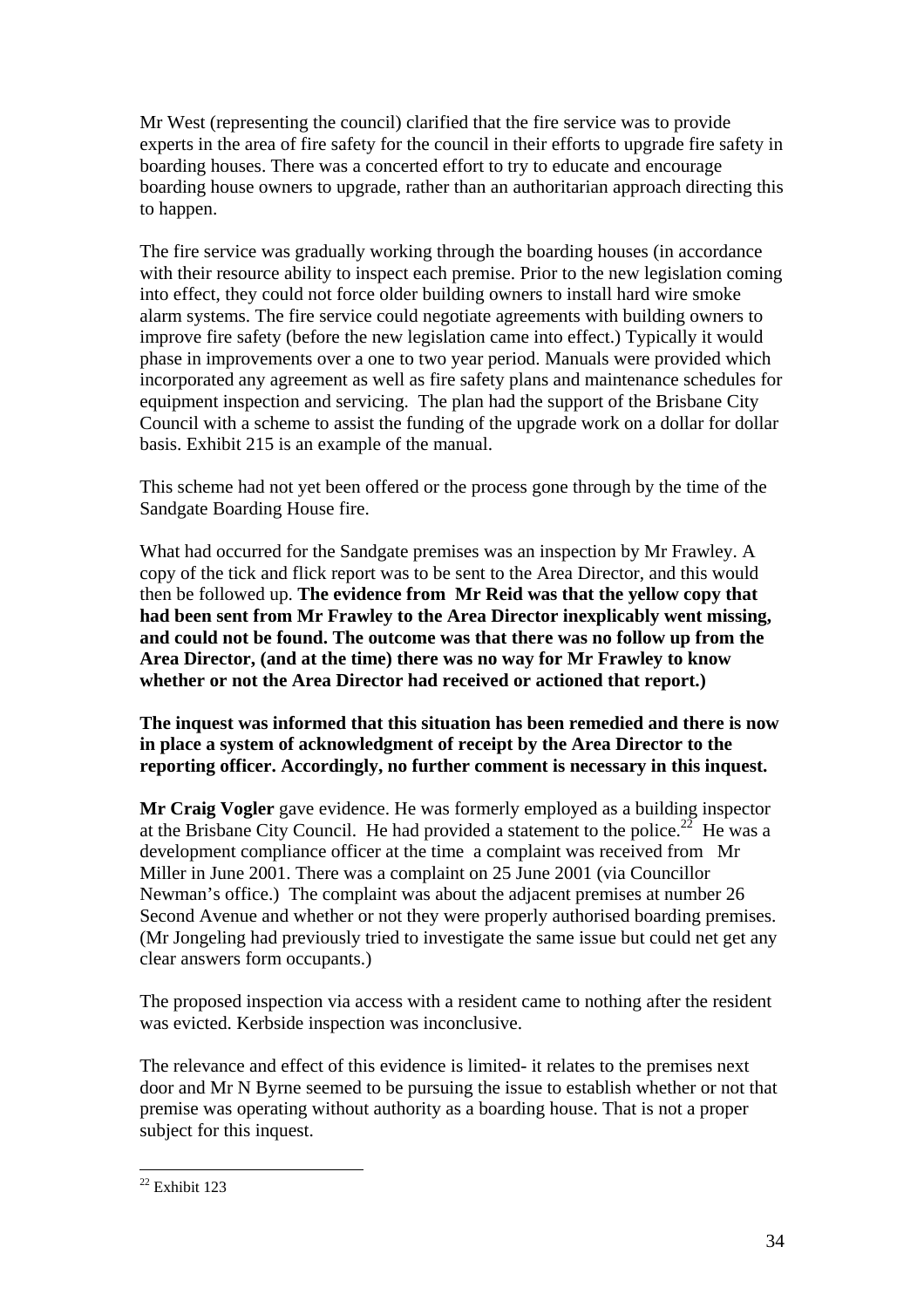**Mr Michael Frawley** gave evidence. He was a fire station officer at Sandgate Fire Station and his statement was contained in exhibit 204. He was referred to exhibits 209 and 210 (the tick and flick inspection sheets.) Mr Frawley had attended the premises at 30 Second Avenue Sandgate commencing in July 2000. He said he would have expected that Fire Community Safety to have attended since that time. At the time of his first inspection (which he could no longer accurately recall) he had indicated on the tick form that the issue of fuel load was satisfactory. **None of the smoke detectors at the time were operable. Some of them had their lids open and batteries were missing. So as far as he could recollect there were approximately six smoke detectors.** Mr Hannah (the manager at the time) indicated that resident took the batteries out to stop the detectors going off when they were smoking in their rooms. Or they would be taken to use for other purposes. The recommendation was made to switch to 240 volt smoke detector protection, ( - by law they were not required at that time.)

**Some emergency exit signs were not working at inspection. Mr Frawley did not observe any fire evacuation plans. There was no record on maintenance on fire extinguishers. There were no records of any training in relation to fire issues.** 

**Mr** Frawley's last visit to the premises was on 25 June 2001. With reference to that visit Mr Frawley's statement says;

**"I was quite happy with the state of the premises on the fourth inspection. If I had not been I would have done something about it."** 

Mr Frawley also confirmed there were five copies of the document. The top one went to the occupier. The bottom one stayed in the book. The second copy (green) is handed to the manager / owner after a subsequent visit (in this case the third visit). The blue copy (number three) goes to the Community Safety and a yellow copy (number four) goes to the Area Director.

Mr Frawley explained that after the Childers backpacker fire there was a big push to inspect all similar boarding house establishments. The aim was to check for compliance with the Fire and Rescue Act and the Building Fire Safety Regulation. It was to check to see that the equipment they had was working.

Mr Frawley arranged to contact the manager for the inspection, (Mr Pat Hannah.) He acknowledged that he would not have looked into bedrooms due to privacy legislation. Mr Hannah was not initially very receptive or welcoming. On one visit he even discovered that the exterior door on the ocean side of the premises was locked and could not be opened from the inside.

He indicated he would be back in a month to inspect again and expected improvement. On that visit (August 2000) there were still outstanding issues and so Mr Frawley said he would come back a third time. (This was consistent with the approach to try to encourage owners to improve prior to the new legislation coming into effect.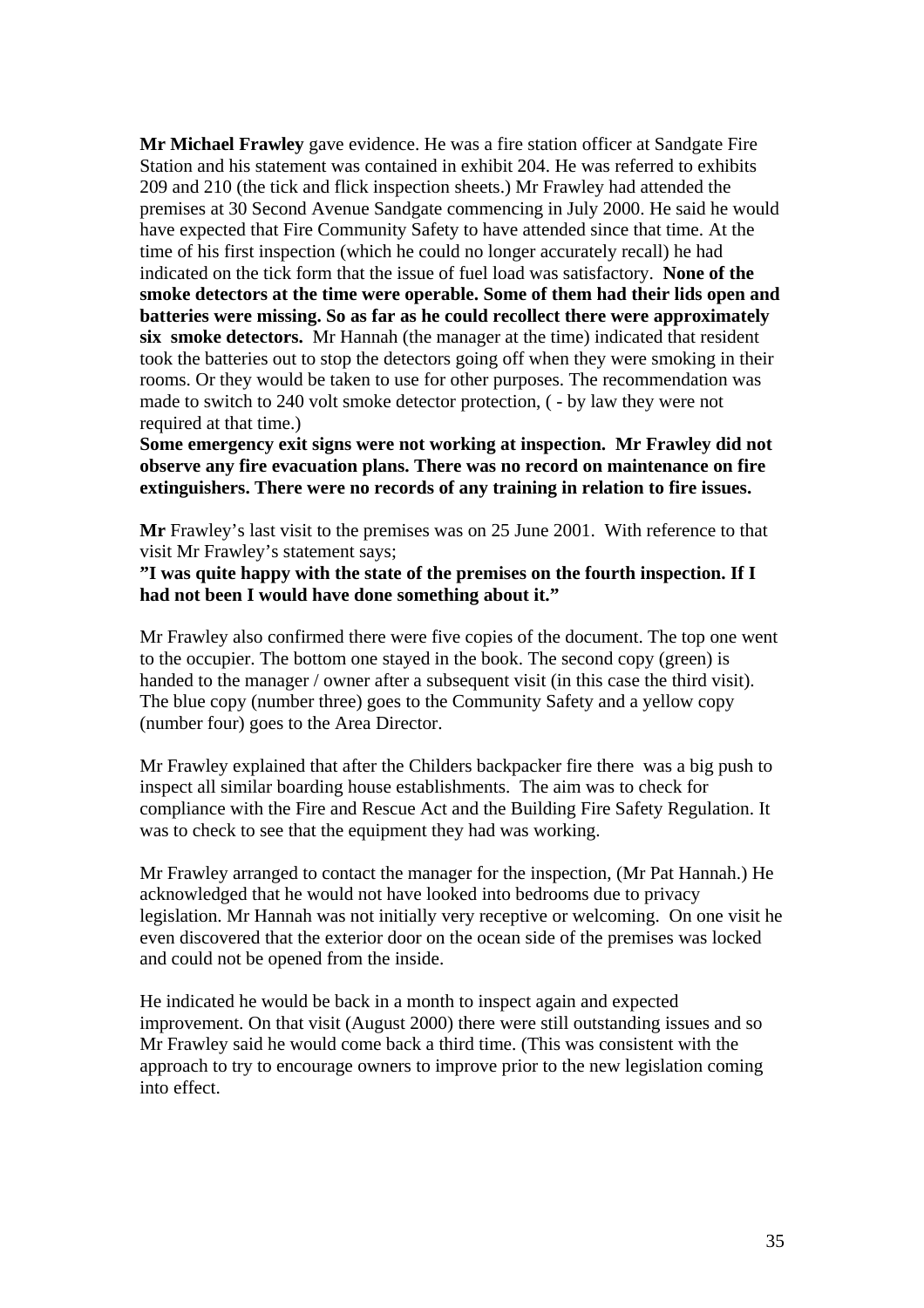The third inspection occurred in October 2000.<sup>23</sup> By that time, there was a fire blanket available and faulty emergency lighting had been replaced with a plastic sign. The exit had been repaired and two landings had been fixed up. **The detectors were still not all operable. Mr Frawley said in evidence he " wasn't happy with it all so I decided to send it on", meaning the yellow copy of the form to his area director.** 

**The final visit in June 2001 was unannounced. This was primarily to check the smoke detectors. On this occasion, they were in working order, hence the notation that the premises were satisfactory, but he added it was not a full inspection.** 

Mr Frawley clarified (via Mr Martin SC) that after the first inspection he had sent off a copy and an accompanying data sheet

Mr West arranged for **Mr Peter Marron** to be available to give evidence. <sup>24</sup>He is the water network manger with Brisbane City Council. He has responsibility for maintaining the water supply between the treatment plants and the private properties throughout Brisbane.

In February 2003 a procedure was implemented between Brisbane City Council and Queensland Fire through their fire communication centre. In the event of a structural fire there is a dedicated phone line into the Brisbane Water network's control centre. On ringing this number, the turncock, (the area operator with local knowledge of the water supply system), is immediately despatched to the site of the fire. As well, there is dialogue between the fire communication centre and Brisbane Waters network controller who works on twenty four hour seven day a week availability. This means decisions can be taken to enhance water supply to that particular site, if possible.

It was explained that there is some scope for adjustment where there are different pressures in adjacent zones.

With reference to the fire at the barding house, Mr Marron said, that there was nothing the turncock could do to assist in increasing the water supply. When he arrived the fire service had already located the most advantageous point in drawing supply. Response time typically was under thirty minutes. In the specific case, the request for the turncock was logged at five minutes before midnight and he arrived on site at twelve minutes past midnight. He remained on site until after 1.00am.

The water mains for this location were situated in the middle of the road- there was no problem with access. Generally, the larger the water main is, the larger its capacity to deliver water. The main in Second Avenue was confirmed by Mr Marron to be 80 millimetres in diameter and of cast iron concrete. It was constructed in 1922. (This is one of the oldest fifteen per cent of mains in the council area- the oldest being constructed in the 1870's.) In Brighton Avenue there was a 150 millimetre diameter main halfway between Second Avenue and Third Avenue. There were three hydrants along Second Avenue.

 $^{23}$  Exhibit 210

 $^{24}$  Exhibit 216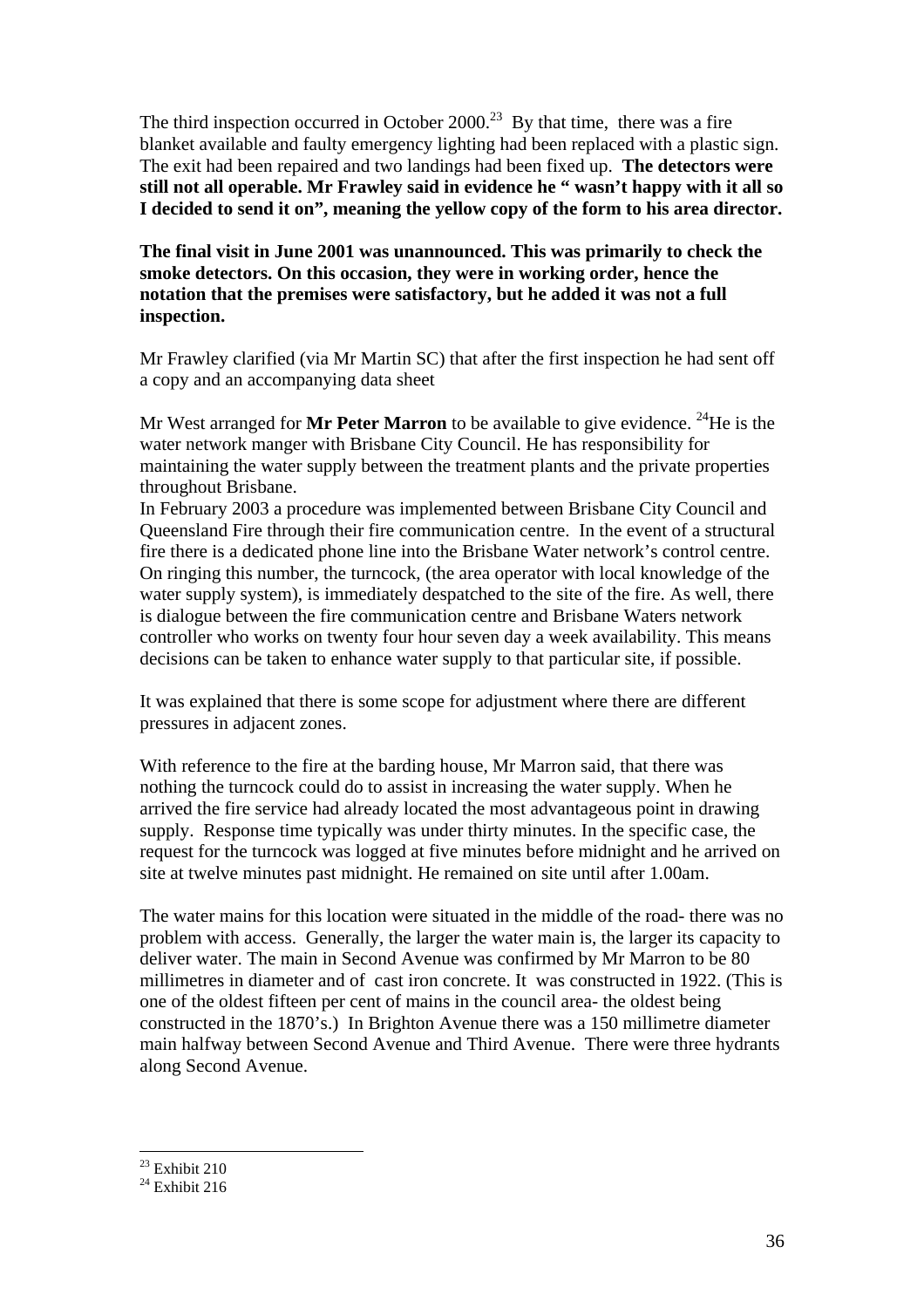Subsequent to the fire, in 2003 Council constructed a 150 millimetre main in Third Avenue. This was in line with ongoing main replacement**. Decisions for replacement take into account the hydraulic impact on the overall system in replacing one section.** Information about the water network is shared with the fire service by the council.

**Ms Claire Rowland** gave evidence by phone. She is the environmental health officer with Brisbane City Council and was responsible for the preparation of Report on Development and Implementation of the Local Law Accommodation Standards 1999 and its relationship with the Building and Other Legislation Amendment Act 2002.

Mr West asked some questions of Ms Rowland. She confirmed that boarding house owners must provide some storage facility for residents in accordance with these local laws enacted in 2002. This was to free up rooms which in the past head bee cluttered inappropriately. Boarding houses varied- some had very stable occupation whereas other had very transient residents. In boarding houses with a more transient population there was typically more property left behind. The landlord has an obligation to keep that property for a period of time and then proceed according to the law with its disposal.

In 1994 the Local Government Act introduced more stringent requirements for council to explain and arrange entry onto property rather than having an automatic right of entry. The Residential Tenancies Act also protected tenants (and boarders ) with the right of notice prior to entry into their rooms.

A co-regulatory approach was adopted by the Brisbane City Council and Fire Service. to work together with boarding house operators toward improvements in these premises. The enactment of the Building and Other Legislation Amendment Act, that came into force in 2002 brought legislative back up to this co-regulatory approach. Local Government still had responsibility for licensing boarding houses but it is in transition to moving this to the Office of Fair Trading. From August 2004 a permit will be required from that office.

The council will retain responsibility for fire safety in the context of the Building Act.

. It must be appreciated that a balance must be struck between making vulnerable people homeless (if there is a sudden closure of premises due to safety concerns) and ensuring adequate safety standards in budget accommodation.

Grants were available upon application by the boarding house owner if they had a fire safety management plan in place. It was required that they go through a process with the Qld Fire and Rescue Service and commit to improvements for fire safety prior to this grant being available.

Boarding house operators had to undertake the work and submit the receipts to Council who would then reimburse fifty per cent up to a certain amount.

Mr **Turbot Bargwan Dutta** the operator of the Seabreeze Lodge at the time of the fire appeared before the inquest. His counsel, Mr Byrne QC informed the inquest that he was still subject to charges arising from the fire. Accordingly he claimed privilege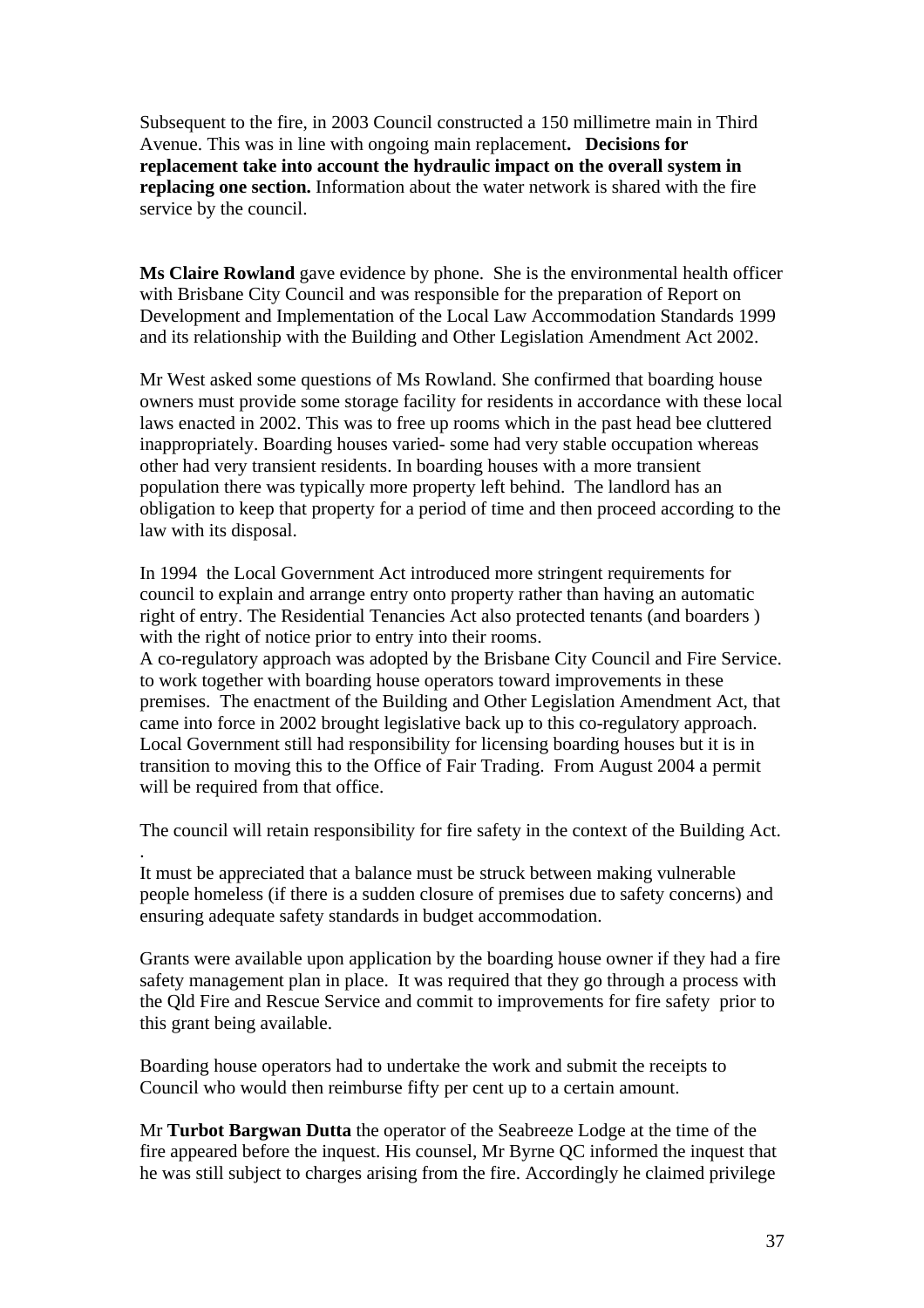from answering any questions at the inquest. Statements made by Mr Dutta to police and fire officers were available to the inquest. (Exhibits 37 and 38.)

In Mr Dutta's statement of 19 August 2002 he says he is the owner of the boarding house at 30 Second Avenue Sandgate. "Rompine" was the name of the company which was the owner but effectively, control of the premises vested in Mr Dutta. He also used to own the premises at 26 Second Avenue but sold them to his brother-inlaw. He sublets them back and again was the person effectively with control. He describes himself as a retired accountant.

Mr Dutta said there were four fire extinguishers at Seabreeze Lodge and there were battery smoke alarms in hallways, lounge and bedrooms, but not all rooms. He said there was a problem with tenants removing batteries from the alarms, but these were replaced as required. There was a tap at the front and the rear of the property but no hose fitted because these also would be stolen.

Mr Dutta said the fire brigade inspected " about a year ago" and there were no fire hazards to report from them.

He gave a second statement on 20 August 2002. He confirmed the property was bought as a boarding house in 1988 and he had continued to run it as a boarding house. It was licensed annually by the Brisbane City Council for twenty three occupants. He had converted the back shed into two rooms.

Mr Dutta stated he had not done any renovations on the property since he had owned it but he had done maintenance including replacing and repairing toilets, showers, kitchen sinks, doors and walls. The front, side and rear steps have been replaced as well as re-painting the property.

In relation to electrical matters he said he had the property rewired four or five years ago**. I remark that this may be an area that should have been checked up upon by the relevant authorities as Mr Dutta's statement is as follows:** 

**"A boarder, who was an electrician, did this. I can't remember his name. He told me he was an electrical engineer. I didn't check it but he seemed to know what he was doing. I didn't pay him to do it he just got free rent. I did the rewiring as preventative maintenance. I didn't report this rewiring to SEQUEB or the council. I think it took five or six months. He was just doing it slowly. I bought the material for him to do it. He would tell me what he needed and I would go and buy it. I couldn't say where I' v bought the electrical supplies from. I went to whichever was cheaper**. **I had also done my boarding house at Windsor so I can't remember. I would heave paid for the supplies by cheque or cash. The guy who did the rewiring for me basically just followed what was there before. He was basically just replacing it. I was with him ninety percent of the time when he did the work. I know all the old black coloured electrical wires were replaced. There was some newer wiring that wasn't replaced. If the wire had plastic covering instead of rubber we didn't replace it. The switches and power points that were older were replaced. The power board didn't get replaced. I have a new one ready to go in. "**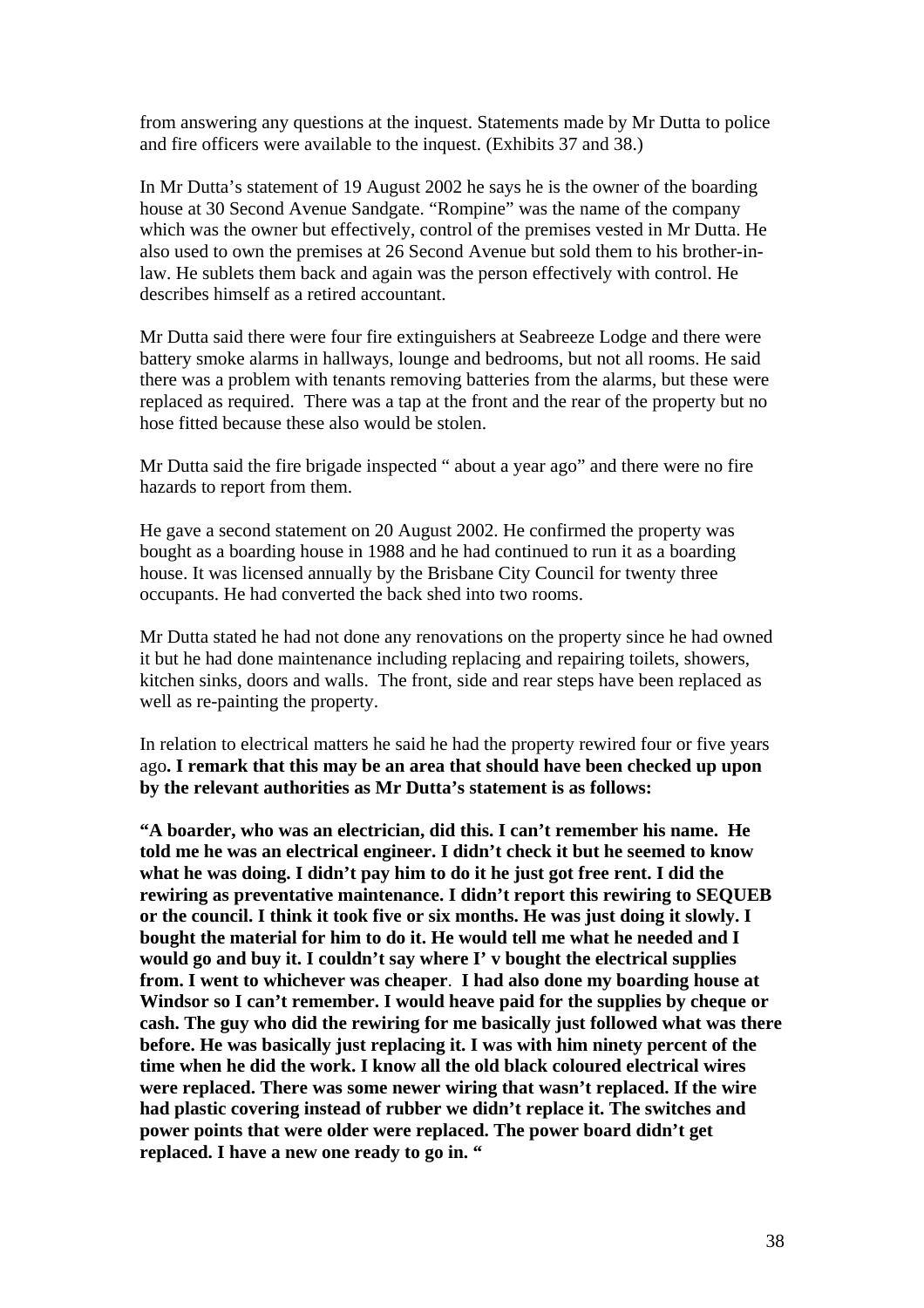**The same nameless person, whose qualifications were not checked by Mr Dutta rewired the other boarding house then owned by Mr Dutta at 39 Northy Street Windsor. I am inferring that Mr Dutta also did not inform the council or electrical authorities about the electrical rewiring work performed on this property either. Mr Dutta bought that property in 1990 and sold it two or three years ago. As a matter of caution I raise this issue for the attention of authorities to ensure proper standards of electrical safety have been adhered to.** 

In considering all of the other evidence to the contrary it is impossible to accept the truthfulness of Mr Dutta's statement that " there have not been any electrical problems at the boarding house at number 30 or number 26 since I have owned it." Mr Dutta asserted he was at the property making sure everything was alright a number of times every week, but that no one told him there was a problem with electrical matters. Again, it is impossible to accept this evidence in the face of the weight of evidence from the residents. The most recent caretaker was Shone Landue. He died in the fire. His son, David Wells, who assisted his father, was not complimentary about fire and general maintenance issues.

On the issue of fire safety Mr Dutta acknowledged that council attended on 23 November 2001. He was ( in his language, );

**" required to rectify a few things with the property. One of the things was to liaise with the fire service. I did that and they came out. I was required to get a current report of all fire safety aspects of the premises and supply it to council within six months.** 

**I had an old report but I wasn't going to be issued with a new one until I had complied with the things outlined in the letter sent to me by the council and then liaise with Bill Williams. I haven't done that yet. The thing that was holding the report up was that I had to replace the missing stairs on the east wing. The stairs were replaced in December; I just haven't had Bill Williams back. I was away three months.** 

I haven't sent anything in reply to the Brisbane city council about the notice sent to me on 23 November.".

Concerning the smoke alarms, Mr Dutta confirmed none were hard wired at the time of the fire. He had the control panel ready for the hard wiring to be done. He said was waiting to receive further information about availability of grants from the council to do this. (I note council's evidence was that the scheme operated on the basis of reimbursement of expenses rather than an upfront payment to perform the work. At paragraph 54 of Mr Dutta's second statement he says;

"When the house burnt down at number 30 there was one chemical extinguisher, which was in the kitchen. It was in a glass case. There was also a fire blanket. There was a normal water fire extinguisher in the lounge room and a water one in the hall way. The two water ones were nine litres, which was what as recommended to me by council. The water ones were not in glass cases.

Mr Dutta stated he employed London Fire Services to inspect extinguishers in both properties at 26 and 30 Second Avenue one a year. Because there was a problem over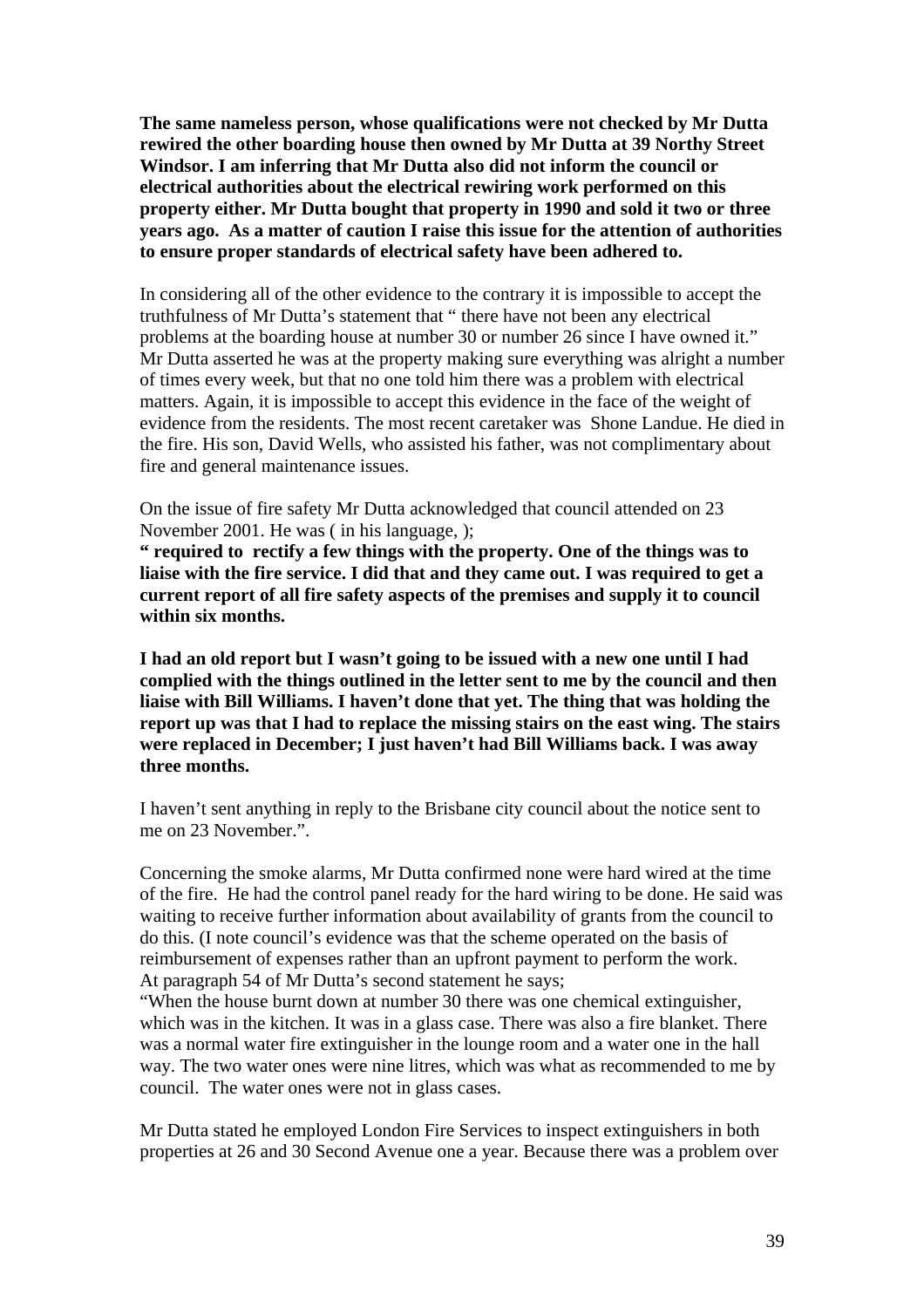payment Mr Dutta said the company had not come back even thought he maintained he had sorted out the problem.

Mr Dutta said he drew up fire evacuation plans which showed the floor layout , the position of extinguishers and green arrows to show the way out on the plan. There were two meeting spots indicated at the back and front of the property. He said he physically tacked these up in every room and the hallway, kitchen and lounge rooms. He told tenants he came across as he did this. He recalls the plans still being present in the common areas at the time of the fire.

He said there was a special illuminated exit sign at the front entry which was designed to come on if the power was cut off. It had battery back up and a test button.

#### **The overall impression form Mr Dutta's evidence in his statements (when looked at with information from the residents) is that everything was done on the cheap and informally.**

Apart from the witnesses called to give evidence in this inquest there were numerous statements taken by investigating officers and tendered to the inquest. Some will be remarked upon here;

**Peter Brown** had lived at both 30 Second Avenue and also 26 Second Avenue. He described it as the one operation being run and owned by the person he knew as Burt. He was scathing about fire safety issues in both buildings.<sup>25</sup>

**Peter Hynd** also had lived in both premises.<sup>26</sup> He acted as caretaker between Pat Hanna and Shone Landue. He commenced painting to improve the premises, which he described as "shocking". He was there for about eighteen months and could only recall one smoke alarm in the kitchen, they went off frequently. He recalled two fire hydrants. He recalled the council inspection at the end of 2001 and that Bert was supposed to do some ore repairs. He confirmed electrical problems and exposed wiring.

**Michael Arnold** lived opposite number 30 Second Avenue.<sup>27</sup> He heard a woman yelling and got out of bed to look. He saw the front left of the house at the bottom of the stairs was on fire. The flames were about one metre up the fibro wall on the outside. It looked like the flames were coming from under the house, but coming from the floor area. He did not see the fire on the ground underneath. This area is partially obscured by the stairs at the front of the house.

**Frank Andersson** was another previous caretaker of the premises.<sup>28</sup> While he was at number thirty he says the fire extinguishers were empty. He was highly critical of fire and electrical safety.

 $25$  Exhibit 98 and 99

<sup>26</sup> Exhibit 101

 $27$  exhibit 115

<sup>28</sup> Exhibit 125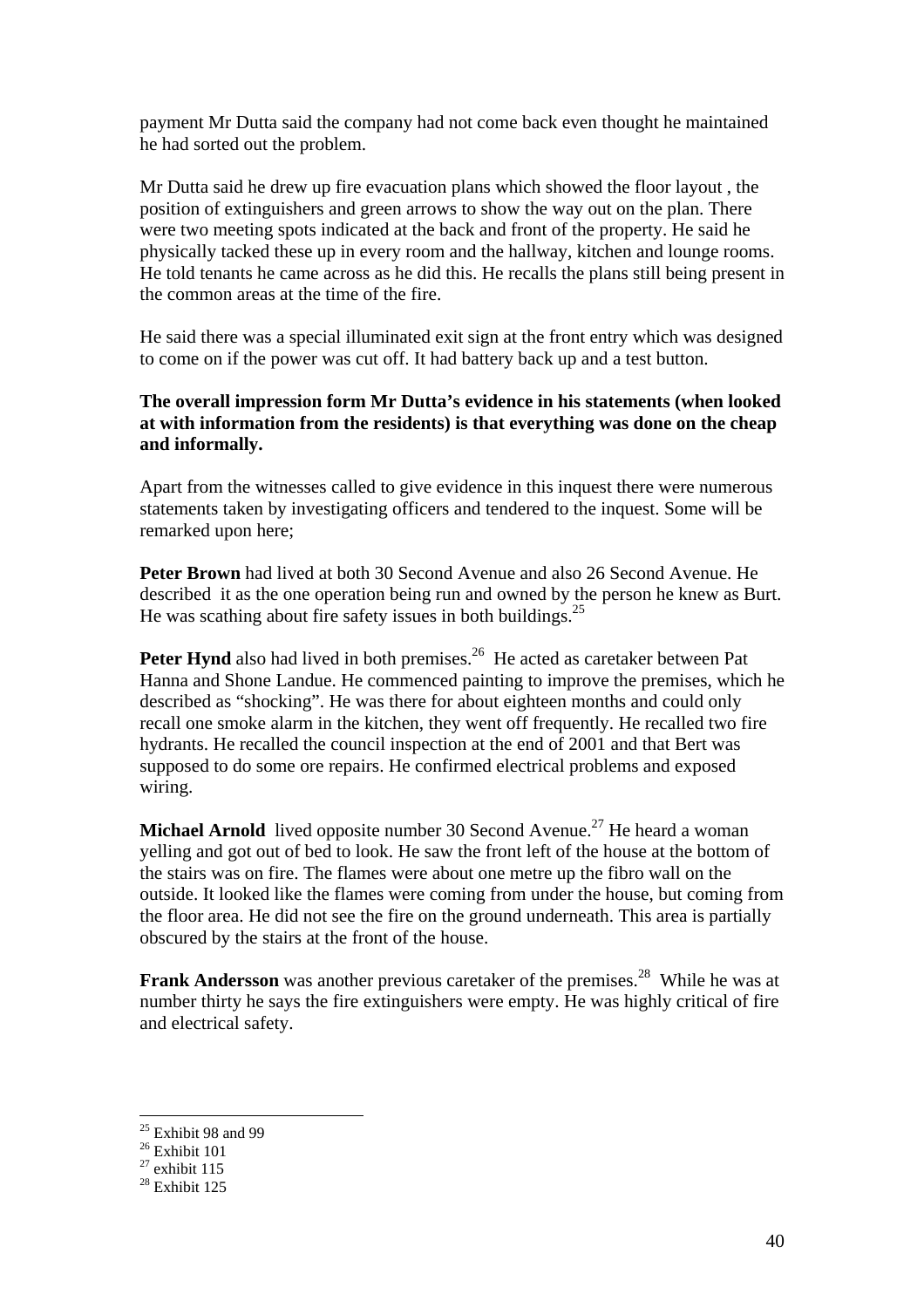Aaron Kumar<sub>worked</sub> for London Fire and Safe.<sup>29</sup> He attended and serviced three fire extinguishers at 30 Second Avenue on 1 November 2001. He confirmed one extinguisher was at the front of the building, hanging on the wall. It was a 9 litre water extinguisher. The second was in the lounge room, also 9 litre water filled. The third was a 4.5kg dry chemical powder extinguisher in the kitchen. There were other extinguishers on the premises but Mr Dutta declined having them serviced due to cost. In accordance with the company policy, Mr Kurma returned in six months in May 2002 and spoke with the caretaker. However, the six monthly servicing did not occur because the caretaker required authorisation from Mr Dutta first. An inspection did occur of the premises next door ( at number 26) and it was recommended that this premises required at lest three extinguishers. Mr Kurma made several attempts to contact Mr Dutta in the weeks that followed but without success. There was no follow up from Mr Dutta.

**Martin Fitzpatrick** lived in room 20 since the beginning of August 2002.<sup>30</sup> On 6 August he noticed a smell of gas coming from the front left hand side of the house as you looked at the house. He told Shone Landue, the caretaker, and his son, David. The response was that there was no gas leak. Martin said he could detect the smell for the time that he remained at the premises. On 9 August he was taken to hospital due to health problems and remained there up to and including the date of the ire.

The overwhelming impression from the evidence of people who had lived in both number 26 and number 30 Second Avenues was that;

**-There was no explanation of any fire safety procedures given to new tenants, -Battery powered smoke detectors frequently did not work and frequently did not have batteries in them;** 

**-There were frequent electrical problems with fuses blowing and the power supply being interrupted. Repairs were undertaken by tenants or caretakers of the day, but there was no information suggesting that licensed tradespeople were employed to repair, maintain or improve electrical supply at the premises.** 

#### **Submissions to assist coroner in making recommendations**

**Mr Isdale, counsel assisting this inquest** suggested three recommendations; (1) That Brisbane City Council ensures that water supplies for fire fighting from its mains are adequate to immediately fight fires in the areas services by those mains.

(2) That Brisbane City Council operate an effective system to ensure that safety related requirements made by it are complied with within the time stipulated, or , if not, that effective follow up procedures are actually taken.

(3) That Qld Fire Service and the Brisbane City Council conduct formal liaison procedures to enure that they perform their fire safety functions in a way so that their effectiveness is maximised.

 $\overline{a}$ <sup>29</sup> Exhibit 127

 $30$  Exhibit 148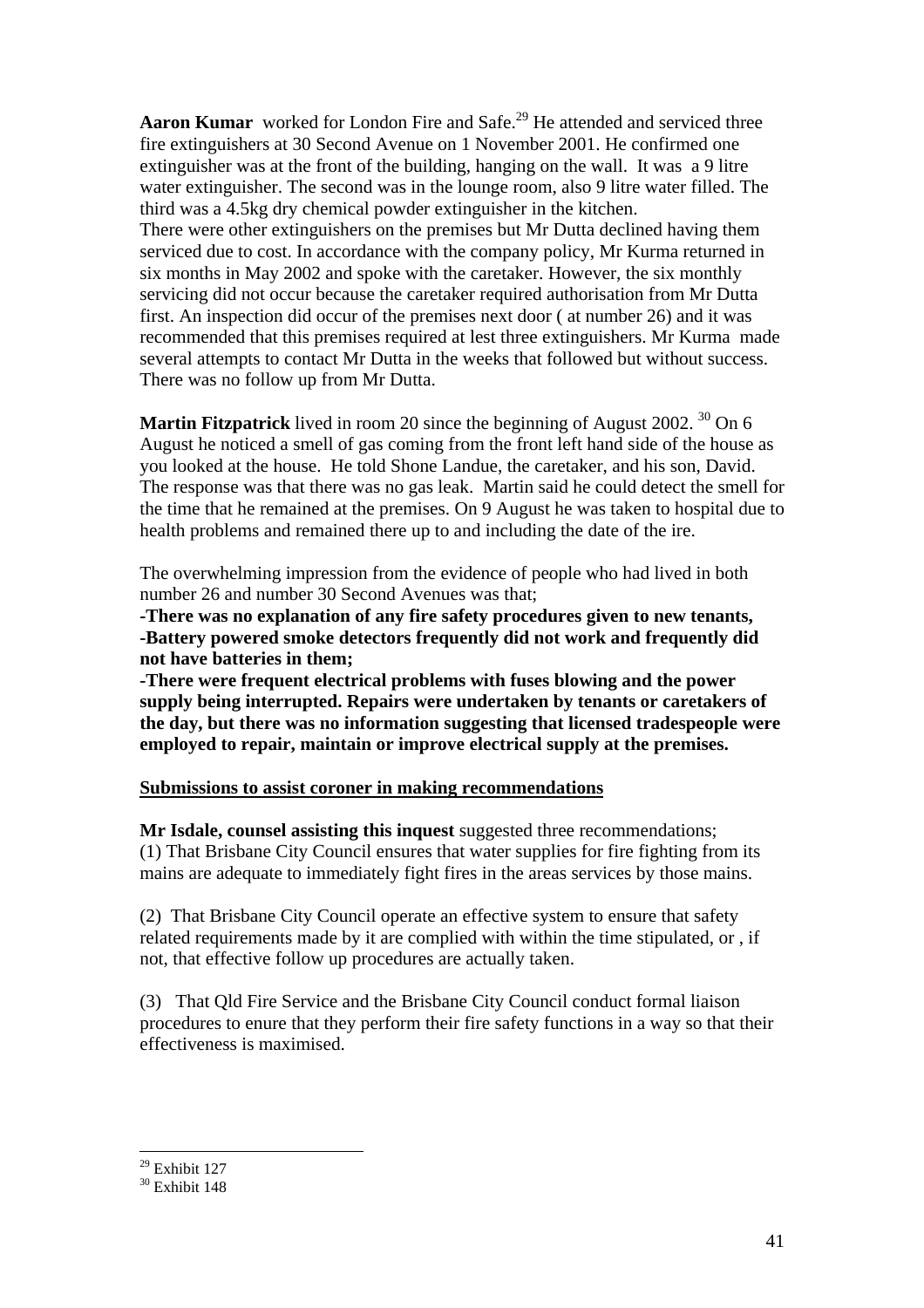**Mr N Byrne, father of Gary Reid** made some verbal submissions later followed by written submissions. I do not list his overall criticisms, which I have noted and are as recorded from page 399 of the transcript. In summary;

(1) To review the systems in place for inspection of safety issues of boarding houses and ensure proper systems were maintained, reviewed, acted upon and enforced within strict time limits.

(2) Liaison between relevant government departments and local authorities.

Further written submissions are broadly summarised as follows :

(3) Involvement of Qld Advocacy Incorporated in any co-regulatory approaches between local government, the fire service and boarding house operators and tenants.

(4) Recognition of effort by investigating officer, Detective Waugh.

(5) Removal of any element of discretion with council or fire officers in enforcing compliance with safety and fire standards

(6) Full review of council's system of inspection and follow up of safety standards and inter-relationship with other relevant bodies, ensuring that there is a system of automatic review and full accountability and transparency of that system.

(7) Review of legislation to consider including dwellings with six or less people as also subject to boarding house licensing provisions

**Mr Byrne, QC**, provided written suggestions summarised as follows;

(1) Investigation of possibility of implementation of an automatic cut off system for gas lines in the event of fire.

(2) Upgrading water mains in the areas of multiple dwellings to ensure adequate supply for fire fighting

**Mr West** also provided written submissions summarised as follows;

(1) The legislation be reviewed to consider empowering an appropriate authority to conduct spot audits of multiple dwellings in relation to safety issues, (noting that existing legislation requires notice to tenants and owners/ operators.

(2) That legislation be reviewed to balance the requirements of providing storage facilities for boarding house tenants with safety requirements to keep premises clear of unacceptable levels of material capable of adding to the fuel load of a fire.

(3) Fire protection aimed specifically at the under floor areas of "Queenslander" style buildings.

 (4) Clarification of areas of responsibility between the Fire Service and local government for fire and safety issues and inspection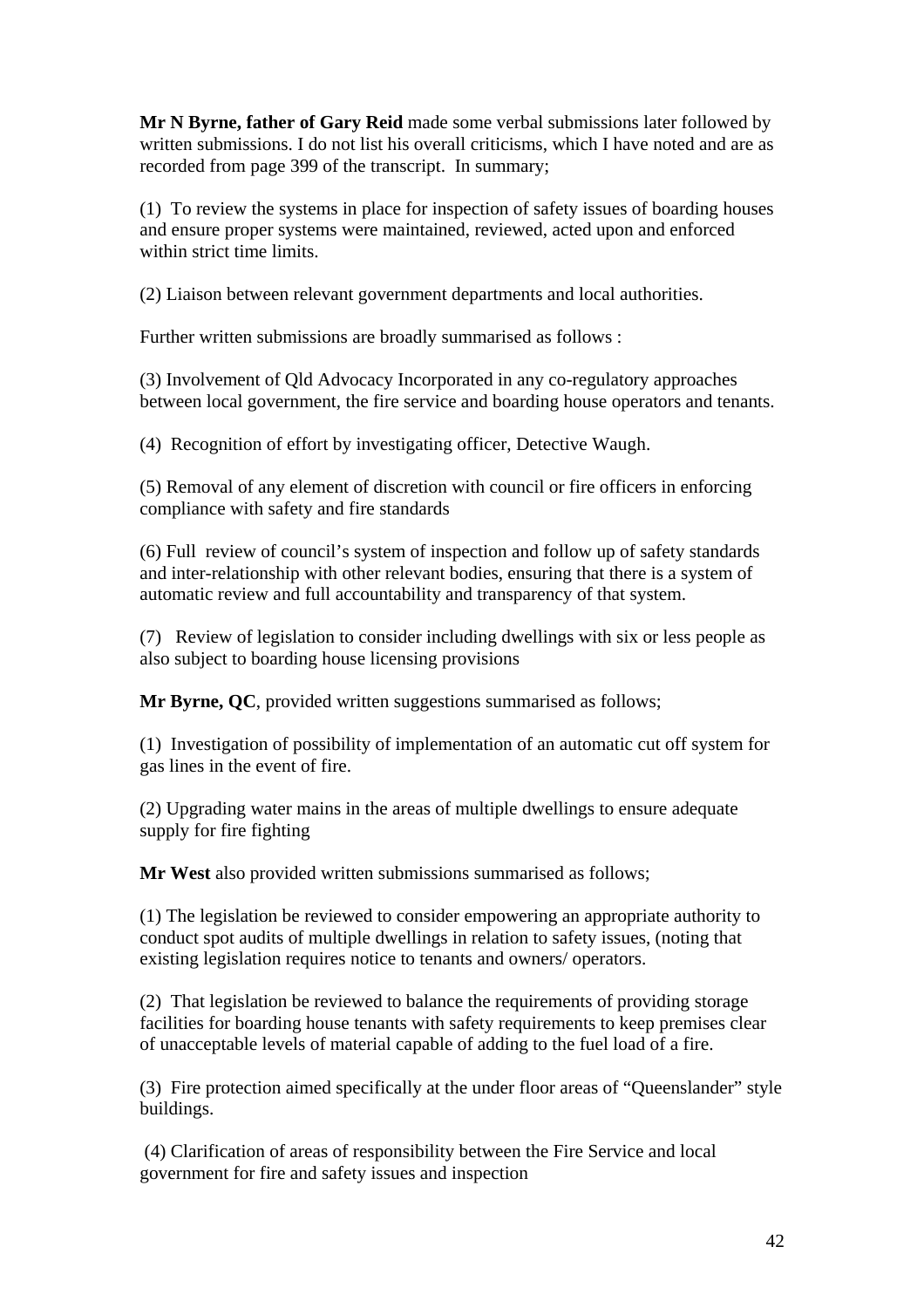(5) Review and improve communication methods for fire fighters at the scene of a fire so that they can immediately access via radio information about water supply or other issues relevant to fire fighting

(6) Self closing valves for gas lines (in the event of fire / damage) and consideration of metal enclosure for gas outlet

(7) That appropriate authorities consider commendations for bravery for Mr & Mrs Caltabiano, Mr & Mrs Morris, Fire Officer Wilson and other fire officers.

**Mr Martin SC** provided written submissions summarised as follows;

(1) The most significant preventative measure to ensure safety is a hard wired smoke detection system giving early warning of a fire to residents and giving them the opportunity to escape the premises. Subsequent to this tragic fire the Building and Other Legislation Amendment Act 2002 has come into effect from 1 July 2003 and now requires those higher safety standards to be complied with.

## **I am satisfied on the balance of probability and find accordingly that:**

1 On 18 August 2002 shortly before 11.30pm a fire started at a boarding house known as Sea Breeze Lodge at 30 Second Avenue Sandgate. The premises were an older style "Queenslander" timber and iron construction elevated on stumps. There were some internal rooms with louvred or skylight ventilation only. There were four points of egress on each side of the house.

2 The premises were owned by a company called "Rompine", with the chief company officer being Mr Turbot Dutta. He continued to operate the premises as a boarding house, which had been the long standing use of the premises.

3 The premises were licensed as a boarding house by the Brisbane City Council. On the night of the fire twenty three people were resident at Sea Breeze Lodge.

4 Mr Dutta also effectively had control of the adjacent premises at 26 Second Avenue via a lease back arrangement from his brother- in- law to whom he had sold the building. These premises were also tenanted but not apparently licensed as a boarding house due to a smaller number of residents.

5 Mr Dutta operated the two properties with the assistance of a succession of live in caretakers who had responsibility for managing boarder's behaviour, the cleaning of the premises and payment of board. Mr Shone Landue was the resident caretaker at the time of the fire.

6 The fire started beneath the boarding house at about 11.30pm. The evidence was that it started in the vicinity of the area to the right hand side of the concrete pathway looking from Second Avenue at the building.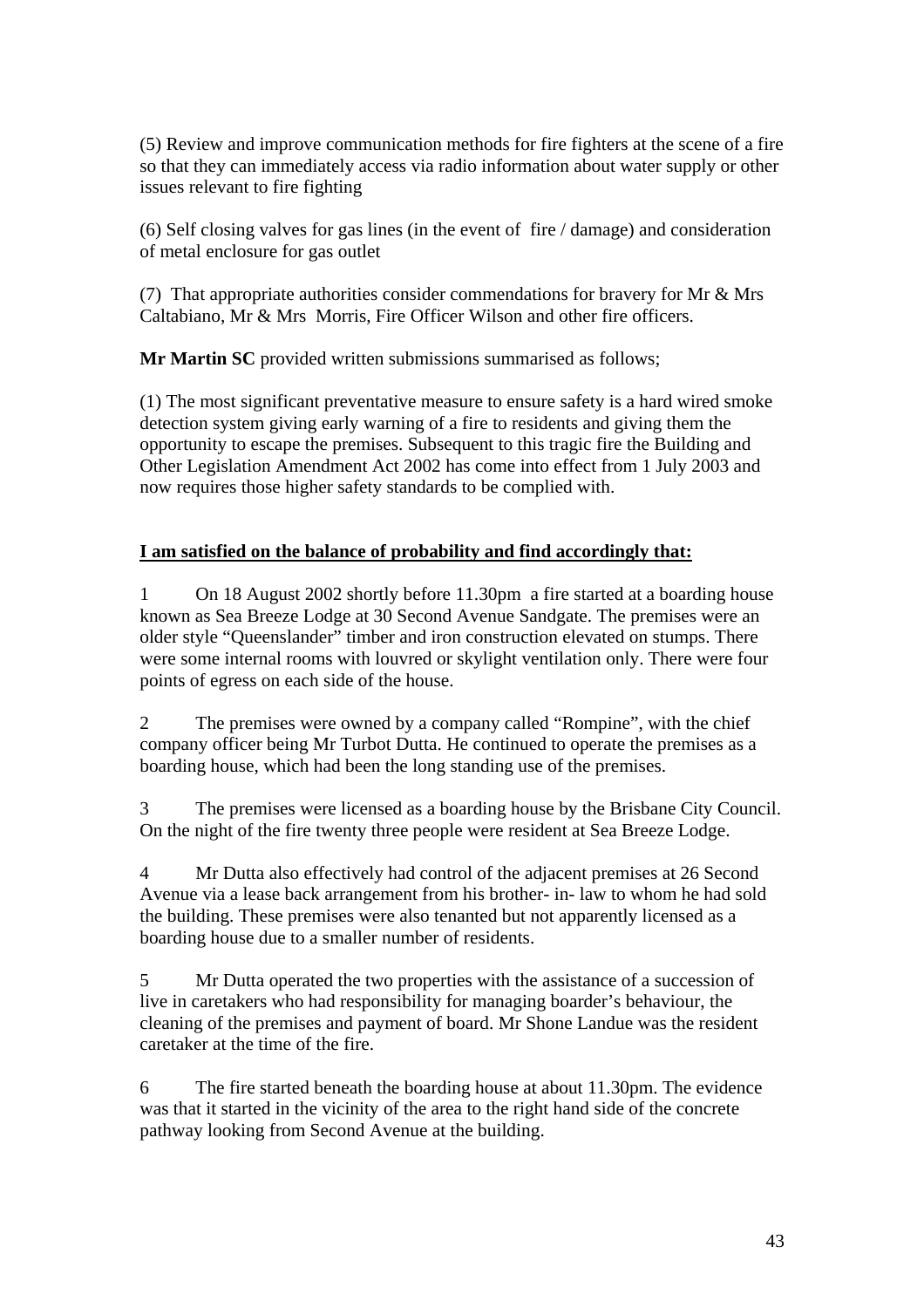7 The fire in its earliest stages was witnessed by Mr & Mrs Caltabiano and Mr & Mrs Morris as they drove past the premises. The fire was first observed by Mrs Morris who told the others. The vehicle stopped and both couples were involved in notifying the authorities, attempting to connect a hose and put out the fire and alerting the occupants of the house to the fire. They then assisted residents who escaped the premises. Their efforts must have saved lives as many residents refer to being awoken from sleep to hear people yelling out a warning to get out of the building.

8 Residents were alerted from outside the building, or awoke to the sounds of the fire. Some battery operated smoke alarms sounded. As residents escaped they banged on doors to alert other residents. There was conflicting evidence about smoke alarms. I rely in particular upon the evidence of Mr Caltabiano and Mr Morris who were walked through the site the day after the fire and the process video recorded. Both said they heard a smoke alarm at the front left hand side of the house at the time the fire flared up and started to take hold of the building.

9 I do not recall the evidence of any residents (apart from Mr Prasad) indicating they had been woken or alerted by the sound of smoke alarms. In accordance with the evidence of Mr Frawley from Fire Services (amongst others), I find there were about six battery powered smoke detectors in the common areas of the house. I am unable to make any finding to say whether or not these smoke alarms were working at the time, but I note that the history from Mr Frawley was that on three occasions of inspection commencing in 2000, batteries were missing or detectors were otherwise not working. On his last visit in June 2001 he said the smoke detectors were operating

10 I do not rely on Mr Prasad's evidence as he appeared to be partisan to the owner, Mr Turbot Dutta, known as Burt.

11 It is remarked that the ferocity of this fire and the noise from it are likely to have made it difficult to hear anything once the fire took hold.

12 A description from a resident**, Mr Arthur Byrne** gave a graphic account. Mr Byrne was aged thirty seven and was living in room sixteen at the back of the house. (The fire moved from the front left hand side of the house towards the rear.) Mr Byrne said;

"I was alerted to the fire by the sound of something as if it was frying. I tried to open my door handle however the handle was too hot, and this burnt my hand. As I pulled back from burning my hand the door opened. I could see the flames…. striking at the walls and doors….The flames were about six feet high. I slammed the door shut, and I saw the centre of the door had a hole in it. There was quite a bit of smoke about. I tried to get out of the window however the windows were jammed as if they were welded. They were hopper style windows that you push out. I then picked up a chair so that I could throw it through the window. I missed the window because I could not see due to the smoke. I got a blanket from my bed and put it over my mouth because I started to have trouble breathing because of the smoke. I found a window and smashed it. I looked out. It was pitch black. I flopped myself out of the window because I did not know where I was going to land. Luckily I landed on the balcony. I though to myself at that stage that if there was anyone in there I knew they would be gone. I eventually found the stairs and noticed that the fire had not got to the rear of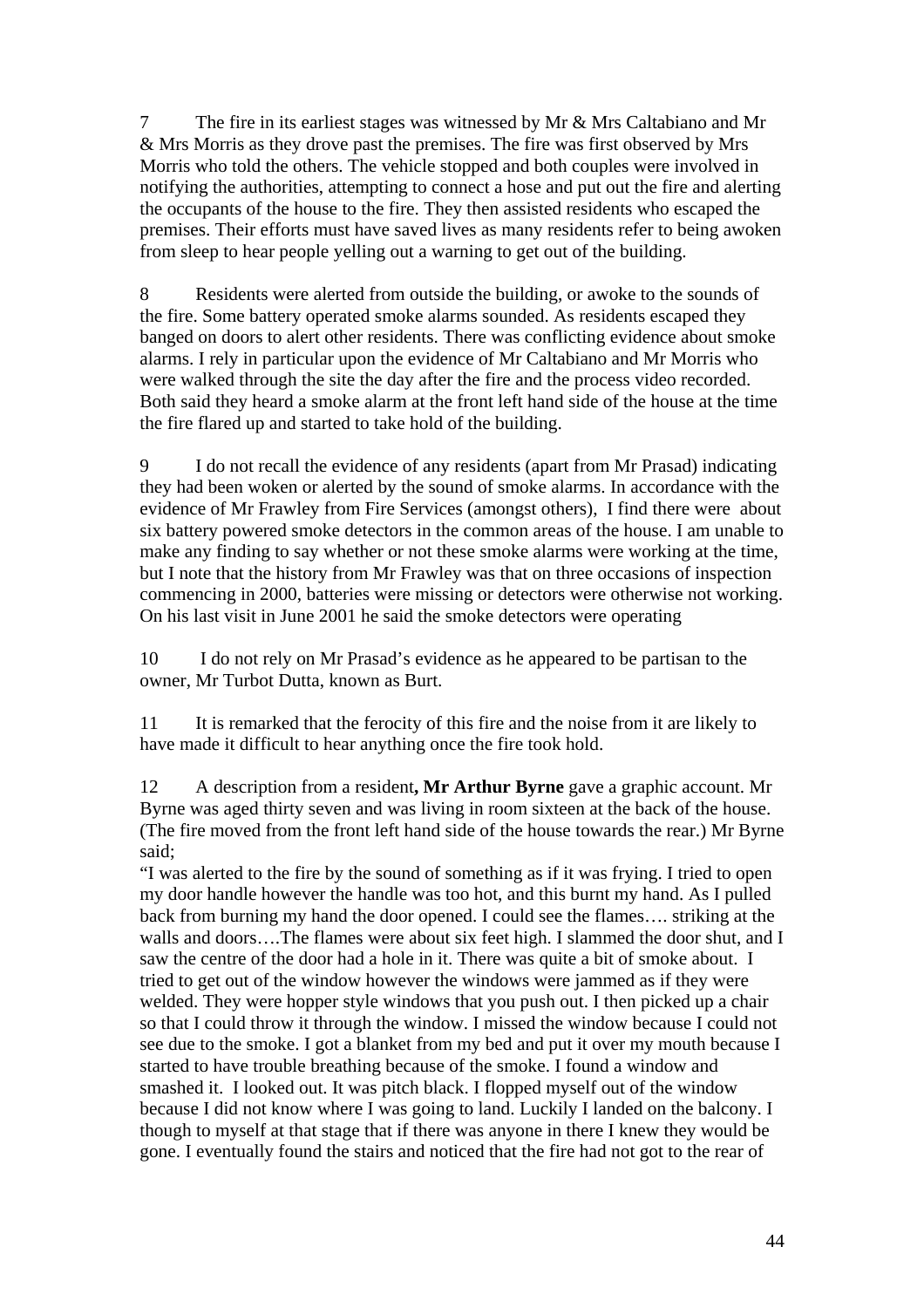the house yet……The fire fighters were in the driveway, they were having trouble with the water because they did not seem to be getting enough through their hoses."

13 Another resident was Mr **Marshall Trethewey** aged sixty five. He was living in room eight at the front of the house to the right of the front door. It was quite apparent when he gave his evidence that he suffered from deafness. He was adamant there was no smoke alarm that sounded. He said the place was in complete darkness and was thick with smoke at the time of his escape from the fire. He did not see any of the three people who died in the fire at the time. He says he awoke and his room was full of smoke. He walked out and saw flames ten to twelve feet high coming up the front stairs. He went across the hallway and belted on the door of the resident there and then headed out towards the back where a mate's room next to the kitchen was, banging on doors as he went.

14 Mr Trethewey said the fire started down at the bottom right hand side of the steps, which is where he saw it burning. [This is consistent with the witnesses Mr & Mrs Morris and Mr & Mrs Caltabiano.] When shown a photograph of the ruins Mr Trethewey clarified that where he saw the fire was to the right hand side of the front steps (looking at the building.) Mr Trethewey said (to his memory) the gas main was up to the right hand side of the building from where the steps were.

15 Interestingly, when asked what was burning Mr Trethewey said, "No, there was nothing there to burn. Obviously the battens must have been on fire, but between the battens and the steps there was an old chair, a couple of paint tins and that was all that was there."

…. "The flames seemed to be coming out from where the battens were to the side of the steps. They were just starting to come- hit the side of the steps as I saw them." "My room was completely full of smoke and the whole hallway."

16 Mr Trethewey's evidence was that there was no alarm system to wake people up. This was contrary to other evidence and it was plain that Mr Trethwey suffered a hearing deficit. Certainly the evidence was consistent from various sources that from time to time the batteries in the individual smoke alarms were removed and thus disabled.

17 When Mr Trethewey moved in he said there were no room numbers on the doors when he moved in and he had to be directed with instructions how to find it because there was no number.

18 Mr Trethewey saw the fire fighter with a hose up the side of the house. He confirmed there was barely any water coming from the hose.

19 Another resident whose account of the fire I will refer to is the resident in room two, **Mr Seti Ah Siu**, aged sixty one. This is the room directly above where the independent witnesses observed the first sign of fire. His evidence was contained in exhibits 65 and 66. Mr Ah Siu was asleep in his room. He said;

"I heard the sound of people running and yelling. I looked out the window on the side of the house. I could see flames. I grabbed the bag with my passport, opened the door and turned right to the front door. The front door was locked and I could not see to be able to unlock it. I turned and ran down the hall to the back door. Other people were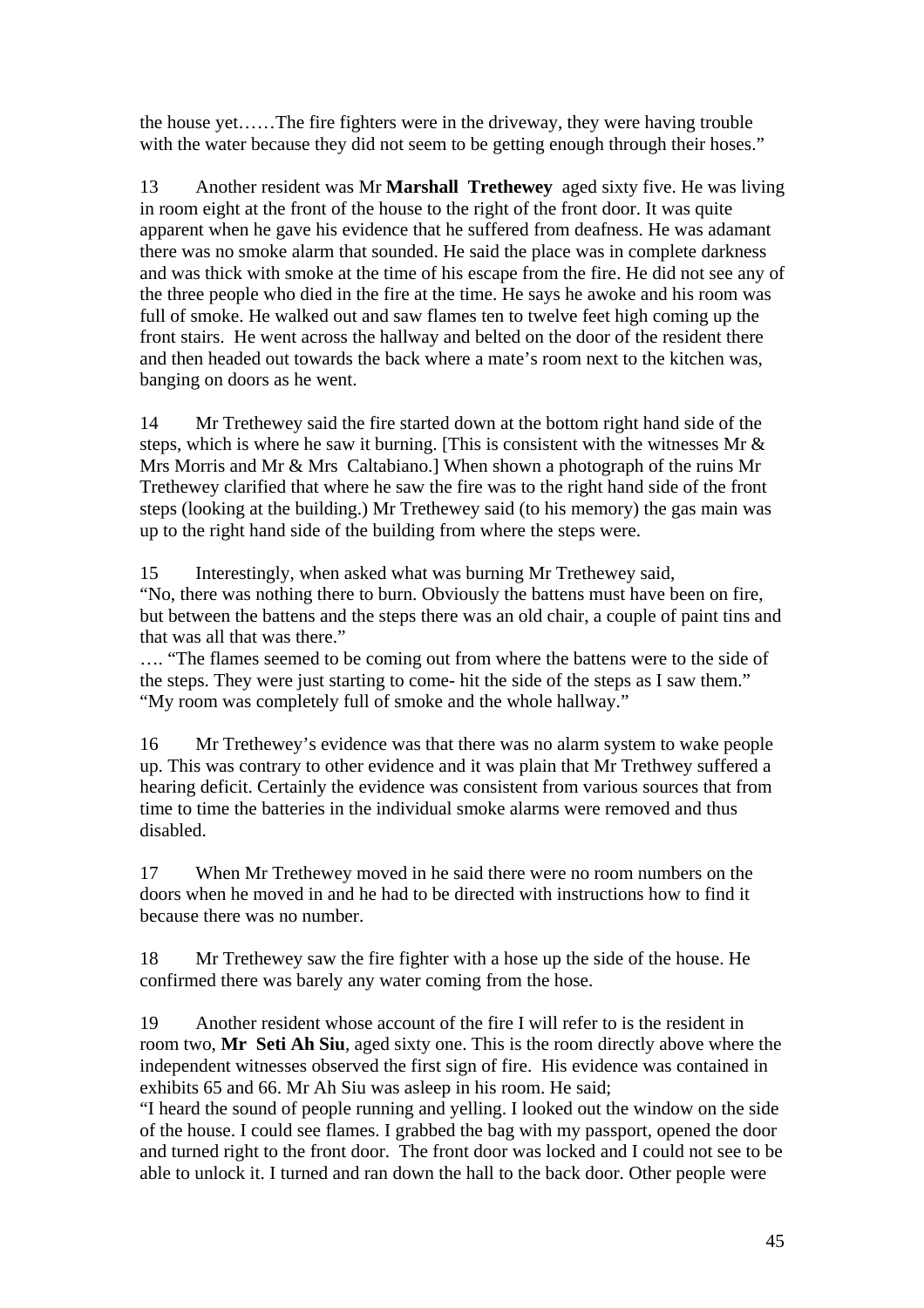going out the back door too…..and then to the mango tree. Three people came after me."

20 In his addendum statement he said:

"I saw flames coming up through the window- red and orange. I felt the heat, definitely from under the house, directly below me and the room. The light would not turn on. I got my bag and got out. Someone banged on the door. I went to the front, but I forgot how to open the door and I panicked- (it was a sliding bolt,) so I ran to the back."

21 Mr Ah Siu stated he had not been a smoker for the last fifteen years. He said; "Two weeks ago I could smell gas. I think it might have come from underneath the house. I don't know where it came from. The smell just went away on its own."

22 In his addendum statement the next day he said;

"I recall smelling gas several weeks prior to the house burning down. I recall that it was during the day and I was in my room when I smelled it. The smell stayed for about ten minutes and I closed my bedroom window to try and make the smell go away. I also turned the fan on because it was starting to irritate my nose. The house had gas connected and the kitchen had a gas stove in it……..The smell went away and I thought nothing further of it. I did not tell anyone at the time."

23 In relation to the area of the house beneath him he said;

"They had blocked off the front of the house by putting up wooden salts. (This ) stopped access under the house unless they came from the back. I recall seeing a lot of stuff stored under my room. I am not able to say specifically what the stuff stored under my room was but I do remember seeing timber stored there. The area under room one (which was at the front of the house) was not blocked off and there was a chair placed there. I recall seeing people sitting on the chair on occasions and talking to other people. I think that people sitting here would also smoke."

**24 Martin Fitzpatrick** lived in room 20 since the beginning of August 2002. His statement was exhibit 148. On 6 August he noticed a smell of gas coming from the front left hand side of the house as you looked at the house. He told Shone Landue, the caretaker, and his son, David. The response was that there was no gas leak. Martin said he could detect the smell for the time that he remained at the premises. On 9 August he was taken to hospital due to health problems and remained there up to and including the date of the fire.

# **Possible ignition from electrical or gas supply point to the premises.**

25 The place where witnesses saw the fire in its early stages was also in the immediate vicinity of the gas stand pipe and the electrical supply power board.

**26** Sergeant Remedios who investigated the fire for the police service confirmed that the area identified as the likely seat of the fire (at the end of the cement path in the vicinity of the stump to the right hand side,) was also the area where electrical power came into the house. There was nothing remaining of a power box, but Sergeant Remedios examined the porcelain fuse holders. He stated they did not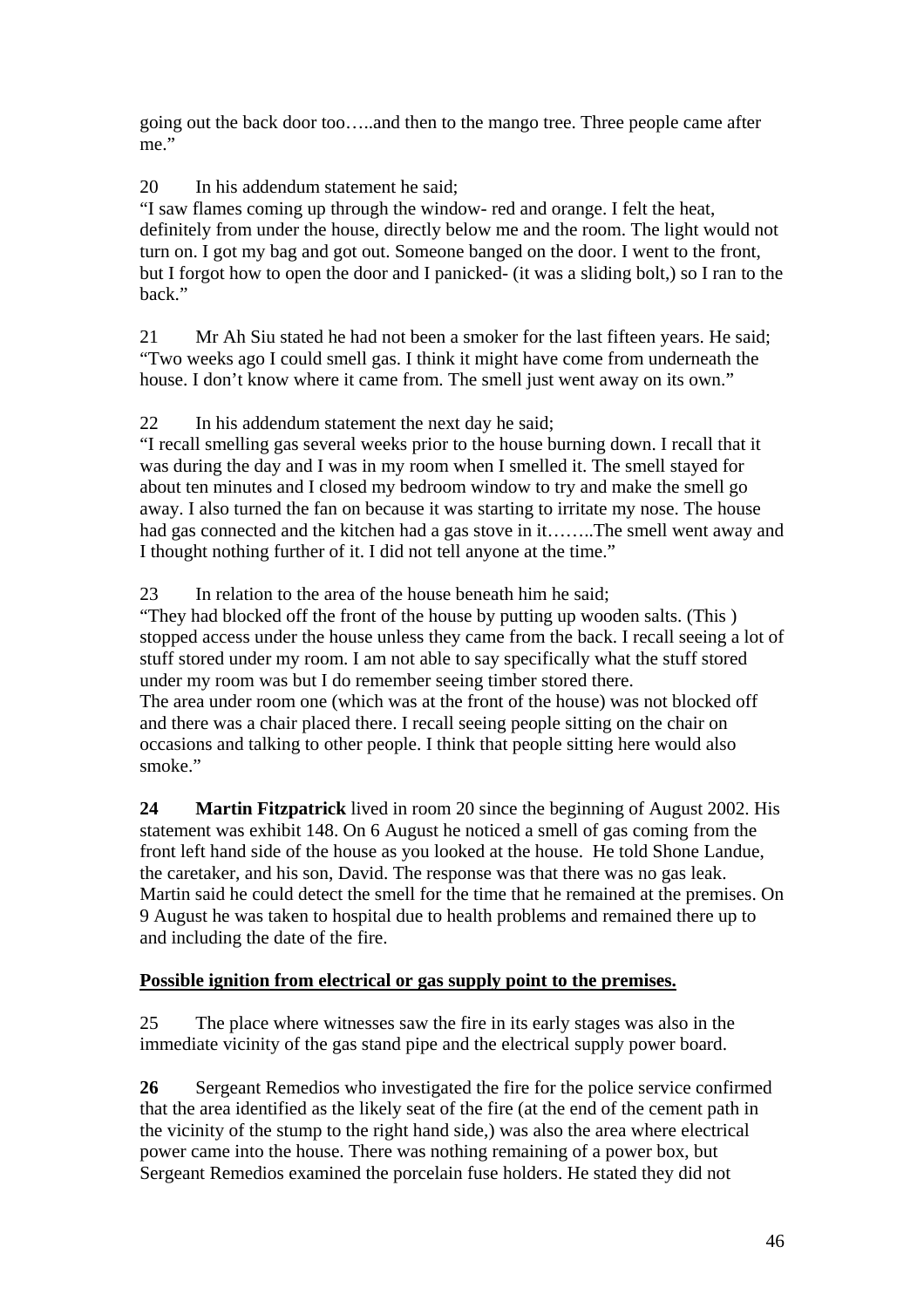appear to be too badly damaged. Some fuse wires had been broken but he could not determine whether this was as a result of the fire Sergeant Remedios saw that the porcelain fuse housing was on top of debris he examined. This indicated that the fire had started below the level where the fuses were located**.** The evidence from the witness was that the seat of the fire was "around that area" (of where the power fuses were.) The deepest charring was probably thirty centimetres from the ground. He explained that the hottest part of a fire is the plume of smoke immediately above the flames. Sergeant Remedios stated that the way he fire suddenly flared when Mr Caltabiano was trying to connect a hose would suggest something in the immediate area of the fire that was highly flammable**.** 

He contacted Mr Des Ede, the Electrical Inspector for further review of this issue.

**27 Mr Gregory Reynolds** was the Area Director of the Queensland Fire and Rescue Service and was requested by the Queensland Fire Services Commissioner to do an investigation into this fire. He confirmed the intensity of the fire which had totally destroyed the building resulting in the whole building being consumed and the debris falling to ground level from its elevated position.

28 His conclusion was that it was more likely than not that the fire had originated in the area also indicated by Sergeant Remedios, namely near the base of the stump to the right hand side of the concrete path leading into the building from the front of the property. Previously the path had led to stairs, but there were no stairs at the end of the path at the time of the fire.

**29 Mr Reynolds could not exclude accidental cause of ignition of the fire. Nor could he exclude an incendiary ignition source. The cause of the fire remains unknown.** Evidence of arcing between electrical wiring does not prove an electrical cause of the fire because this may simply have occurred after fire impacted the wiring.

**30 Mr Desmond Ede** worked in the Electrical Safety Office. He tried to determine whether electricity was involved in the ignition of the fire, **but because of the destruction caused by the fire it was very difficult to do so. He was unable to state categorically whether or not electricity was involved in the ignition of the fire**. The fuse wire was of the correct size. A couple of fuses had blown and close examination confirmed that the fuses had blown (rather than it being damage caused from the fire.). However Mr Ede expected that the reason the fuses went would have been due to fire damage caused somewhere in the building to the wiring. It was also consistent with other evidence from residents that some lights went out **There was no evidence of damage behind the switchboard which would have been expected if there had been an initial problem in the switchboard itself.** 

**31 Mr James Carr** was the petroleum and gas inspector for the department of Natural Resources Mines and Energy. His evidence related to exhibit number 169. He confirmed that the premises were connected to natural reticulated gas and that he was called to attend while the fire was still burning. When Mr Carr arrived, a contractor from the supplier, Origin Energy was in the process of "squeezing" the gas supply to the building. The gas supply pipes are polyethylene, like plastic, and the quickest method of cutting supply is to squeeze the pipe shut.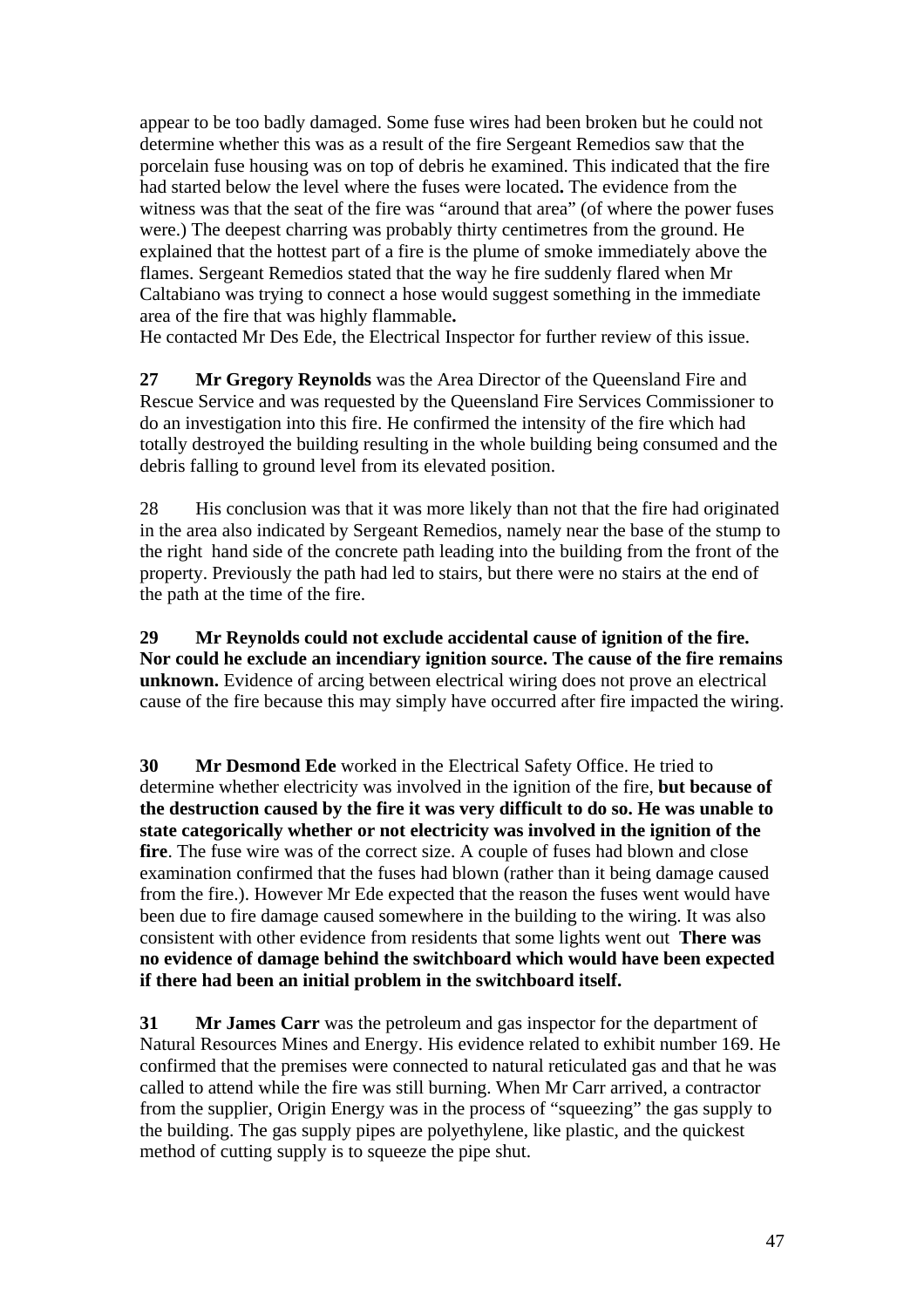32 Because of the level of destruction it was impossible for Mr Carr to inspect anything to determine whether there had been a problem with installation of the gas supply or any interference. The continuing high temperature also prevented close inspection even a day after the fire. There was no follow up. Mr Carr was advised that if further investigation of the gas supply issue was required his service would be advised by the fire investigators. No request was received.

33 He said that if a gas pipe was ruptured and was burning it would burn with a yellow flame with no added aeration. Mr Carr's evidence (at page 159) was that he was **"quite sure that what he saw was a flame coming out of a vertical service pipe coming up out of the ground and we could see it being diminished as they squeezed it off."**

34 From Mr Carr's memory he recalls that pipe being at the left hand front corner of the building as you looked at it. He indicated the pipe would be typically screwed to the front of the building**. He described the position as in the area of the white stump at the end of the concrete path.** The pipe would have been  $\frac{3}{4}$  to one inch diameter. The pipe he could see was what appeared to be a steel pipe. **The flame was coming out of it, "maybe three metres from where it comes out of the pipe and where it ended."** (Page 160.)- **"like a V shape vertical flame,"** quite distinctive in Mr Carr's view. It was about one metre above the ground. **This was in the vicinity of rooms two and three. A marker was placed on exhibit 201 to indicate the vicinity. This position was consistent with the area where Mr & Mrs Morris and Mr & Mrs Caltabiano first saw the fire.** 

35 Mr Carr explained that there was nothing remaining after the fire of the gas metre which would have been attached to the end of the vertical stand pipe. The gas metre would have been of alloy or plastic with a low melting point.

36 There was no safety mechanism to cut supply in the event that a fire or mechanical application burns or removes the gas metre. **There is no evidence of whether the gas metre was burnt by the fire and then the pipe emitted gas or whether there was interference with or malfunction of the gas metre prior to the fire.** However, what is striking in Mr Carr's evidence is the coincidence of his description with Mr Caltabiano's description of where he first saw the fire, and that it was above ground level, but close to the ground. **It would at least suggest that the gas metre was damaged and gas fuelling the fire very early in the progress of the fire.** 

### **Fuel Load beneath the house**

37 **I find there was significant "fire load" of items stored beneath the premises at Sea Breeze Lodge immediately before the fire started. The evidence from the residents of Seabreeze Lodge was overwhelming on this issue. It was backed up by the professional opinion of the fire investigator Sergeant Remedios when he observed the media video of the fire in progress. He observed the way in which the fire was moving and behaving.** 

I refer to the evidence of residents;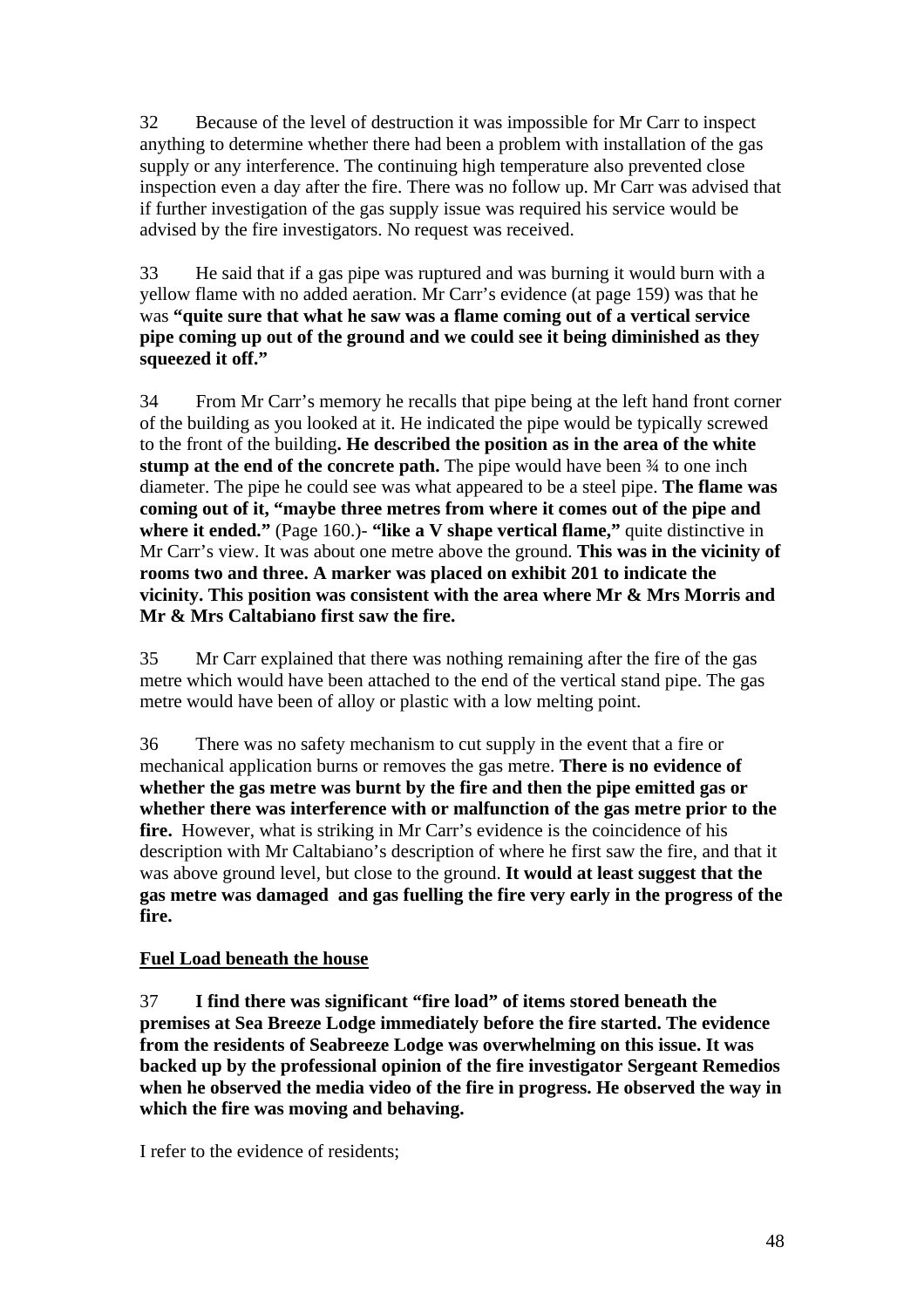**38 Marshall Trethewey**, who has previously been referred to as the resident from room 8 at the front of the house, said: "There was an enclosed locked area below the house where mowers, petrol and garden equipment was stored. There was also open storage area with old mattresses, beds, timber, ladders, a whole variety of stuff. Under rooms sixteen and seventeen (at the back of the building) were twenty tins half full of paint."

**39 Christopher Prasad**, from room number four was aged twenty six. He said under the house there were building materials, wooden beams, painting trestles, old mattresses that had been there a couple of months.

**40 Bruce Holme**, aged forty eight lived in room eighteen for the month before the fire. He was more descriptive. He said, "I saw heaps of rubbish under the houseit's a good place to start a fire- there's that much junk under there….. I would describe under the house as a brothel, there were bits of carpet, bits of paints, old furniture and basically it was like a tip."

**41 Norman Greer**, who was aged twenty six, lived in the premises next door at number twenty six Second Avenue. He had been there four years on and off and knew the premises well. He said;

"Underneath the house was an absolute mess. There was everything you could possibly name and it was really cluttered. There were paint tins, lawnmowers, petrol tins, wood, shower pieces, building materials, trestles for painting, an old lathe, spare mattresses and lots of other stuff."

**42 Raymond Stephens,** also lived next door at number twenty six also and had lived at number thirty previously . He said;

"There were timber and paints ready for renovation. There were junk wooden cupboards, washing machines, timber, paint pots. The owner, Bert, used to be a bit of a hoarder. If he could salvage anything he would keep it and then re-use it at a later time. All of this stuff was under the house at number thirty- there was so much stuff I wouldn't be able to remember it all."

**43 Ian Law**, aged forty three had lived at number thirty for three years. He merely said, " there was a lot of junk underneath."

**44** Daren Webb was also a resident for three years and lived in room fourteen. In exhibit 78 he described it as ;

"There were a lot of items stored underneath this area, like old washing machines, bits of wood, steel, rags. The area was packed with so much stuff that you could not walk freely under there. …. The owner, Bert was a bit of a bower bird- if he could salvage anything and then re-use it at a later time. All of this stuff under the house at number thirty all belonged to Bert. There was so much stuff I wouldn't be able to remember it all."

**45 Jim McCarthy**, who was aged sixty six and lived in room 3 said:

"There was a lot of junk stored underneath the house. There was timber and paint, I don't know how many. There were also mattresses, lawnmowers and petrol tins under the house, I couldn't say how much of each. ..Directly under my room there was room that was being built. It was started a few months ago and then it stopped."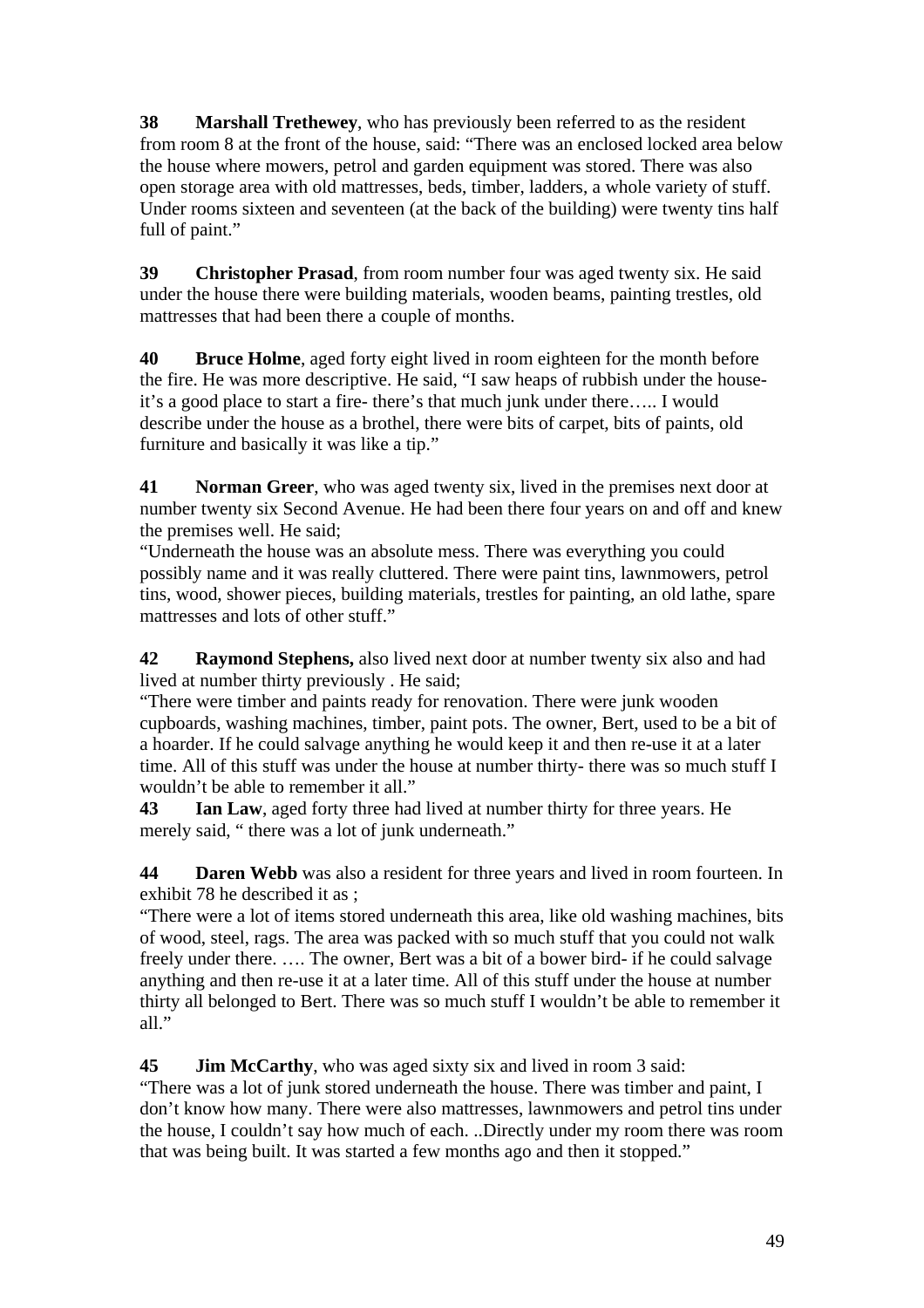46 Finally, there was the statement of **David Wells**, the step son of the caretaker, Shone Landue who died in the fire. He lived at number thirty Second Avenue in room twenty until three weeks before the fire . After he moved out he continued to come to the property daily to help Mr Landue, do the cleaning. He recalled the door handle to room twenty was placed incorrectly so that you had to turn it upwards to open the door. In relation to what was underneath the house he said;

"Under the house appeared to be used as a storage area for carpets, lino, doors, windows, old furniture, paint, an old diesel steam cleaner, thirty cartons of bathroom accessories. There were two rooms under the house full of clothing and other property from persons who left the hostel and left it behind."

## **47 I find there was a significant amount of material underneath house, I reject Mr Jongeling's evidence to the contrary.**

48 In addition I find there were items that could specifically be described as fuels or were flammable beneath the house. Numerous residents referred to lawn mowers and fuel as well as paints and thinners and a diesel powered steam cleaner. There was a gas stand pipe. In particular, there was evidence from Mr Ah Siu, the resident in room two closest to the gas stand pipe, that he had smelled gas coming from beneath the house two weeks prior to the fire. Mr Fitzgerald gave similar evidence.

**49 Relying upon the evidence of the residents about the items and the evidence of Sergeant Remedios, fire investigator about his observations of the fire, I find that this fuel load was significant in fuelling the fire and adding to its intensity.** 

# **Fire fighting response and related issues**

**50 Robert Wilson** was a fire officer who gave evidence to the inquest. He was in charge of a fire pumper, and was the first pumper, (fire engine,) to arrive at the fire scene at Seabreeze Lodge on 18 August 2002. His crew came frorm Sandgate Station very close by. The Sandgate fire truck was the first to respond to the fire and arrived at the scene at Second Avenue within four minutes of the phone call- which I find to be an exceptionally good response time

## **51 On entering the street Mr Wilson said; "there was not a lot of flame, but on arrival, in the short space of time, the building had suffered flash over and was engulfed in flames, at least three quarters."**

Mr Wilson explained that it was apparent that fire was threatening number 26 next door- "The flames were licking onto the structure next door. You worry about the people in there. And you've got to worry about anyone that was in- could have been in the building which is alight."

# 52 He said;

" Of course everything was going at about a million miles an hour….once we get men into action as an officer, you've got to do a 360 degree of the premises So you've got to run around and check 'cos something else could be happening at the back. You don't know what's happening at the front. And whilst I was around the back there was a group of people standing there, the residents, I would presume, saying there were people trapped inside."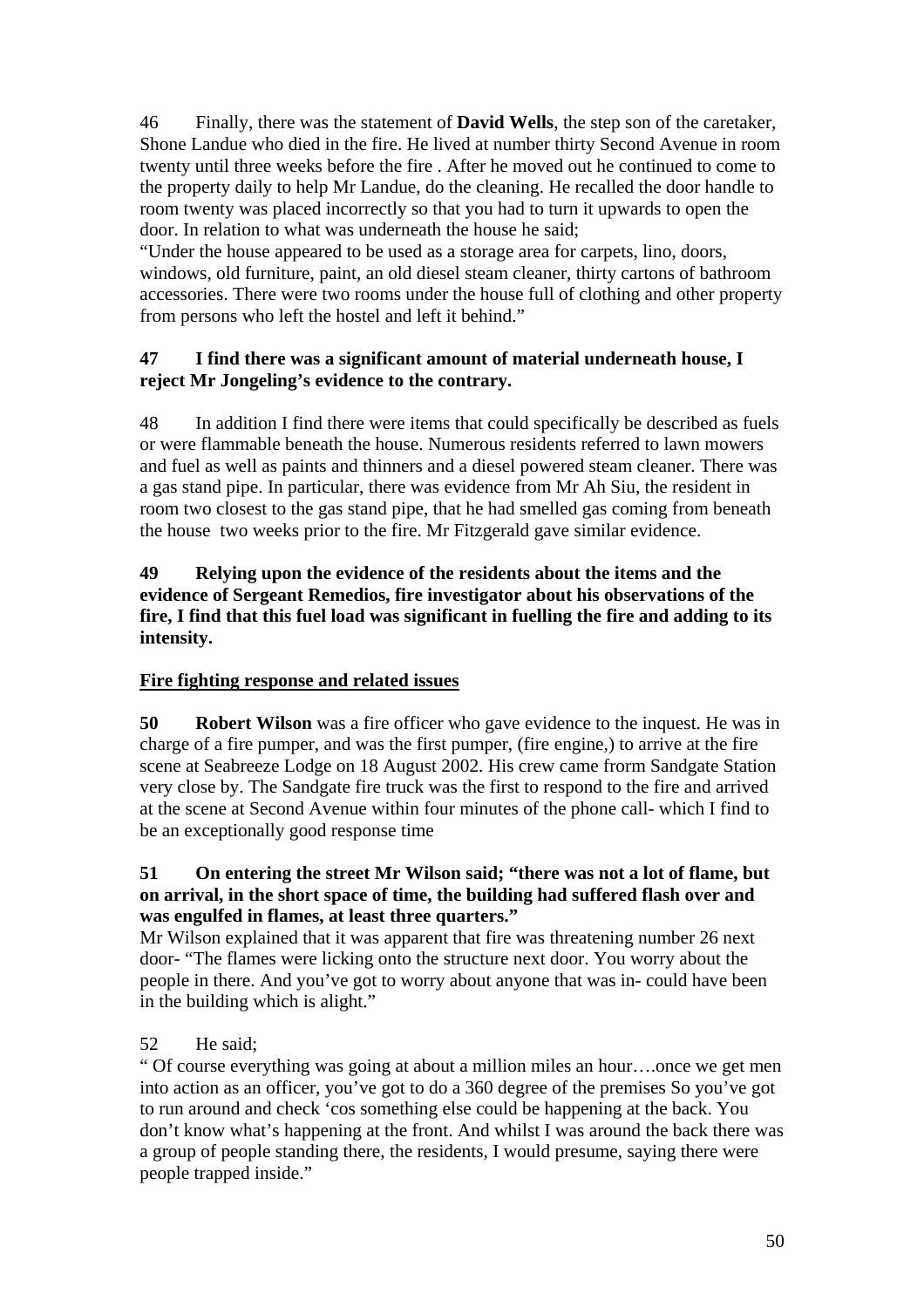53 At this time he says other fire engines were on their way to the scene and police were already there, but he was the only one out the back at the time. When asked if the premises were saveable Mr Wilson said, **"Oh no, no, the premises were gone. They were three quarter involved. The heat was immense. You couldn't get near the building, burnt the side of the fire truck. Some of my men suffered burns to their hands trying to get close to the fire."** 

**54 It is clear from this evidence that there was no opportunity to attempt to enter the building and find or rescue anyone still inside after the fire brigade arrived. The evidence was that they arrived in a very short time after the phone alert from the Caltabiano and Morris families.** 

55 Mr Wilson explained that you attach your hoses to the fire engine itself, to the pump. The pump takes the water from the street into the pump……energises it and pushes it out through the fire hose.

56 Mr Wilson said there was no problem in accessing the water form the main at the front of the residence, but he said the quantity of the water was very very poor. He explained that the pump provides the pressure, but he needed a volume of water that was not available. The mains were, (he thought) eighty or ninety years old and he expected them to be corroded internally. He said they had enough water for one weak line initially to supply their "case three (big) line" and then one weak line to supply their "case one high pressure which is the smallest line." The case three is a 63 millimetre flexible hose and the case one is a thirty eight millimetre diameter. There was insufficient water for two case three lines.

57 Mr Wilson gave some indication of the size and ferocity of the blaze when he postulated that even five case three lines would not have been sufficient to put out the fire. **"The water evaporates before it gets to the fire…because the heat is so intense."** 

**The house in his view was a right off as they drove up towards the house and witnessed "flashover" when the whole structure became engulfed.** 

58 The fire officer said the water supply was a matter of taking what you can get. Only if access could have been gained to an independent main could the volume of water have been increased. The fire officers did tap into another water source, which was right down the end of the street towards the esplanade but by that time the house was gone. It of course would take time and man power to roll out hoses over the estimated one hundred and fifty metres. Mr Wilson said this did not help much as this source was part of the system that was already there.

59 Mr Wilson clarified that he heard screams form the house and he tried to enter via the set of rear iron stairs, a short little set of steps at the rear. "The heat was that intense it just drove me back. I could not get up there and that's when I ran back and got the man with the case one hose to come up that side of the building to get some water into that area for life saving purposes, and the heat was so intense it burnt all his hands, even though he had gloves on."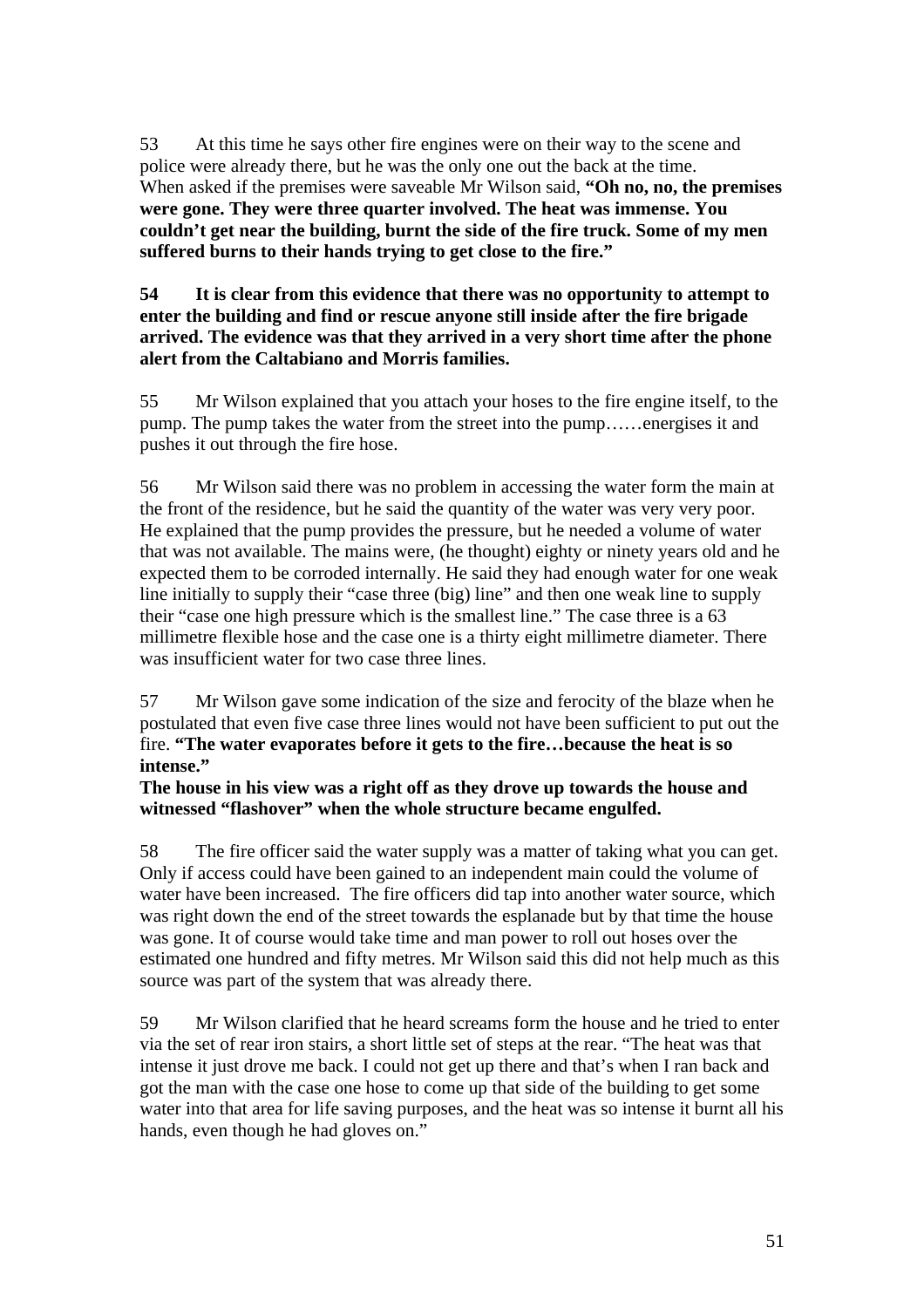60 Mr Wilson confirmed that the fire service could call for a water cock to be turned to allow more water to be directed to the particular area of the fire. This is done by closing down other areas of supply but Mr Wilson said it is very time consuming. At seventeen minutes to midnight (23:43:41) the communication centre records "914 MP5 unable to gain water. Need more pumps for water."

This indicated that Mr Wilson had advised that there was a need for five pumps and that they were unable to gain enough water.

61 Mr Wilson explained that the concern was the risk of the fire spreading along the street. There were therefore connections made into Second Avenue, Third Avenue, Brighton Avenue, and Flinders Parade. He was clearly fully engaged in fighting the fire as best he could and was not immediately aware when the Brisbane Water turn cock person arrived at the scene (at twelve minutes past midnight.)

62 What became apparent during the course of Mr Wilson's evidence was that he was the senior fire officer at the fire, but he was not aware of all of the information and communication as it occurred and was monitored through the emergency services.

63 The fire was extremely hot, intense and rapid in its destruction of the premises due to the age and construction of the building (timber) as well as the high fuel load beneath the house which burnt up into the structure above.

64 The evidence was clear that there was no hardwired smoke alarm system operating in the building at the time, although a system had been purchased but was not installed. There was no evidence about whether any person attempted to use fire extinguishers within the building although the inference is that there was no opportunity to do so due to the speed and intensity of the fire.

65 I find the fire service was unable to bring the fire under control due to a number of factors;

**(1) the ferocity and rapidity of the fire due to the structure and age of the building as well as the fuel load of that structure, its contents and the contents beneath the building.** 

**(2) the fact that the fire had engulfed three quarters of the building and "flash over" had been reached when the fire service arrived** 

**(3) water sprayed onto the fire was vaporising before contacting the building due to the intensity of the fire** 

**(4) the limitation of water supply to fight the fire** 

66 The immediate water supply to the area was via cast iron pipes laid in 1922 . These were of smaller diameter than those installed today and could be expected to be corroded to some extent. There was evidence of the progressive review and replacement of older pipes taking into account the hydraulic impact of such replacement on water supply. Since this fire a larger diameter new main has been installed in the immediate vicinity.

67 When the fire had abated and the premises were safe and cool enough to enter upon, the remains of three people were discovered; They were: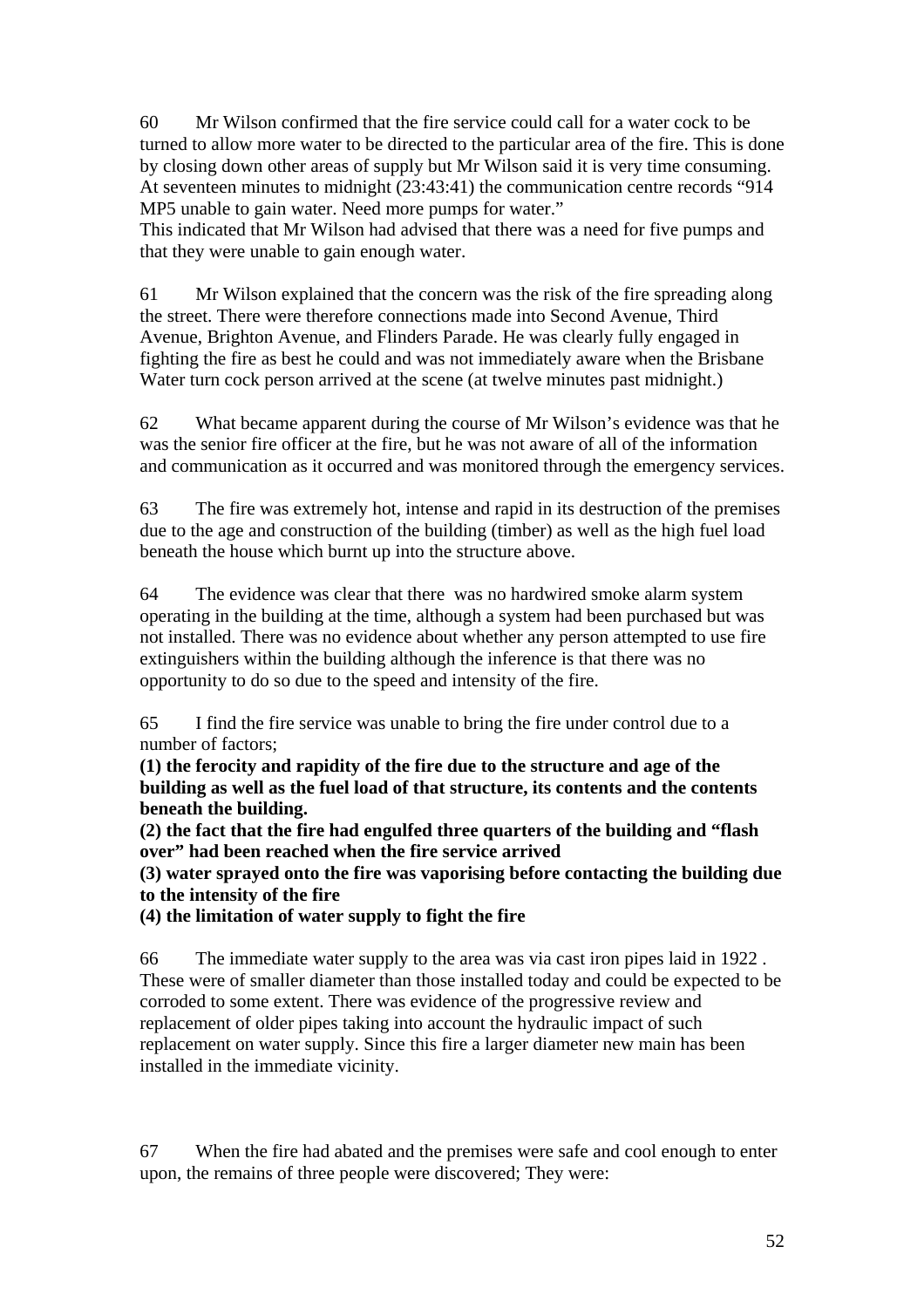#### **Shone Landue,**

- (a) whose identity was established by DNA testing.
- (b) His date of birth was 2 August 1944
- (c) His last known address was Seabreeze Lodge Second Avenue Sandgate
- (d) At the time of death his occupation was caretaker.
- (e) The date of death was 18 August 2002
- (f) The place of death was Seabreeze Lodge, Second Avenue Sandgate
- (g) The formal cause of death was smoke inhalation
- 68 The second victim was **Stanley Doolan ;**
- (a) whose identity was established by DNA testing.
- (b) His date of birth was 26 April 1931.
- (c) His last known address was Seabreeze Lodge, 30 Second Avenue Sandgate
- (d) At the time of death his occupation was pensioner.
- (e) The date of death was 18 August 2002
- (f) The place of death was Seabreeze Lodge, 30 Second Avenue Sandgate
- (g) The formal cause of death was smoke inhalation.
- 69 The third and youngest victim was **Gary Reid.**
- (a) His identity was established by DNA testing.
- (b) His date of birth was 20 July 1981.
- (c) His last known address was Seabreeze Lodge, 30 Second Avenue Sandgate.
- (d) At the time of death Mr Reid was unemployed.
- (e) The date of death was 18 August 2002.
- (f) The place of death was Seabreeze Lodge, 30 Second Avenue Sandgate
- (g) The formal cause of death was smoke inhalation and the effects of burning.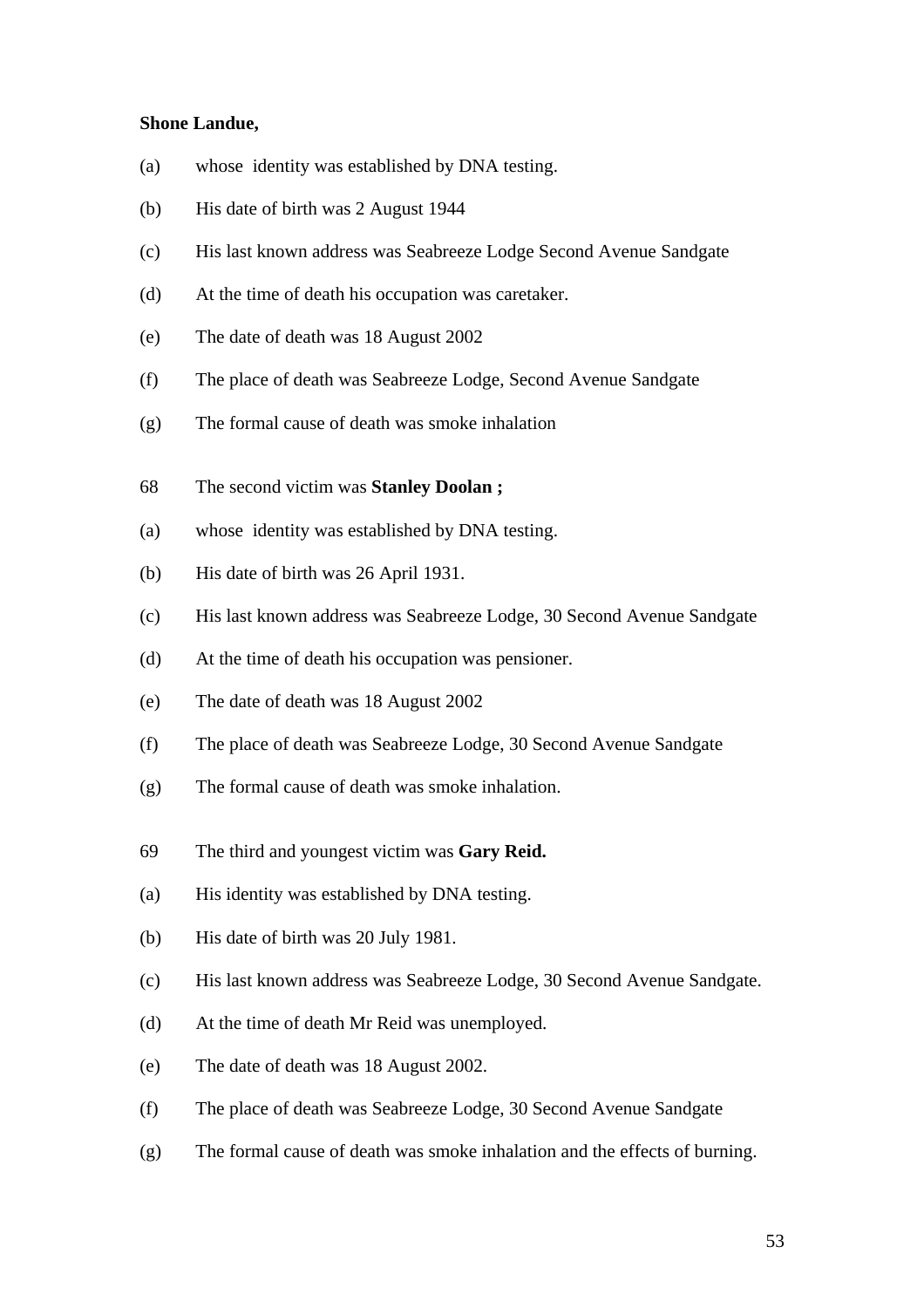70 The cause of the fire was investigated by police and fire services officers. Due to the circumstances of the fire itself (its ferocity and intensity and the immediate concern to recover remains) there was disruption to the site before the police forensic specialist were on the scene.

**71 No cause of the fire has been established either by the police, the fire service or this inquest.** The fire commenced at about 11.30 pm on an average temperature August night. Some source of ignition was required. There is the possibility of either ignition due to electrical or gas source but there is no proof of either. Human intervention was possible but unable to be established. It is possible that an unknown person could have initiated the fire underneath the premises but there is no legally admissible evidence to charge or implicate any person.

## **72 Prevention and inspections**

In the aftermath of such a tragedy there is understandably a desire to identify any failings which could have contributed or caused the fire. This fire occurred after the tragedy of the fire that killed so many young people in Childers at the Palace backpacker establishment. There have been major legislative changes in response to that fire. Sadly what was clear form this inquest was that the changes were not legally in effect in August 2002 when this fire started. The new provisions of the Building and Other Legislation Amendments Act 2002 commenced in July 2002 but allowed operators of boarding premises twelve months to install early warning and emergency lighting.

73 The premises at 30 Second Avenue were licensed as a boarding house and subject to inspection by both the Brisbane City Council and the Old Fire Service.<sup>31</sup> Both the Brisbane City Council and Queenlsand Fire Services had inspected the premises on several occasions over a number of years. I will not detail the inspections in this summary, except to say they concluded with what appeared to be a somewhat impromptu and cursory inspection by Mr Jongeling from the Brisbane City Council on 9 July 2002. He said,

**"I was in the vicinity and I viewed the rectification of one of the requirements, yes." (at page 270.) Mr Jongeling's evidence was that he did not raise with Mr Dutta the fact that Mr Dutta had not been in contact with Mr Bill Williams of Community Fire Safety. This was despite that fact that a (generous) time of six months had been allowed to do this and had elapsed in May 2002. Both officers from the council and the fire service were then on leave with an informal contact having been made to work towards a combined inspection of the premises. Mr Jongeling advised that his first day back from annual leave was on the day of the fire.** 

### 75 What was apparent was that;

-There was a concerted effort by council and fire authorities to persuade and encourage boarding house establishments to gradually upgrade their premises to the newer more stringent fire safety standards over time. This was in preparation for the new legislative requirements that would come into effect in 2003. At the time of the

 $31$  See pages 10-11, 23-29, 35-36 of findings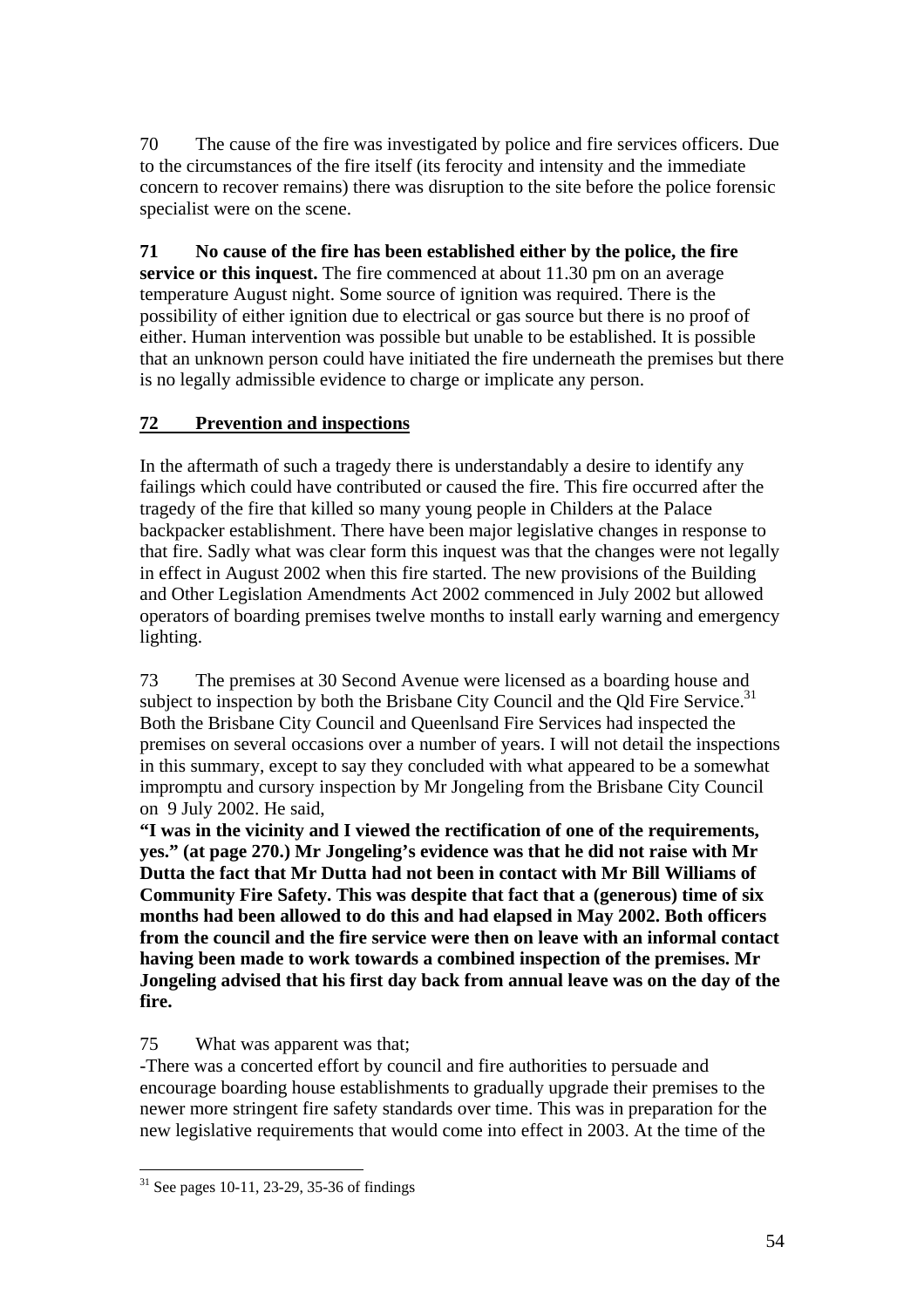fire a co-regulatory approach between the Brisbane City Council and the Queensland Fire Service was in effect. This approach was aimed to encourage and assist boarding house operators to upgrade the fire safety in their premises prior to the commencement of the new regime under the Building and Other Legislation Amendment Act

**76 However, there were clear indicators that both the fire service and council could, and should have taken more directive action to instigate immediate improvements in safety. Sea Breeze Lodge was clearly a high risk property; (a)- there was habitually too much flammable material stored beneath a multiple occupancy dwelling of aged, seasoned timber construction.** 

**(b)- it was apparent that management of the premises did not sufficiently inspect and maintain battery powered smoke detectors** 

**(c)- the premises were occupied by a transient population of mainly men who almost universally smoked both in their rooms and common areas (d)- there were continuing electrical "problems" with the premises most** 

**probably associated with overloading** 

**(e)- the lay – out of the boarding house was ad hoc with internal rooms and the building required ongoing maintenance** 

77 Irrespective of the new legislation which council and the fire service were working towards, the authorities had power to be more pro-active (and less conciliatory) to insist on improvements. (I refer to the detail in Mr Isdale's questioning summarised at page 29 of these reasons.) **There was scope even to take the drastic step of withdrawing the accommodation licence. Certainly there was a much harder bargaining position that council and the fire service could have adopted. Time frames for improvement could have been much shorter. Proper and systematic review of inspections and communication between the agencies must be improved. The premises had a well known history of complaints about maintenance and safety issues. It is not acceptable to permit a lowering of standards on the basis that lower cost accommodation establishments might close if pressure is brought to bear to improve standards.** 

78 An inquest occurs against a background of grief and loss of a family member. The inquest is the opportunity at which family members can raise issues with witnesses which are of concern to them. However, the latitude in permitting these sorts of questions does not enlarge the proper jurisdiction of the coroner which is limited to inquiring into the circumstances leading up to the death of a person or people. Thus, although there has been information in this inquest about various issues concerning this boarding house and the associated property and some concerns about standards, theses are not mattes on which the coroner should be making findings unless they are intrinsically connected with the circumstance leading up to the death, namely risk of fire.

79 I do not make any finding as such on the issue of whether adjacent premises at 26 Second Avenue Sandgate were being operated as a boarding establishment at the time of the fire. That is not an issue appropriate for this inquest.

80 Nor is it appropriate for a coroner to remark upon any matter to suggest any person is guilty of any offence, civil or criminal. The Coroners Act 1958 specifically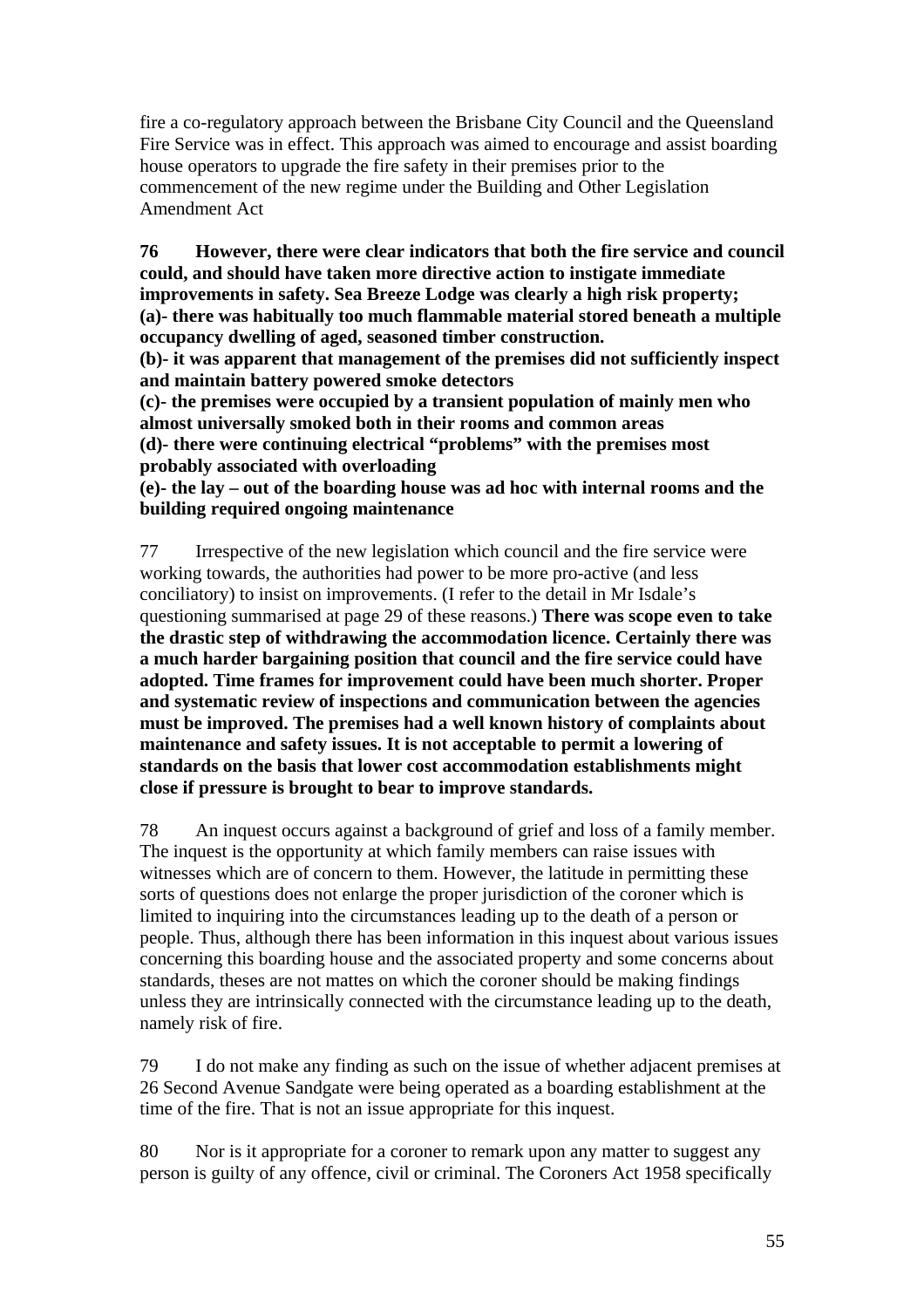prohibits a coroner from doing this. [Coroners Act 1958 Section 43 (6).] These are matters to be properly assessed as to whether anyone should be brought to court in whatever is the appropriate jurisdiction and then dealt with according to law.

81 The only scope for a coroner is to consider whether there is sufficient legally admissible evidence to require a person to stand trial pursuant to section 41 (1) (b) of the Coroners Act 1958. This reads;

"If in the opinion of the coroner holding the inquest the evidence taken at the inquest is sufficient to put a person upon the person's trial-

(b) Where a fire has occurred- for any indictable offence punishable on indictment in connection with the fire;

the coroner may order that person to be committed to take the person's trial for the offence before some court of competent jurisdiction and may issue the coroner's warrant for the apprehension and commitment of that person if no such warrant has already been executed."

82 The evidence is not sufficient to put any person or persons upon any trial. Therefore no person will be committed for trial.

#### **83 I note that it remains open to the police to continue their inquiries and follow up any information from the public about the cause of the fire, which remains undetermined. The investigating officer, Detective Sergeant Eugene Waugh can be contacted with any further information.**

### **RECOMMENDATIONS:**

Pursuant to section 43 of the Act, the following recommendations are made by way of rider to the formal findings.

#### **I recommend:**

- 1 Brisbane City Council review its water management practices for replacement of water mains having regard to the capacity of those mains to deliver sufficient volume of water to effectively fight fires.
- 2 That Brisbane City Council review their systems of monitoring premises to ensure that safety related requirements made by it are complied with within the time stipulated, or, if not, that effective follow up procedures are actually taken.
- 3 That Qld Fire Service and the Brisbane City Council conduct formal liaison procedures to enure that they perform their respective fire safety functions in a way so that their effectiveness is maximised and responsibilities of each authority are clearly recognised.
- 4 That Qld Advocacy Incorporated be involved in any co-regulatory approaches between local government, the fire service and boarding house operators and tenants.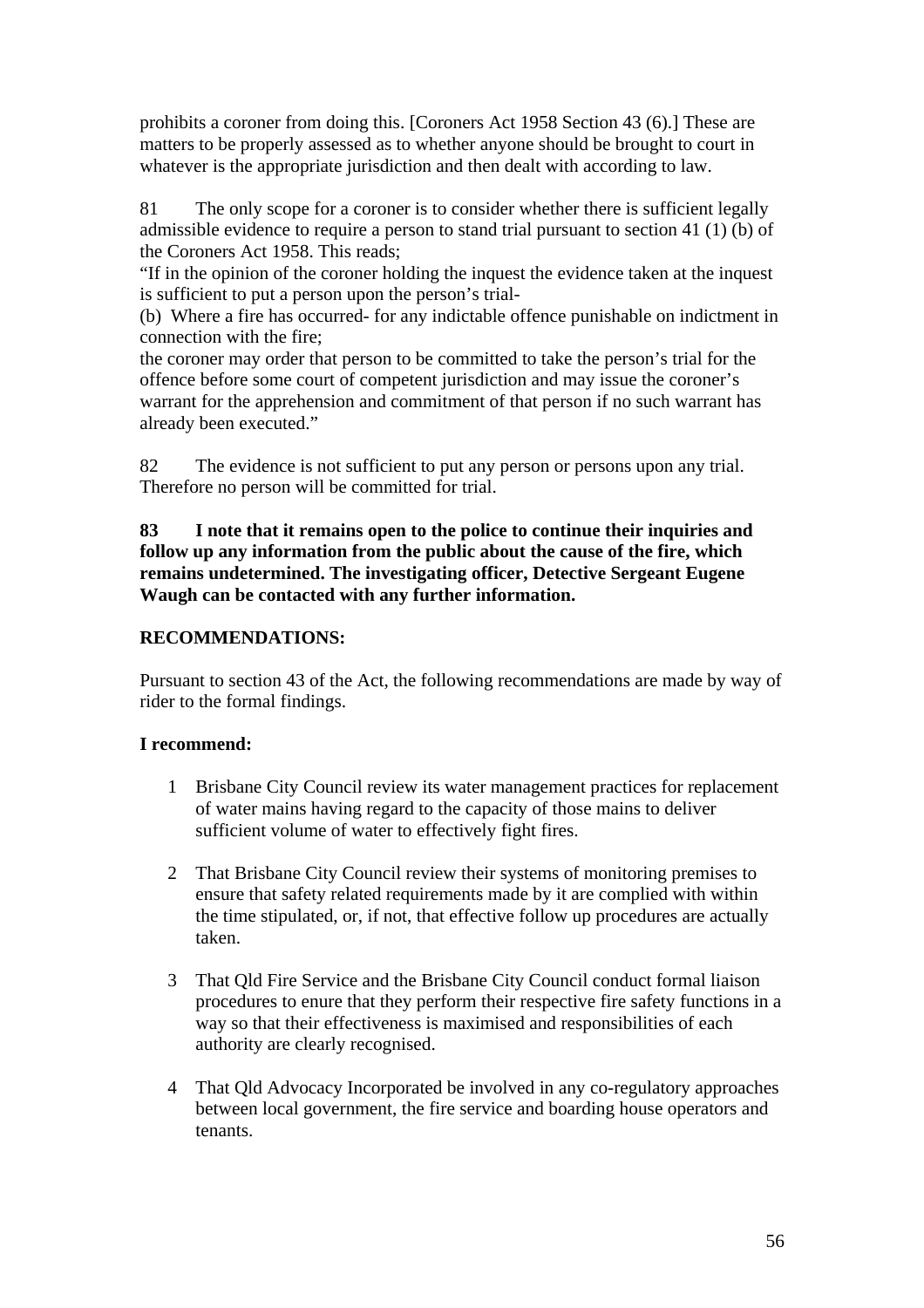- 5 Local council authorities and Queensland Fire Service review their procedures relating to any element of discretion with council or fire officers in enforcing compliance with safety and fire standards
- 6 Review of legislation to consider including dwellings with six or less people as also being subject to boarding house licensing provisions.
- 7 Investigation of possibility of implementation of an automatic cut off system for gas lines in the event of fire as well as metal enclosures for the meter.
- 8 Review of legislation to consider empowering an appropriate authority to conduct spot audits of multiple dwellings in relation to safety issues
- 9 Review of legislation to elevate fire safety requirements above competing interests of privacy or other tenancy based interest where there is a conflict in relation to multiple occupancy dwellings.
- 10 Fire protection be reviewed specifically focusing on under floor areas of "Queenslander" style buildings.
- 11 Review and improve communication methods for fire fighters at the scene of a fire so that they can immediately access via radio information about water supply or other issues relevant to fire fighting.
- 12 That appropriate authorities consider commendations for bravery for Mr & Mrs Caltabiano, Mr & Mrs Morris, and any other people including fire and police officers and residents of Sea Breeze Lodge ( including the possibility of posthumous awards).
- 13 Electrical and fire safety review of premises at 39 Northy Street Windsor where the evidence indicates there may have been unlicensed electrical work performed.
- 14 Finally, the most significant preventative measure to ensure fire safety is a hard wired smoke detection system giving early warning of a fire to residents and giving them the opportunity to escape the premises. It is urged that all levels of government and fire authorities concertedly act to ensure the efficacy of these new provisions to avert the repetition of such a tragedy.

Copies of the recommendations including reference to evidence given to this inquest are to be forwarded to;

Brisbane City Council

Queensland Fire Service

Queensland Advocacy Incorporated

Office of Fair Trading